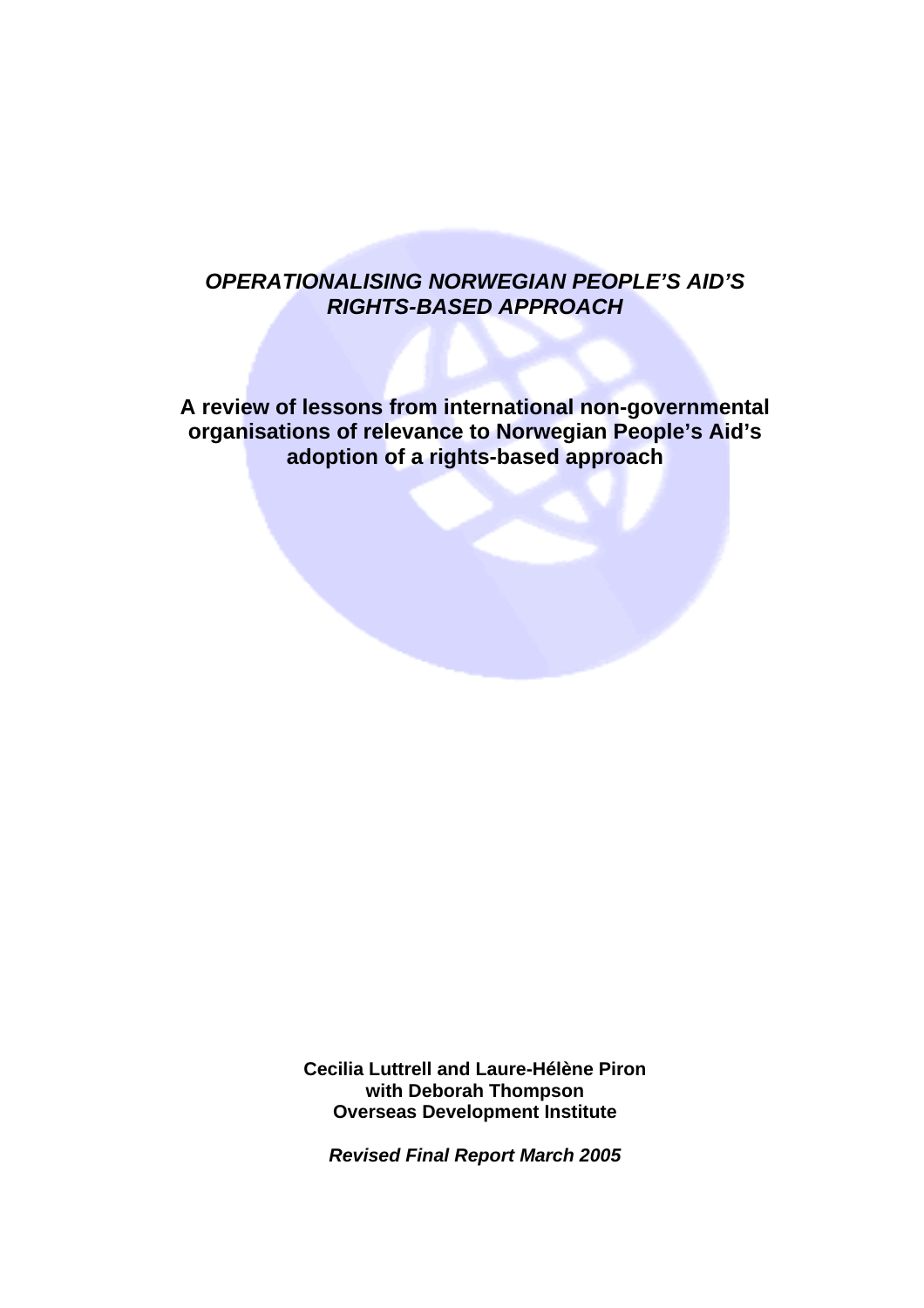# **Table of Contents**

| 1            |                                        |                                                                                                                                                            |  |
|--------------|----------------------------------------|------------------------------------------------------------------------------------------------------------------------------------------------------------|--|
| $\mathbf{2}$ |                                        |                                                                                                                                                            |  |
| 3<br>4       | 3.1<br>3.2<br>3.3<br>3.4<br>3.5        | The implications of the adoption of RBA for a solidarity organisation  13<br>The implications of a RBA for addressing accountability of the organisation14 |  |
|              | 4.1<br>4.2<br>4.3<br>4.4<br>4.5<br>4.6 | Knowledge management systems for rights-based programming 23                                                                                               |  |
| 5            | 5.1<br>5.2<br>5.3<br>5.4<br>5.5        | Changes in the type and form of partnerships associated with a RBA27                                                                                       |  |
| 6            | 6.1<br>6.2<br>6.3                      | Conclusion: managing change associated with introducing RBA31<br>Changes in capacity requirements and organisational process 31                            |  |
|              |                                        |                                                                                                                                                            |  |
|              |                                        |                                                                                                                                                            |  |
|              | Annex I                                | Background to a selection of organisations referred to in the review35                                                                                     |  |
|              | <b>Annex II</b>                        | Issues, dilemmas and questions raised in the NPA interviews 38                                                                                             |  |
|              |                                        |                                                                                                                                                            |  |

| <b>Acronyms</b> |                                              |
|-----------------|----------------------------------------------|
| CCD             | <b>Community Capacity Development</b>        |
| <b>CRC</b>      | Convention on the Rights of the Child        |
| CRP             | <b>Child Rights Programming</b>              |
| DFID            | UK Department for International Development  |
| EU              | European Union                               |
| ILO             | International Labour Organisation            |
| <b>INGO</b>     | International non-governmental organisation  |
| M&E             | Monitoring & evaluation                      |
| <b>MDG</b>      | Millennium Development Goal                  |
| <b>NGO</b>      | Non-governmental organisation                |
| <b>NPA</b>      | Norwegian People's Aid                       |
| ODI             | Overseas Development Institute               |
| <b>RBA</b>      | Rights-based approach                        |
| <b>SCF</b>      | Save the Children                            |
| <b>SDC</b>      | Swiss Agency for Development and Cooperation |
| <b>UNICEF</b>   | United Nations Children's Fund               |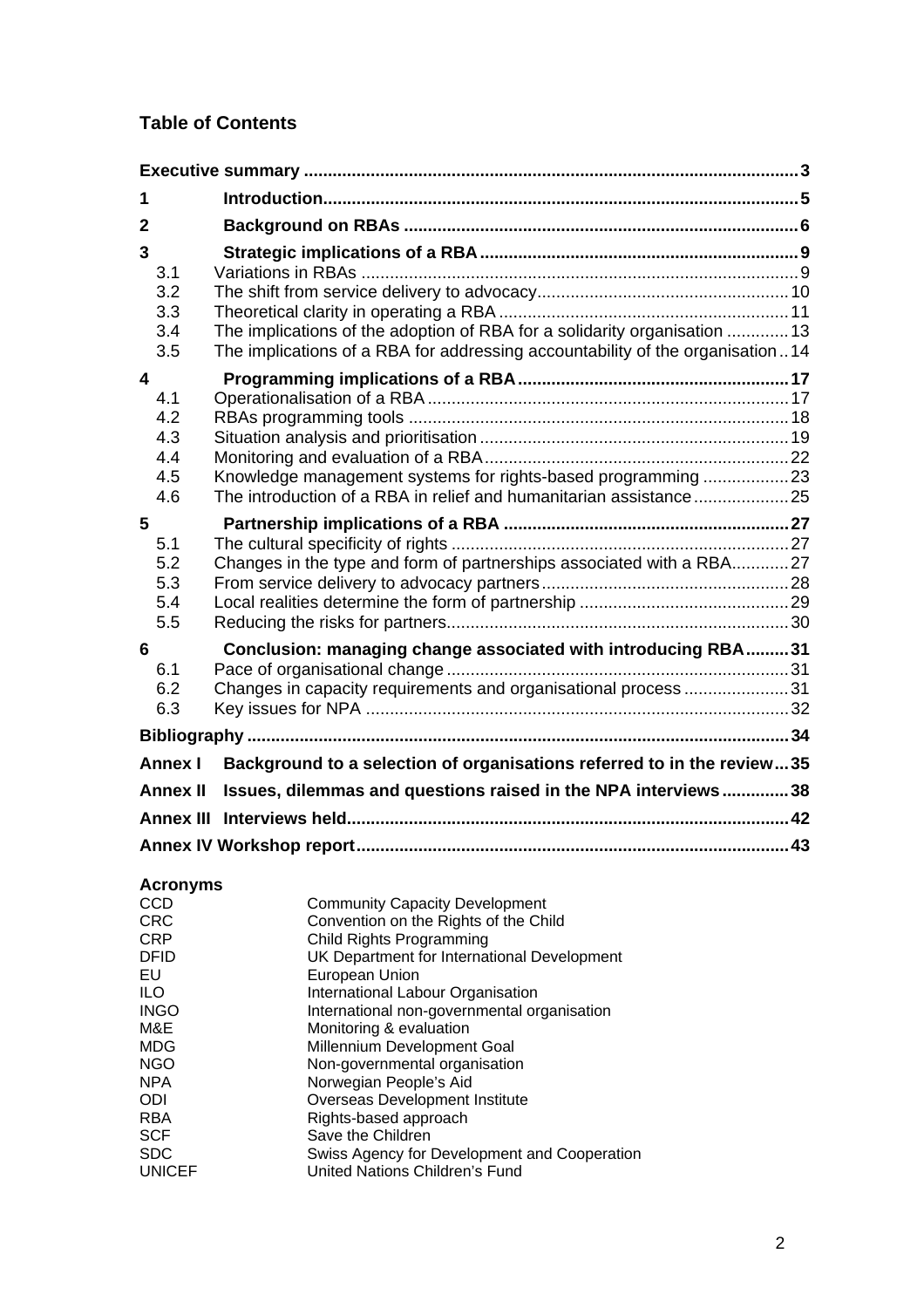# **Executive summary**

The aim of this review is to synthesise findings on the adoption of rights-based approaches by international non-governmental organisations in order to inform Norwegian People's Aid staff on how best to approach this issue. It was undertaken by the Overseas Development Institute.

Key messages of the review are summarised in Box 1.

| On strategy                                                                                                                                                                                                                                                                                                                                                                                                                                                                                                                                                                                                                                                                                                                                                  |  |  |
|--------------------------------------------------------------------------------------------------------------------------------------------------------------------------------------------------------------------------------------------------------------------------------------------------------------------------------------------------------------------------------------------------------------------------------------------------------------------------------------------------------------------------------------------------------------------------------------------------------------------------------------------------------------------------------------------------------------------------------------------------------------|--|--|
| Rights-based approaches have helped strengthen the coherence and transparency<br>within organisations. Clearer conceptual thinking on issues such as accountability,<br>power and participation can have significant programming outcomes.<br>A RBA helps move from 'passive beneficiaries' to 'active citizens' and implies greater<br>attention to advocacy and capacity-building.<br>A RBA requires clarity in operationalising the principle of accountability, taking both<br>$\bullet$<br>local realities and human rights standards into account. It forces engagement in<br>politics and power relations.<br>There can be tensions between a RBA and the goals of a solidarity organisation,<br>when partners are not themselves committed to a RBA. |  |  |
| On programming                                                                                                                                                                                                                                                                                                                                                                                                                                                                                                                                                                                                                                                                                                                                               |  |  |
| A decentralised approach to RBA programming can result in a stronger sense of<br>$\bullet$<br>ownership and more creativity, but also in a lack of coherence.<br>Tools and methodologies are needed to assist country programmes with rights-based<br>$\bullet$<br>programming - human rights standards and principles can be applied in all aspects of<br>planning, programme design, implementation, and monitoring and evaluation<br>Monitoring and evaluation should not be separated from other elements of rights-<br>based programming.<br>Monitoring indicators need to measure both process and outcome. A consultative<br>$\bullet$<br>process for the design of indicators is effective and helps to build capacity.                              |  |  |
| On partnerships                                                                                                                                                                                                                                                                                                                                                                                                                                                                                                                                                                                                                                                                                                                                              |  |  |
| A RBA should be built into current work, based on existing partners, which recognises<br>the value of historical relationships while at the same time involving the phasing in of<br>new projects, experiences and competencies.<br>There is a need for contextual risk assessment of the potential impact on partners<br>who engage with a RBA.<br>Analysis of a southern partner's own conceptualisation of rights can pre-empt<br>possible culture and value-based tensions.                                                                                                                                                                                                                                                                              |  |  |
| On managing change                                                                                                                                                                                                                                                                                                                                                                                                                                                                                                                                                                                                                                                                                                                                           |  |  |
| Significant organisational changes are needed to align new agendas, planning<br>processes and approaches, while steady and stepwise organisational changes are<br>more sustainable than rapid forced changes.<br>The promotion of integrated and cross-sectoral ways of working can help promote<br>٠<br>understanding of RBAs<br>A RBA requires a different skills base with more of an emphasis on analytical than on<br>$\bullet$<br>technical skills.<br>A RBA requires respect for rights and diversity in the organisation itself.                                                                                                                                                                                                                     |  |  |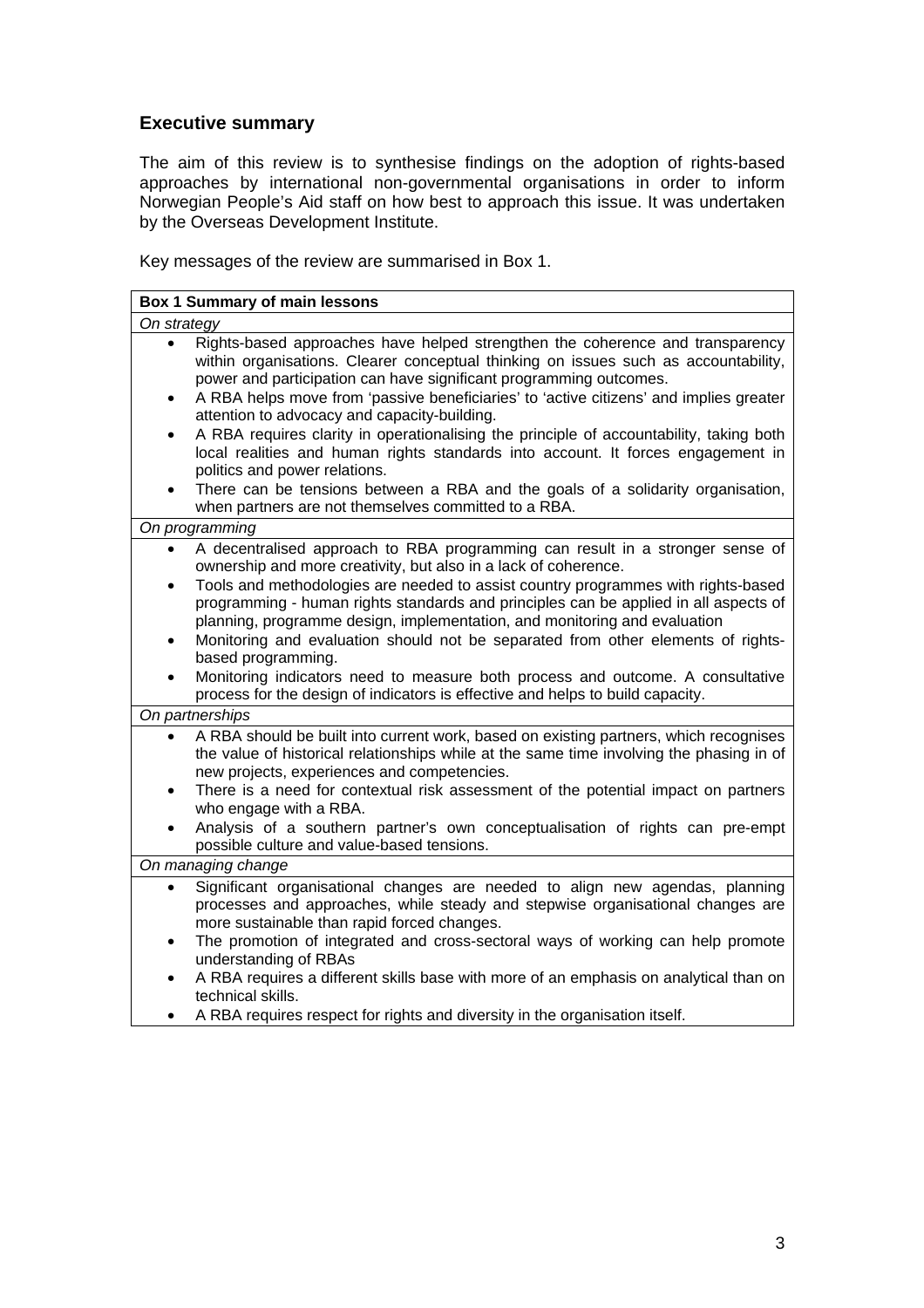On 21 January 2005, ODI facilitated a workshop at NPA (see Annex IV). Following an introduction to RBAs and sharing the findings of the review of INGOs, a facilitated discussion covered the following themes:

- 1. NPA mandate
- 2. Organisational change
- 3. Technical issues, such as the need for adequate tools
- 4. Country contexts and country offices
- 5. Partnerships
- 6. Service delivery and humanitarian assistance

The final session also discussed possible next steps. Recommendations included:

1. Introduce a change management process and set up a small team to carry it forward

2. Set milestones and measure institutional progress (in particular towards the National Congress and the Norad framework evaluation)

3. Develop a shared understanding of NPA's RBA by communicating it clearly

- 4. Build staff capacity
- 5. Develop and use amended tools and procedures
- 6. Set a system to learn internally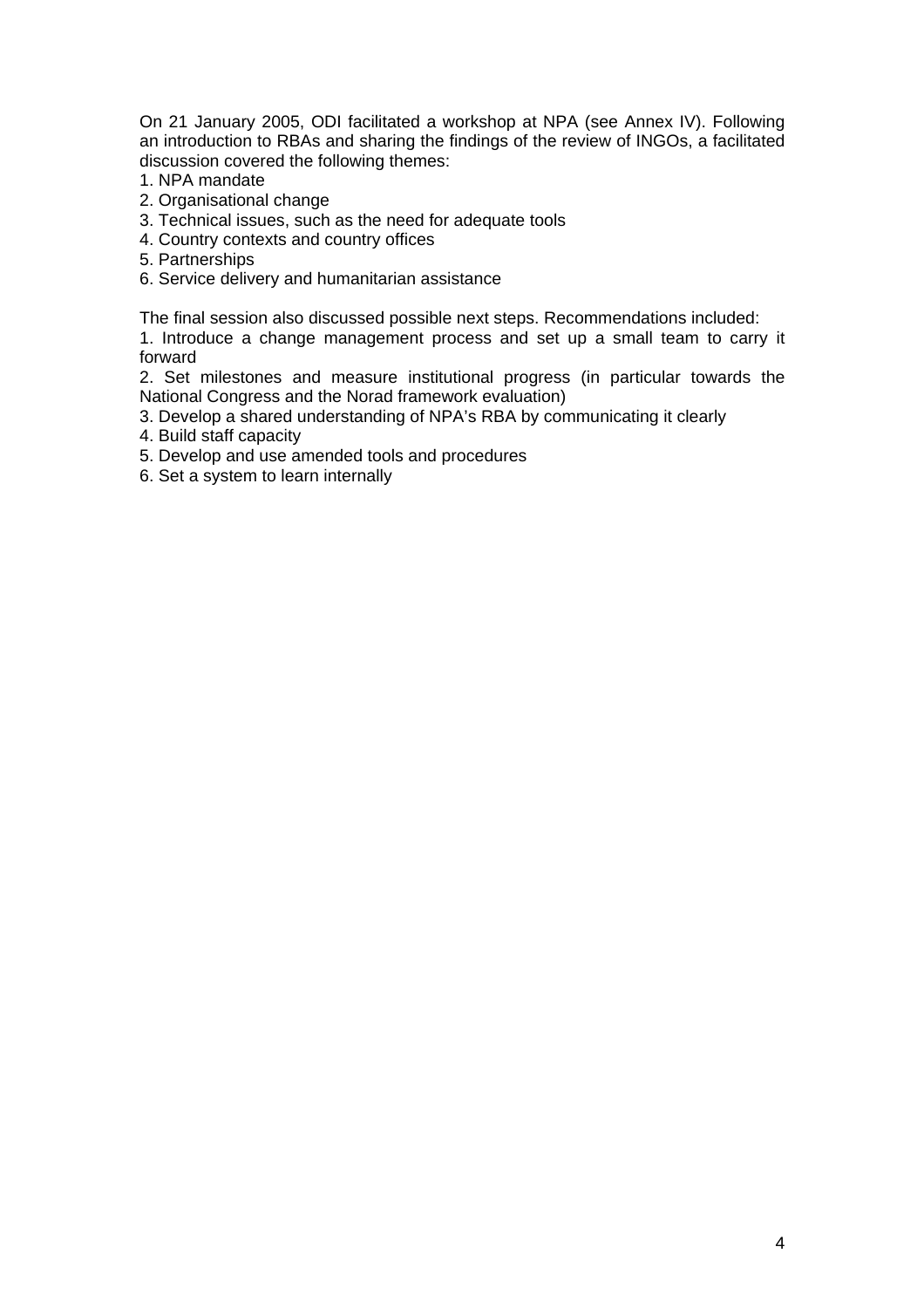# **1 Introduction**

The aim of this review is to synthesise findings on the adoption of rights-based approaches (RBAs) by international non-governmental organisations (INGOs) in order to inform Norwegian People's Aid (NPA) staff on how best to approach this issue. It was undertaken by the Overseas Development Institute (ODI) Rights in Action Programme (www.odi.org.uk/rights).

In December 2003, NPA issued a new policy document defining its strategic direction for the next five years entitled 'Policy and Strategy for NPA International Development and Humanitarian Work, 2003–2007'. This document sets out NPA's values, its commitment to a rights-based approach, and its work, primarily with rightsbased local partners. Since its official adoption of a RBA, a major challenge for NPA has been *how* to put its policy statement into practice. This review provides lessons from a selection of INGOs that have faced similar challenges.

## **Box 2 NPA's objectives**

NPA's long-term objective is to the end that: *'Oppressed groups have increased their prospects and opportunity to control their own life and together develop a society that secures political, civil, cultural, economic and social rights for all.'* 

Its immediate development objective is to the end that: *'Right-based organisations, working in areas of conflict and oppression, have strengthened their ability and capacity to mobilise for democratisation and social and economic change.'* 

Interviews were carried out in January 2005 with a number of UK-based INGOs, and discussions were held with NPA head office advisors and country programme representatives. In addition, a review of both grey and published literature was carried out. Reference was made to other reviews of lessons from rights-based INGOs, most notably Theis (2004) (also referred to in this paper as the 'UNICEF review'), Harris-Curtis *et al.* (2004), and an internal Save the Children document on its assessment and benchmarking of rights programming. For the most part, lessons have been taken from INGOs, but lessons from UNICEF have also been included owing to their relevance to the issues raised.

This report is ordered around various issues of concern and debate that were raised in the interviews with the NPA staff, and draws on experiences in these areas from other organisations. The report is structured as follows. Section 2 reviews the background to the RBA; Section 3 looks at strategic impacts of a RBA; Section 4 deals with programming implications; Section 5 considers partnership issues; and Section 6 concludes by highlighting the need for processes of change and capacitybuilding. Annex I provides more information about the INGOs reviewed; Annex II summarises the issues raised in interviews; and Annex III provides the list of persons interviewed.

In January 2005, ODI was invited to organise a one-day workshop at NPA's headquarters in Oslo, in order to present the findings of this review and help NPA identify next steps. A brief summary of the workshop, and suggestions for next steps, can be found in Annex IV.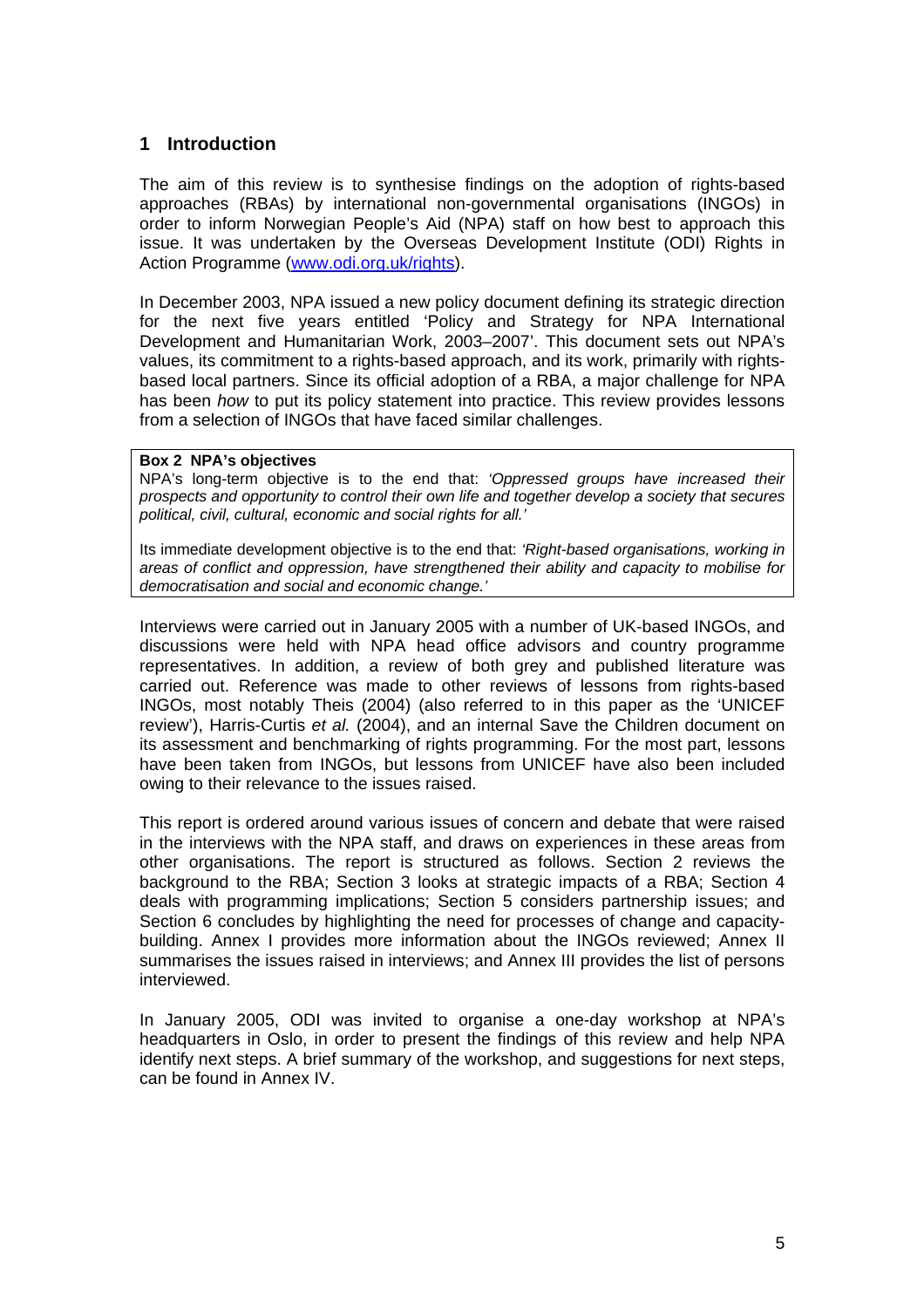# **2 Background on RBAs**

There is not just one 'correct' RBA but all RBAs share the objective of realising people's human rights

There is no one 'correct' rights-based approach (RBA). As this report will show, INGOS have adopted a variety of definitions and tools. Common to all organisations is the objective of ensuring the realisation of people's human rights, and of implementing this as a guiding objective and methodology. One useful framework is provided by a recent agreement reached among UN agencies in 2003 (see Box 3).

## **Box 3 UN Inter-Agency Understanding on a Human Rights Based Approach to Development**

- 1. All programmes of development cooperation, policies and technical assistance should further the realisation of human rights as laid down in the Universal Declaration of Human Rights and other international human rights *instruments*.
- *2.* Human rights *standards* contained in, and *principles* derived from, the Universal Declaration of Human Rights and other international human rights instruments guide all development cooperation and programming in all sectors and in all phases of the programming process.
- 3. Development cooperation contributes to the development of the capacities of '*dutybearers*' to meet their obligations and/or of '*rights-holders*' to claim their rights.
- 4. The human rights *principles* identified in this agreement are:
	- universality and inalienability;
		- indivisibility:
		- interdependence and interrelatedness;
		- equality and non-discrimination;
		- participation and inclusion; and
		- accountability and rule of law.

*Source*: UN Inter-Agency Agreement (2003).

The international human rights framework can be the starting point. It is empowering, has normative specificity, protects individuals and builds on existing obligations

This highlights that the starting point is the realisation of human rights as provided for in the international human rights framework. This does not mean that INGOs need to limit their RBA to international legal standards but it provides a shared starting point. Human rights correspond to values, norms, standards and principles which can be found in a number of international (UN or ILO), regional and domestic documents, often referred to as 'instruments'. They have been agreed internationally among states; some are 'legally binding' on states. The strength of this approach is that it creates a high degree of legitimacy for RBA interventions. This shared and universal framework, though problematic at times, is one that governments have recognised and that civil society groups, in their struggles throughout the world, have contributed to developing (e.g. anti-apartheid campaigns or women's rights movements).

As Philip Alston notes (1998), some of the explicit benefits of a human rights approach include that:

- It is *empowering*: referring to the 'right to education' means that it is not simply a matter of officials providing education through appropriate policies when they want to, but that people have a right to it, and can claim it.
- It has '*normative specificity'*: it is more precise to refer to the objective of realising the 'right to primary education' (free, universal, compulsory, nondiscriminatory) than to deal with general goals such as 'reducing poverty', which can be defined differently by governments. Human rights set particular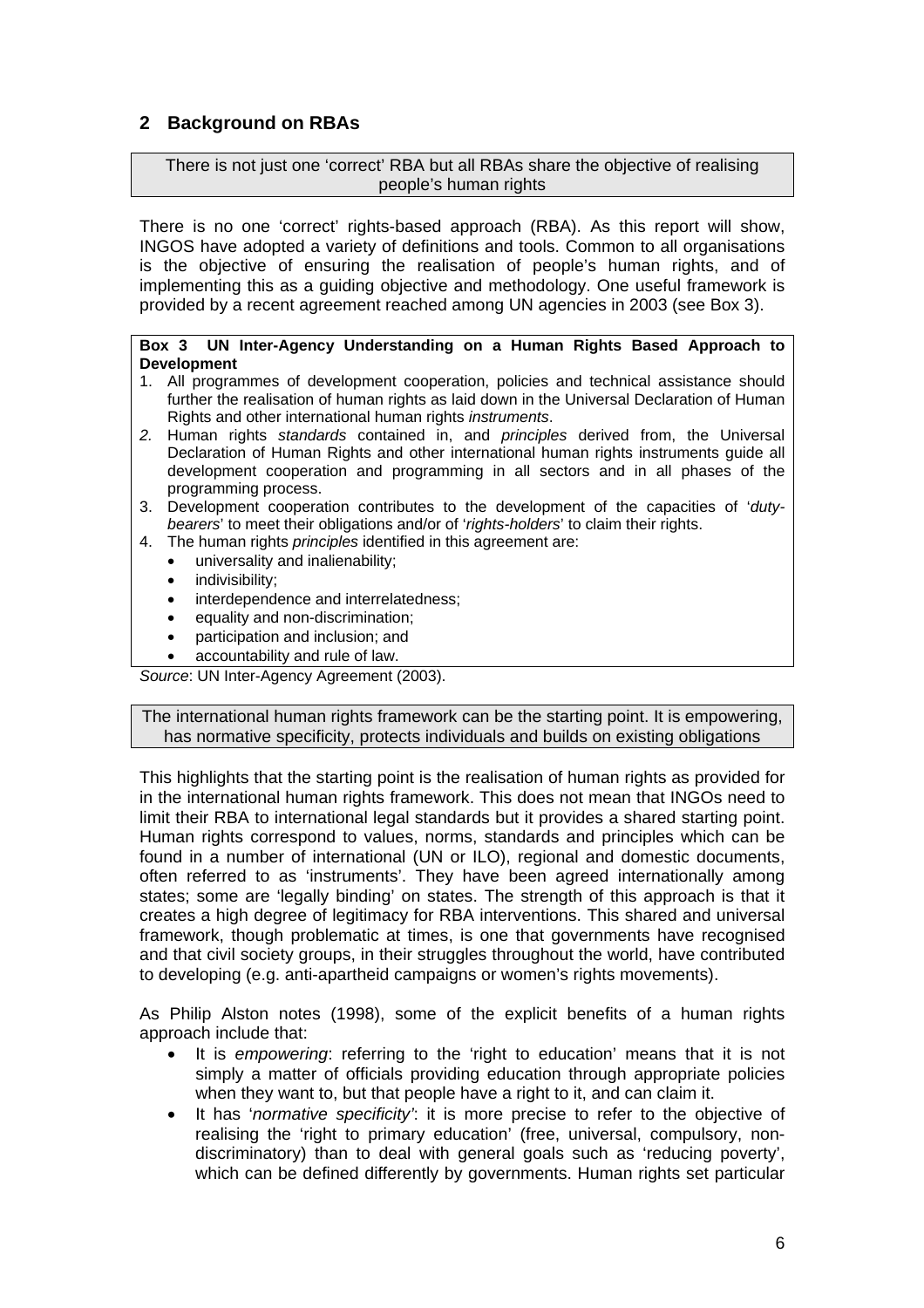benchmarks to help monitor progress and require 'progressive realisation' in the field of economic and social rights – continuous progress and no slipping.

- It *protects individuals*: whereas some approaches are 'utilitarian' and aim at general, global improvements, which might not benefit everybody and may actually harm some individuals, human rights refer to the minimum level of wellbeing that everyone needs to enjoy.
- It builds on *governments' existing obligations*: the approach offers a range of mechanisms to ensure that governments are held accountable for their already agreed commitments.

# A RBA highlights the need to work with both rights-holders and duty-bearers

Using the notion of 'human rights' is thus important: such rights are different from legal rights or customary norms and provide an internationally accepted 'normative' framework to guide activities. A key operating distinction is that between 'dutyholders', those who have the obligations to ensure that human rights are respected, protected and fulfilled, and 'rights-holders', those who can claim rights and entitlements. As this report illustrates, INGOs have been more comfortable working to enhance the capacity of poor people to become aware of and claim their rights. However, there is also a range of counterpart activities needed to make sure that the institutions and agents that have duties and responsibilities (such as local governments or even parents) are able to deliver on their obligations. The UN definition highlights the additional need to build the capacity of duty-holders and not just of claimants.

The RBA can be operationalised by applying human rights principles, in particular: equality, participation and accountability

In addition to human rights standards provided by human rights instruments (e.g. the right not to be tortured or the right to receive social security), these documents identify a range of principles that have been used by many organisations to operationalise RBAs. Key principles refer to the nature of human rights (that they are 'universal' – they are applicable to all; 'inalienable' – they cannot be given away; 'interdependent' and 'indivisible' – civil/political and economic/social rights are equally important and one set of rights is related to the realisation of the other set). The three most important principles, from a practical point of view, are:

- *Equality and non-discrimination*: given that everybody has equal human rights, governments and public policies must ensure that everyone is treated with the same degree of respect. This means paying particular attention to groups that are excluded (e.g. some minorities or indigenous peoples) or are particularly vulnerable (e.g. children).
- *Participation*: everybody has a right to take part in decision-making processes that influence their life, and to engage in political activities.
- *Accountability*: duty-holders need to answer for how they realise rights. If they do not do so, individuals can seek redress or compensation. This can include legal mechanisms (e.g. going to court), although accountability operates in different ways, for example through political or social channels.

## A RBA is not limited to poverty reduction, but can contribute to it

A RBA is also not limited to poverty reduction. It is relevant for both the poor and the non-poor. There is, however, a range of ways in which a RBA can be seen to contribute to poverty reduction (Piron and Watkins, 2004). This is particularly the case when the causes of poverty are examined, in particular systematic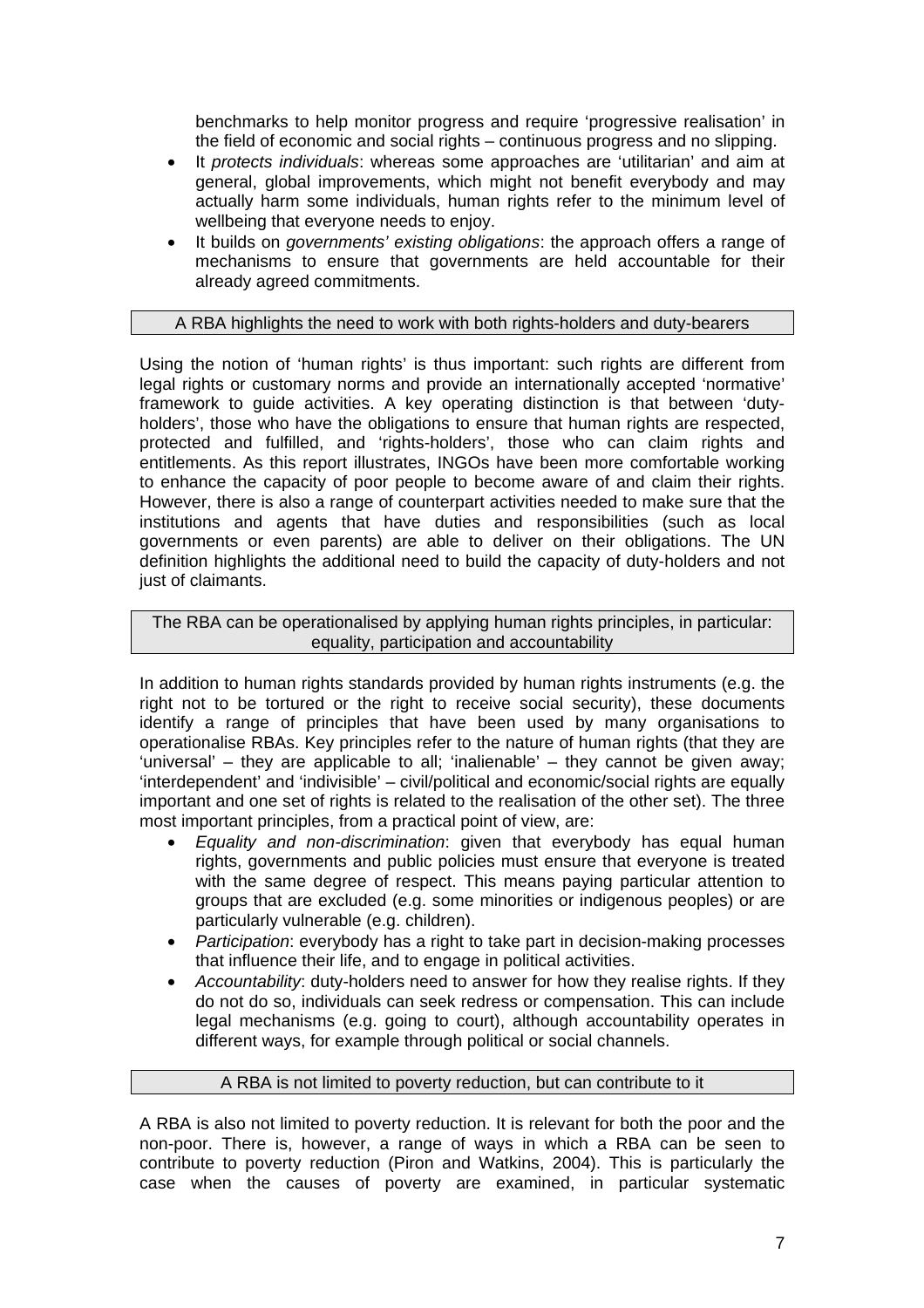discrimination, or when a broader definition of poverty is used, one which explicitly includes conceptions of power. The focus on ensuring respect for everybody's basic rights means that everybody, and not just half of the population (as implied by the MDGs), needs to be lifted out of poverty. As will be shown, the approach also requires that INGOs broaden the strategies that they have to date adopted. This includes a shift towards advocacy and working at a policy level, as well as recognising the importance of high-level institutional reforms, such as those to enhance the rule of law, in order to benefit the poorest.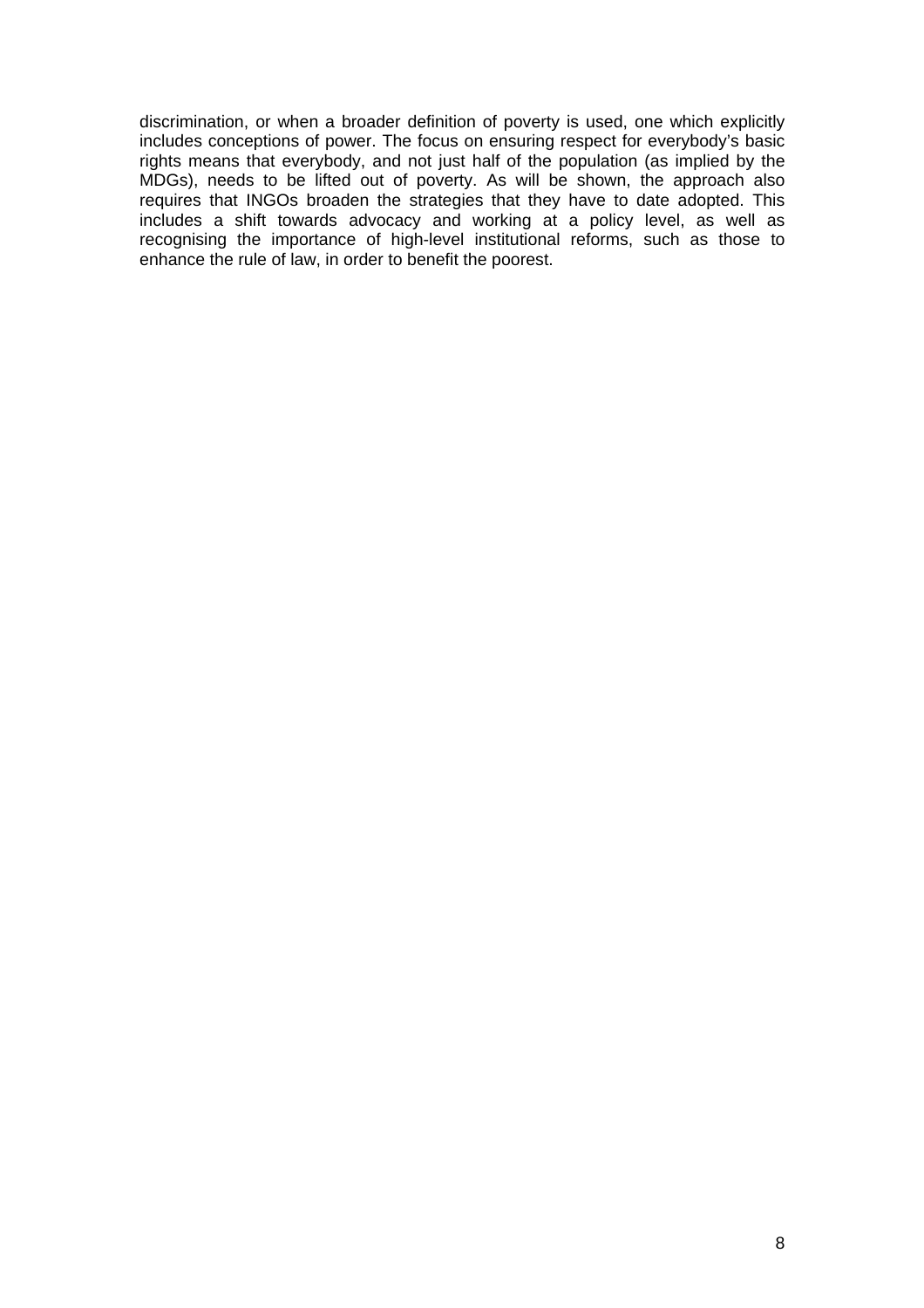# **3 Strategic implications of a RBA**

# **3.1 Variations in RBAs**

## Organisations have adopted a range of interpretations of RBAs

Reviewing the RBA activities of different organisations reveals a wide range of interpretations and varying extents to which organisations link their activities to specific rights in the international human rights framework. ActionAid and CARE do make reference to the UN framework in their policy and practice documentation, but Save the Children (SCF) has done so more explicitly, using the 1989 Convention on the Rights of the Child (CRC). In so doing, SCF presents a more holistic approach to rights. Christian Aid and Cordaid do not use the human rights framework as their ethical basis, given that they are religious organisations, but do make references to it in their guidelines for their operations.

## **Box 4 Variations in RBAs**

**Oxfam** focuses on rights through 'seeing the poor not as passive aid recipients but as active citizens', 'making states and international organisations accountable', and placing 'equity and inequality and the right to opportunity at the centre of the debate' (Oxfam, 2001). Oxfam believes that a sharper focus is needed on economic and social rights, which have traditionally been in the shadow of civil and political rights.

**CARE** is less focused on the international human rights framework and more concerned with the RBA as a methodology. For CARE, a RBA involves explicitly focusing on people achieving the minimum conditions for living with dignity, and it does so by exposing the roots of vulnerability and marginalisation and expanding the range of responses. In so doing it empowers people to claim and exercise their rights and fulfil their responsibilities.

**Save the Children**, on the other hand, places the CRC at the core of its value system. Save the Children's approach 'holds bearers accountable, it ensures participation, clarifies the right holder and this is all done in a context of equity, inclusion and non-discrimination' (Theis, 2003).

Similarly, the work of **Help Age International** has always been located within a global framework of obligations.

**ActionAid** refers to the international human rights framework in its policy, which states a commitment to helping poor people exercise their basic rights.

## There are benefits to being explicit about adopting a RBA

There is a debate in some organisations about the advantage and drawback of not being explicit about the move to a RBA. Many believe that as long as the complexities of a RBA are understood, they can engage in facilitating rights without an explicit move to a RBA (Harris-Curtis *et al.*, 2004). Organisations such as Christian Aid, CAFOD and Cordaid do not have an explicit RBA but use rights as a tool in some of their programming. However, others, such as Save the Children, feel strongly that organisations committed to human rights should be explicit about this position and that part of their advocacy agenda is to find ways of engaging stakeholders and donors on a dialogue about human rights. In a similar vein, Concern stresses that making rights explicit is important for transparency and credibility and that the RBA must be owned by southern partners to be viable.

As Box 4 shows, the shift to a RBA for many organisations grew out of their explicit mission to reduce poverty and a perceived dissatisfaction with earlier approaches in achieving this mission. For example, CARE's shift was fuelled mainly by the realisation of the need to address the underlying causes of poverty that a RBA highlights. The importance of addressing power relations in poverty reduction grew out of CARE's earlier work on household-level impact and livelihoods.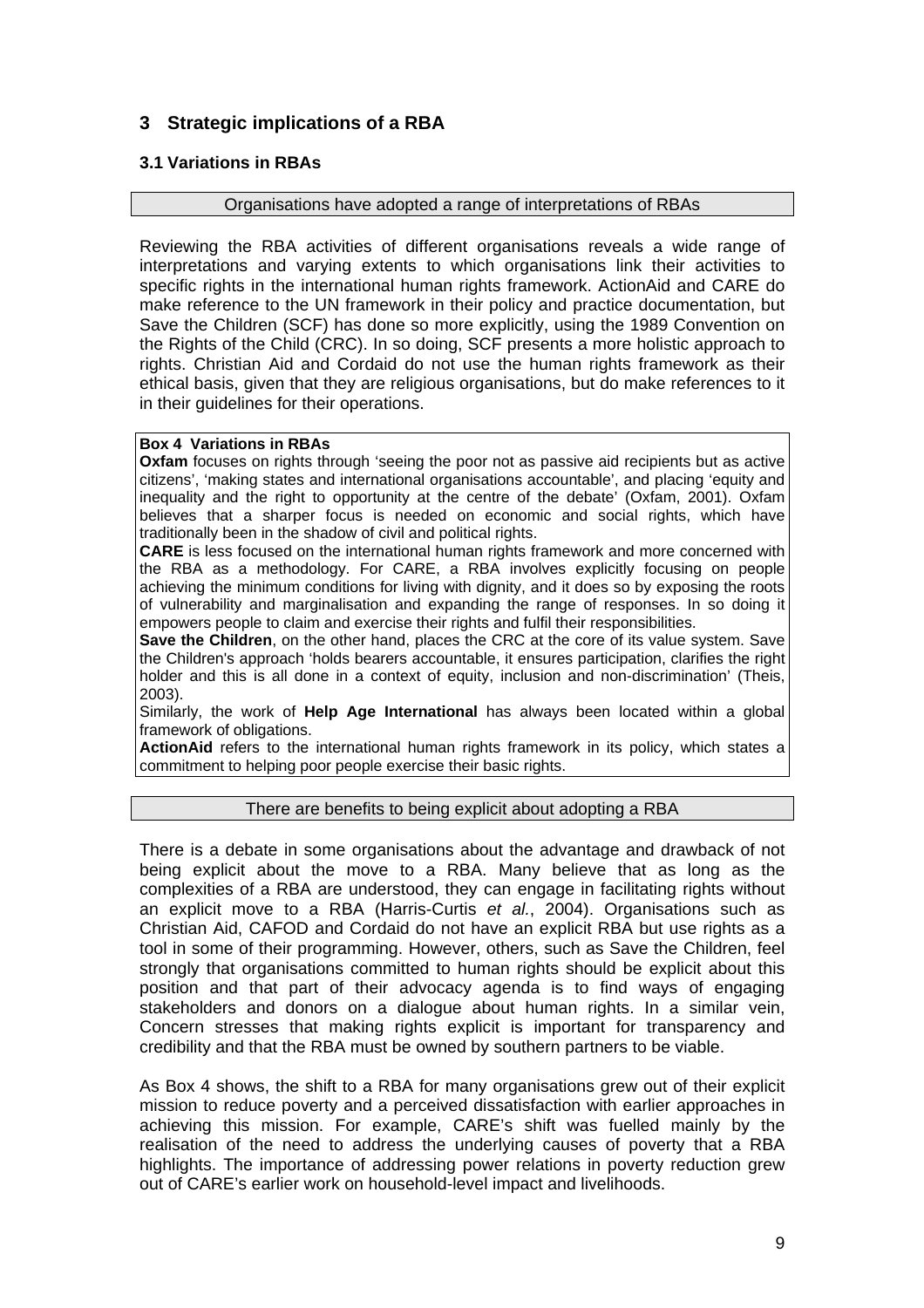# A RBA has helped strengthen the coherence of thinking and programming

For the most part, the shift to a RBA has helped strengthen the coherence of thinking and programming in organisations. The impact of the shift on CARE has been one of the most dramatic seen in the organisations discussed here, allowing it to change from an organisation with an unclear value system, where relationships with partners were based on contracts to deliver activities rather than on partnerships, to an organisation with increased clarity and coherence. This has resulted in a longer-term approach, a clearer value system and increased transparency. The refocus of Oxfam's corporate objectives around rights-based principles has helped the organisation to establish more strategic aims, to set standards based on the international human rights framework, and to provide a measure for monitoring and evaluation. Others claim that it has helped to connect global and local activities as well as to place an increased emphasis on excluded and marginalised groups.

# **3.2 The shift from service delivery to advocacy**

A RBA helps move from 'passive beneficiaries' to 'active citizens' and implies greater attention to advocacy and capacity-building

There are some similarities across organisations. In particular, a rights-based approach is often contrasted with a needs-based one (see Box 5). In order to meet basic needs, a number of INGOs and donor agencies have prioritised service delivery, which can see beneficiaries as 'passive recipients' of aid. RBA is said to be more 'political' and to require the empowerment of citizens to claim their rights, moving away from an approach based on 'charity'. This is often seen as leading to a shift towards an advocacy mode to address some of the fundamental issues behind the lack of appropriate service provisions and the 'root causes' of poverty.

| Box 5 Aspects of needs-based and rights-based approaches                                 |                                                  |  |
|------------------------------------------------------------------------------------------|--------------------------------------------------|--|
| Needs-based approach                                                                     | <b>Rights-based approach</b>                     |  |
| -The histories of many NGOs and charities                                                | -RBA is an evolution of the needs-based          |  |
| are rooted in philanthropic origins.                                                     | approach.                                        |  |
| -Charity and philanthropy are perceived as                                               | -RBA is believed to be political because it      |  |
| apolitical.                                                                              | promotes the fight for individual rights.        |  |
| -Needs-based approach focused on poverty                                                 | -'It takes the best practice from a needs        |  |
| alleviation instead of poverty eradication.                                              | approach and builds upon it. It is an evolution  |  |
| -Needs were identified/driven<br>by<br>the                                               | from such a sentimental, paternalistic, and      |  |
| 'Westerner' then steps were taken to fulfil the                                          | privileged discourse of philanthropy and         |  |
| identified needs.                                                                        | charity, to a more political, egalitarian and    |  |
| -This approach supports the practice that the                                            | empowering ideology of rights and duties.'       |  |
| poor person is 'passive', viewed as the                                                  | (Slim, 2001.)                                    |  |
| benefactor who is there to be 'helped'.                                                  | -RBA challenges the paternalistic power          |  |
| -The poor person is viewed as a victim                                                   | imbalance in NGOs.                               |  |
| dependent on the support of the donor.                                                   | -RBA embodies the poor person's shift from       |  |
| -This approach does not empower the                                                      | a 'passive receiver' to one participating in     |  |
| recipient to assert or demand his/her human                                              | decision-making and asserting rights.            |  |
| rights, but rather to accept and be grateful.                                            | -The philanthropic approach has been             |  |
| -Evidence shows that the needs-based                                                     | replaced by the rights-based approach that       |  |
| approach has failed strategically to eradicate                                           | facilitates the marginalised person in the fight |  |
| poverty and to address practices<br>of.                                                  | to acquire power through asserting rights.       |  |
| exploitation, abuse and widespread injustices                                            | -The rights-based approach challenges the        |  |
| against marginalised populations.<br>Courago: Horrig Curtis (2004 at al) and Clim (2004) | balance of power.                                |  |

*Sources*: Harris-Curtis (2004 *et* al.) and Slim (2001).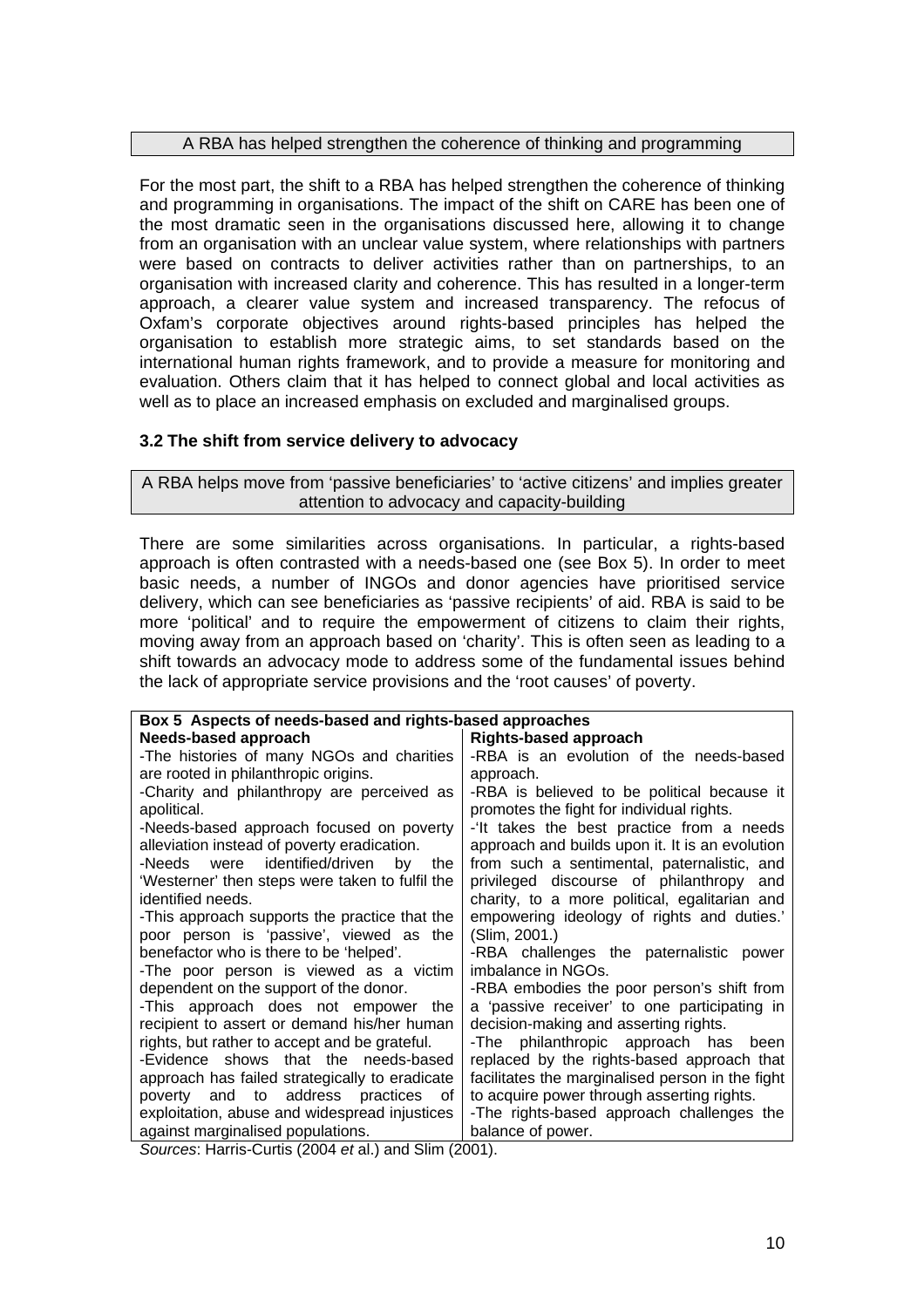Most rights-based programmes thus emphasise the importance of advocacy in influencing policy, and question the impact of standalone service delivery projects. This attitude is reflected in NPA's 2003–2007 strategy, whereby six key working methods are adopted:

- Networking;
- Awareness-building and mobilisation;
- Advocacy and lobbying effects;
- Organisational development;
- Competence-building; and
- System development.

For many NPA country programmes, most notably those in the Horn of Africa, service provision remains a significant part of the programme and the strategic shift raises a variety of dilemmas, including:

- How to justify or combine the continuation of 'hardware' programmes which are perceived as important;
- The degree to which non-rights-based technical support should be kept as a courtesy gesture to maintain trust and legitimacy.

Strengthening the governance and quality of service provision can help to address the change in the relationship between the duty-bearer and the rights-holder

Strengthening capacity can lessen the tensions in the shift from service delivery to advocacy. Many organisations, such as Concern, are attempting to merge a RBA with their focus on service delivery by engaging with strategies for advocacy in the field of service delivery rather than exclusively concentrating on advocacy. Strengthening the governance and quality of service provision is an important rights area which can help to address the change in the relationship between the dutybearer and the rights-holder (client) by institutionalising pressure from below. ActionAid provides many good examples of ways in which leadership training, lobbying and advocacy can be combined with service delivery for a holistic approach to development. UNICEF is encouraging demand for goods and services by engaging communities and individuals in deciding what those services will entail, and how they will be organised, implemented and evaluated.

In addition to introducing advocacy as part of service delivery work, a RBA implies doing service delivery differently. The DFID Rights Review (Piron and Watkins, 2004) provides a number of examples, which emphasise in particular the need not just to work on the 'demand/advocacy' side, but also to combine it with an awareness of duty-holders/service providers' capacities. For example, DFID assisted a public information campaign on a new, more equal, wills and inheritance law in Zimbabwe. However, it underinvested in working with the Ministry of Justice and other officials in terms of being able to meet this increased demand. Other examples of how INGOs and NPA can shift their service delivery approach include working with building the capacity of local governments to develop sustainable participatory mechanisms (rather than one-off consultations) and to see how, in their service provision, they can respect the principles of equality and non-discrimination and target groups that are excluded or harder to reach. In Uganda, for example, the government has been developing a non-formal education programme for pastoralists.

# **3.3 Theoretical clarity in operating a RBA**

Organisations need to avoid 'repackaging' by simply using the language of rights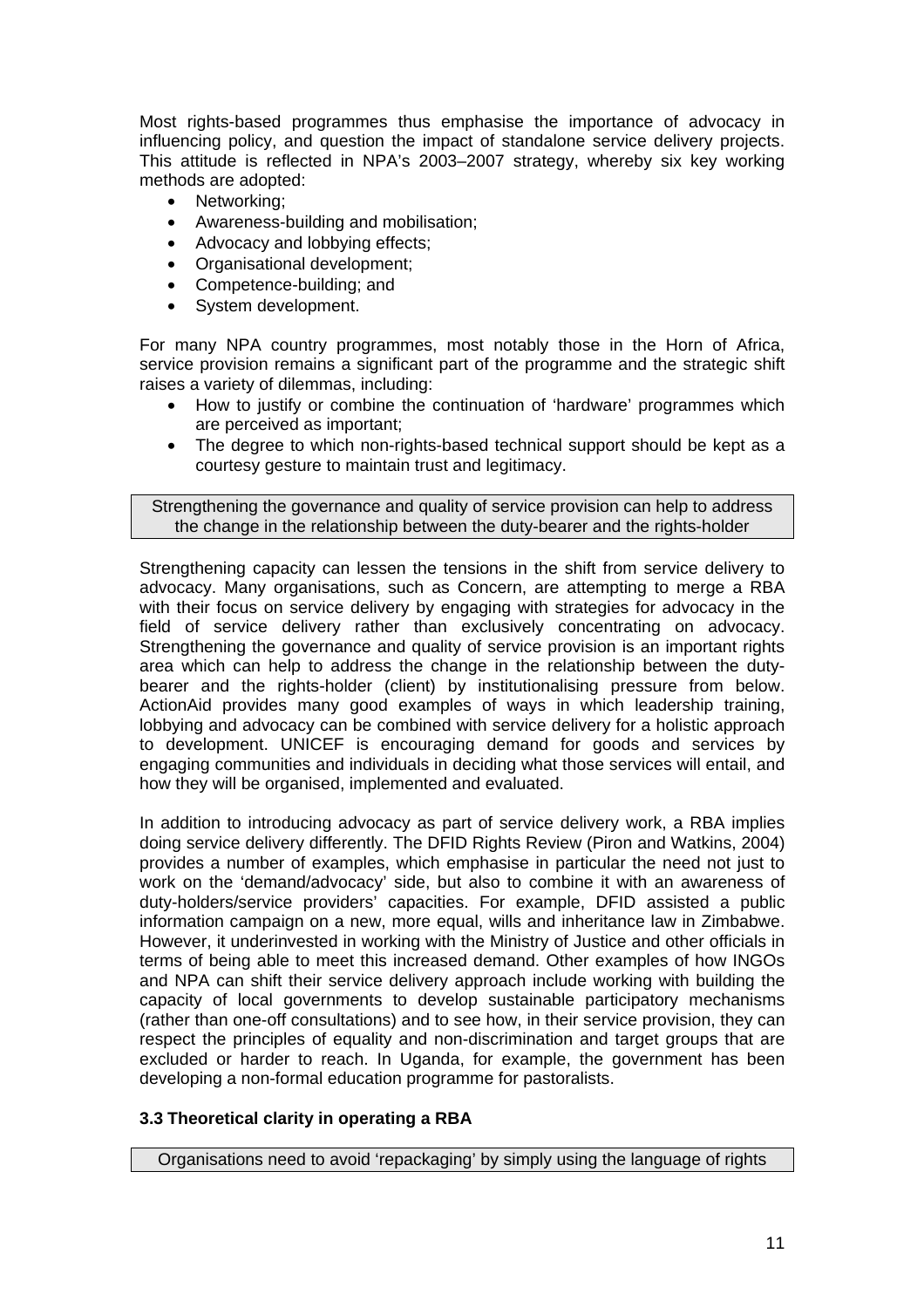A challenge in the adoption of a RBA is the need for conceptual clarity. Because of the (legal) technical origin, there have been some difficulties and at times even resistance to implementing RBAs (Piron and Court, 2003 and Piron and Watkins, 2004 provide examples within bilateral donor agencies). As a result, practice is often lagging behind theory, and concepts such as participation and accountability are often not fully operationalised in INGOs. The use of language such as 'duty-bearers' and 'rights-holders' does not necessarily imply a RBA, just as not all work on a particular rights theme is necessarily rights-based. For example, it is possible to provide services for abused women without holding the abusers and government departments accountable for neglecting their rights. In some organisations, such as Plan International, it has been claimed that there has been a repackaging of existing activities without making the fundamental changes required by the new approach (Harris-Curtis *et al.*, 2004).

Reviewing the experience of different organisations raises the need for clarity in a discussion on RBAs, as this will have strategic implications for the operationalisation of the approach. Theis (2004) refers to three main concepts which need clarification to ensure coherence in strategy and programme development:

- Definition and operationalisation of accountability;
- Enhanced understanding of power and politics;
- A clear definition of 'rights-based' participation as opposed to other definitions of what is meant by 'participation'.

A RBA requires clarity on how to operationalise the principle of accountability, taking both local realities and human rights standards into account

Defining and operationalising the accountability of the duty-bearers to respect, protect and fulfil rights and the participation of the rights-holders to claim their rights is a core element of a RBA. However, as Theis (2004) points out, accountability and participation are principles that country programmers in particular find the most challenging to operationalise. UNICEF has focused heavily on strengthening the accountability of duty-bearers. But the definition and operationalisation of accountability varies considerably depending on the programme issue, the level of programming and the country context.

For example, in Latin America, there is a concentration on central government accountability (such as legislative reform in accordance with human rights conventions, transparent budgeting or expenditure reporting) and local government accountability of service providers. This has been possible because in Latin America the concept of 'accountability' is more culturally acceptable. In East African programmes, UNICEF uses Community Capacity Development (CCD) which employs the 'Triple A' approach of 'Assessment, Analysis and Action' to raise awareness about rights and responsibilities and raise capacities at the community level. In the East African context, accountability mechanisms have focused on family and community attitudes; 'accountability' is defined in terms of community capacity or the resources, skills and authority needed for duty-bearers to take action related to rights. At the base of this approach is the premise that individuals and communities cannot be held accountable for not fulfilling a duty if they do not have the capacity to do so. This approach therefore focuses on strengthening this capacity.

One 'value-added' of a RBA is that it defines accountability according to standards for service provision based on human rights, which define the obligations of dutybearers and create mechanisms for monitoring. Examples from UNICEF include programmes in Brazil where they have supported the formation of local councils and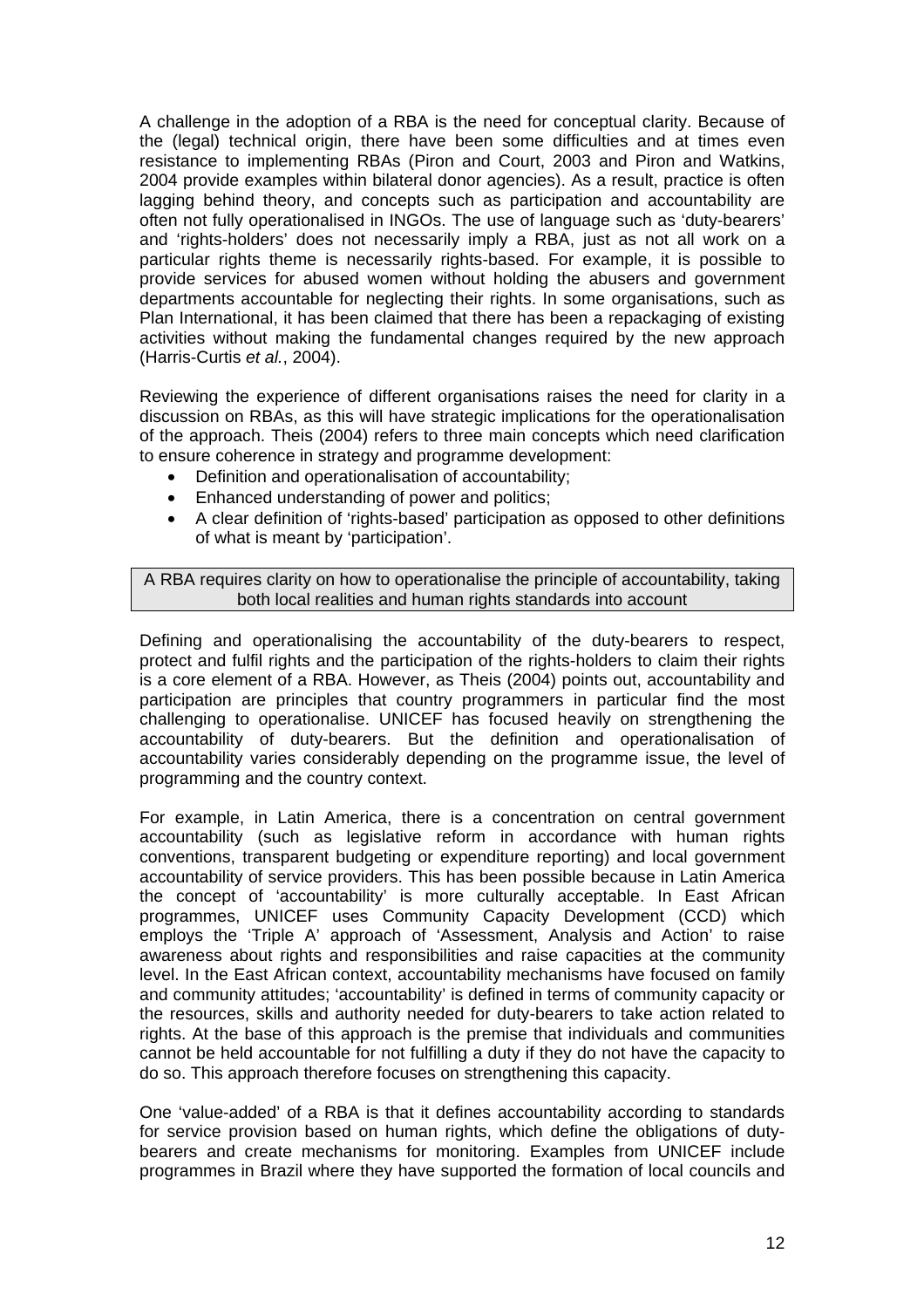setting up of local child protection systems, and the introduction of a 'municipality award' to help municipalities work towards a defined set of goals and standards related to child rights.

A RBA forces engagement in politics and power relations, but appropriate strategies are required to effect desirable change

The UNICEF review notes an absence of an explicit focus on **politics and power relations** in many rights-based activities, even though this is at the core of the approach. This is often a result of the desire to avoid sensitive and confrontational terminology. Results from the UNICEF programme in Jordan, for example, show clearly that reminding duty-bearers of their obligations will not result in changes in behaviour. The CCD approach used in East Africa is less confrontational and overlooks power differences; in so doing, it may underemphasise the role of higherlevel duty-bearers. However, activities in Latin America on strengthening national and local government responsibilities show that there are ways of challenging power relations that are not confrontational.

The debate also remains as to whether a RBA does result in the increased ability of right-holders to claim and of duty-bearers to deliver. In their advocacy strategies, INGOs need to balance the desirable change (e.g. protecting children's rights) and how officials and other duty-bearers are able to deliver, and what kind of political pressure can result in positive change. For example, Save the Children Romania advocated that Romania's accession to the EU be conditional on its realisation of the right to a family life. As a result of this campaign, however, the Romanian government received so much pressure on this issue that the government body it set up became paralysed (Beauclark, 2003). The strategy was thus counterproductive.

# Participation must not be instrumentalised, but seen as a right

Save the Children's experience emphasises the need to be clear as to whether building capacity for participation sees participation as an end in itself or more as an instrument. As Theis (2004) points out, participation has a particular meaning in human rights terms: the entitlement of rights-holders to demand rights from dutybearers, and participate in decision-making processes in a meaningful, free and active manner. This contrasts with more instrumental views of participation, which have become increasingly accepted in development practice, where participation is seen as 'technically useful' as it will improve the ownership and effectiveness of projects. The RBA view of participation is more all-encompassing and requires deeper social and political transformation to respect the dignity of each individual.

# **3.4 The implications of the adoption of RBA for a solidarity organisation**

A question which does not apply to many of the organisations looked at in this review concerns the implication of NPA's status as a solidarity organisation in its adoption of a RBA. NPA's stated values are: 'national and international solidarity, human dignity, freedom and equality'. Human dignity implies equal rights for all, irrespective of gender, race, religion, age, language or social status. Solidarity requires empowering partners, respecting their integrity and rights, and promoting a human rights culture. A rights-based approach is seen as a prerequisite to achieving a lasting change in power structures through addressing political, economic and social change. There is an argument that without solidarity there can be no real rights-based approach: 'solidarity with one's partners and a RBA throw traditional development concepts into the dustbin of history' (Hammock, 2003: 3 in Harris-Curtis *et* al., 2004). Many of the organisations reviewed felt that there was a moral impetus for a RBA, and that rights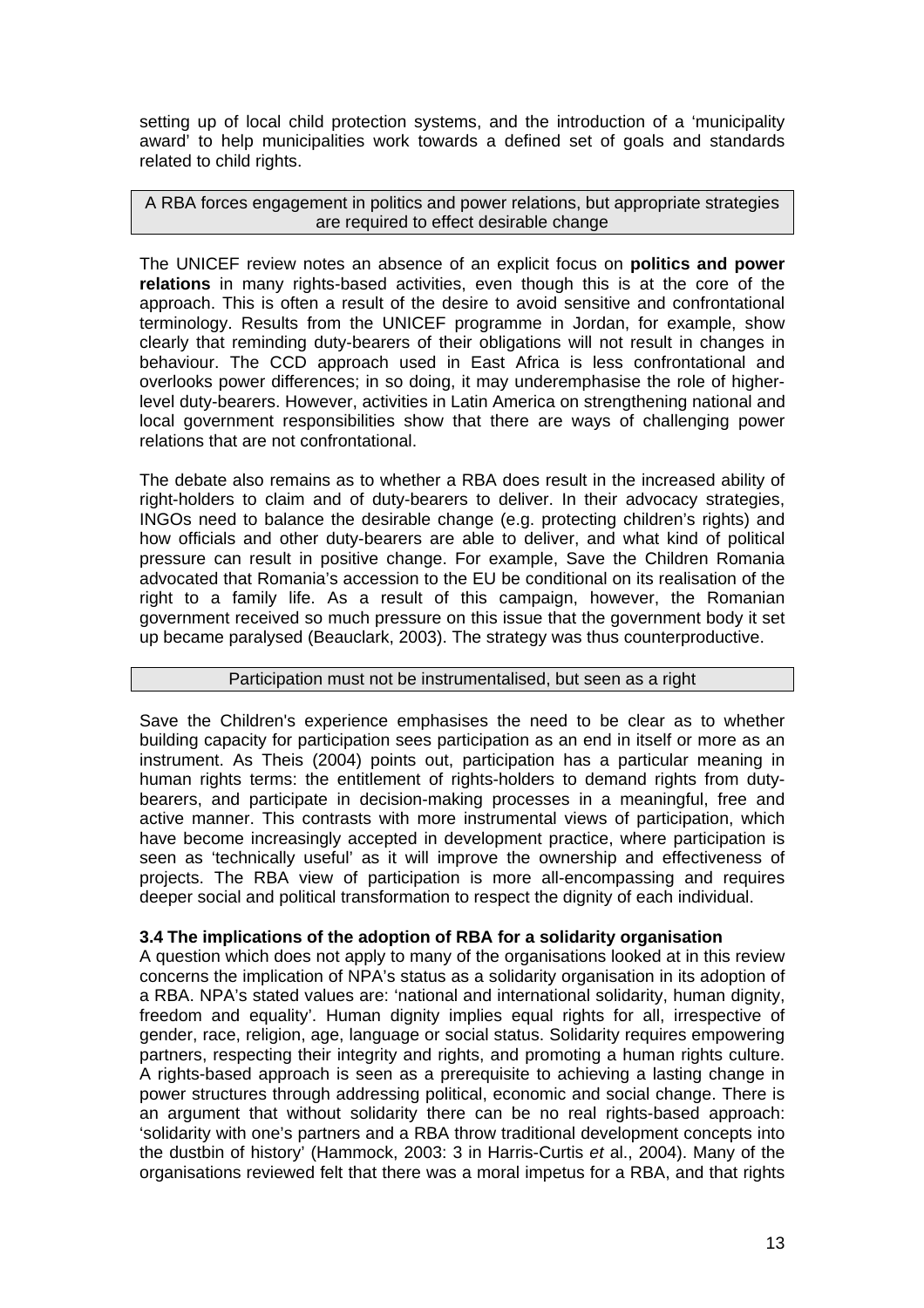and values naturally coexisted. In this sense, it can be said that there is no contradiction between NPA's adoption of a RBA, and that it fits naturally with its agenda.

There can be tensions between a RBA and the goals of a solidarity organisation, when partners are not themselves committed to a RBA

Most of the organisations examined by this review have poverty reduction as a core objective, and there is a perceived tension between 'solidarity' work and more mainstream 'poverty reduction/development'. A RBA can actually help to reduce this. The example of Oxfam's move to a RBA is instructive. It was work by country offices in the conflict zones of Latin America in the 1980s that helped to raise the rights issue within Oxfam. This began as a civil and political rights agenda, working through justice-orientated partner organisations, in contrast with the apolitical fundraising by Oxfam that was occurring around the Ethiopian crisis. At the time, rights issues were not an explicit part of Oxfam's policy. The UK Charity Commission questioned the extent to which Latin American activities were related to poverty reduction. British charity laws state that no charity may act politically, revealing an underlying assumption by the commission that poverty is unrelated to politics.

NPA's long-term objective, on the other hand, is the securing of rights as an end in itself: 'Oppressed groups have increased their prospects and opportunity to control their own life and together develop a society that secures political, civil, cultural, economic and social rights for all.' In this sense, NPA differs from the other organisations and does not overtly face the challenge of demonstrating its impact on poverty reduction. It can be more explicitly political. There are, however, some issues raised by NPA's status. First, there are potential contradictions between a RBA and a solidarity approach when NPA engages with partners involved on one side of domestic struggle. This is not a neutral position: it may involve the furthering of the rights of one interest group to the detriment of others, and in this way may violate the principles of universality and equality.

Secondly, the stated aim that NPA will 'work with partners who share a commitment to struggle to secure human rights for all' may conflict with its 'solidarity' origin. Solidarity organisations, such as NPA, will have particular historical partnerships, often based on shared political views, which results in high levels of commitment to particular relationships. It is often hard for such organisations to abandon or alter existing relationships in order to identify partners who are also rights-based.

# **3.5 The implications of a RBA for addressing accountability of the organisation**

Embracing a RBA requires addressing accountability of the organisation itself, which involves an explicit mandate and clear constituency

One of the main features of a RBA is the concept of accountability. Creating accountability to groups represented, as well as to partners, is a central dimension in rights-based programming. NGOs often assert their role as duty-bearer but, as Pratt (2003) points out, there are few mechanisms for holding NGOs to account over this. There is an important ongoing debate, particularly among child rights organisations, over the way in which organisations make claims on behalf of other groups and the accountability of these organisations to the groups in whose names these claims are being made. This leads on to a discussion about the influence these groups should have in informing the advocacy made on their behalf. This debate stems from the search by development organisations for legitimacy. It can be argued that, to be truly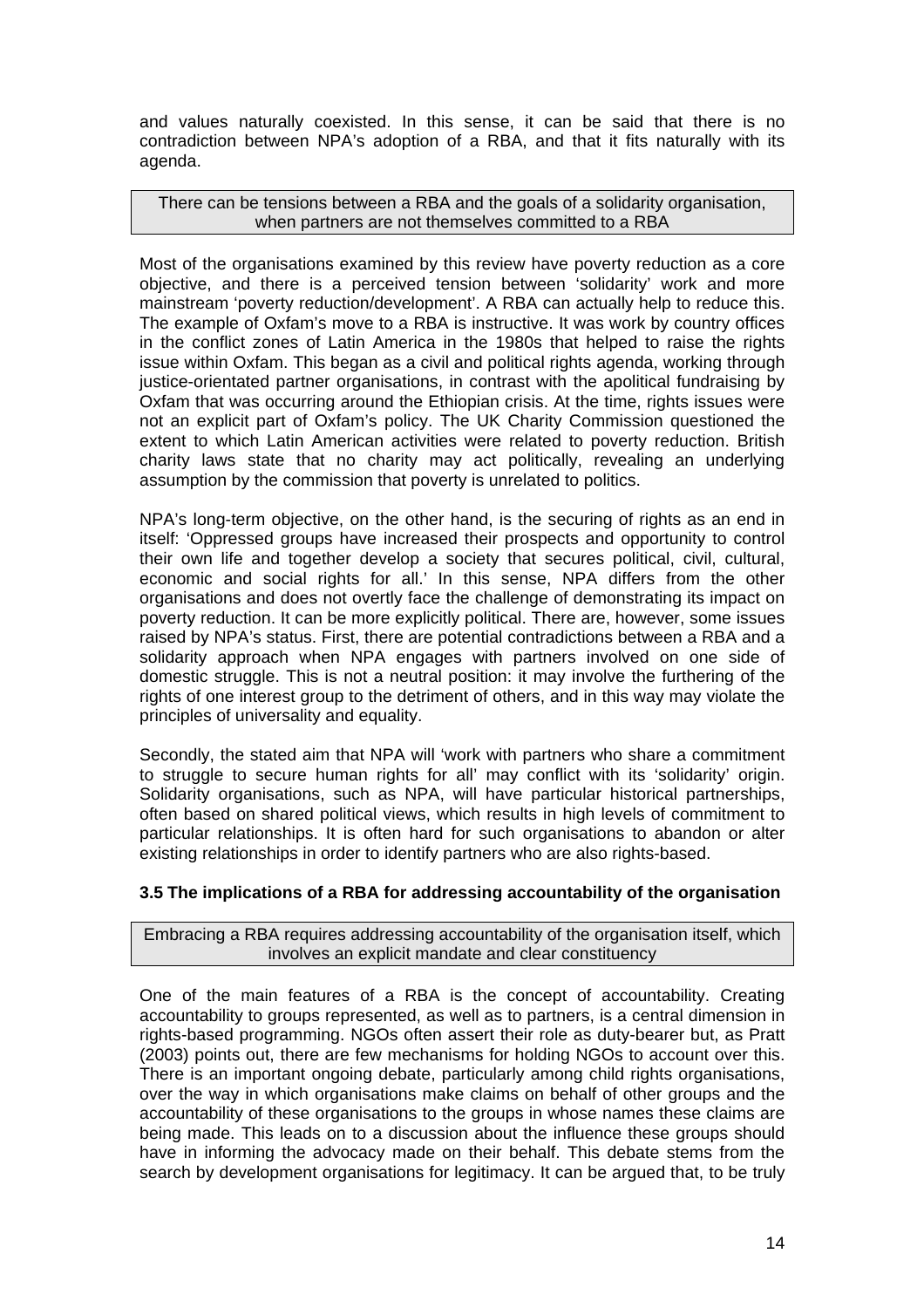transparent, organisations need a clear value system which enables actions to be measured. Central to this discussion is a debate about the mandate and the constituency of the organisation and the degree to which these constituents should have a say in the strategy and activities of the organisation. In the case of NPA, this is not stated clearly in the strategy and may be an illuminating and necessary debate to engage in as part of adopting a RBA

Accountability can be addressed through clear reporting to financial donors and providing opportunities for target groups to hold the organisation to account

This debate also links into the discussion on monitoring and evaluation, to which we will return later. For example Save the Children has a strategy, 'Global Impact Monitoring and Children as Stakeholders', which looks at the idea of children as a key part of the evaluation. Oxfam also asks itself whether a member of the Oxfam confederation is advocating on behalf of itself, Oxfam International, or its members in the south.

Save the Children has probably done the most thinking on this, distinguishing between two forms of accountability needed for the organisation:

- The need to be accountable to the public and other donors through financial reporting;
- The need for the organisation to be accountable to its target group (children). To date, however, children have had little say in what the organisation does and little opportunity to hold it to account.

One of the aims of a rights-based organisation is to challenge power elites and structures which oppress marginalised people. Save the Children, in its work with children, raises the issue as to the way in which participation can create groups which are equally unaccountable to the constituencies from which they come. As such, participation can help to replicate existing power structures. SCF does have some positive examples, such as children's clubs in Nepal where children contribute from a mandated base.

Organisations which derive a significant amount of funding from the public may not be supported by that public in a desire to move to a RBA

One of the longer-term aims of NPA, as with other organisations, is the diversification of its funding stream. However, the funding structure adds a further element to the accountability debate. Those who rely on public donations for funding have an added constituency to consider in terms both of accountability and of their reliance on that funding source. Charities relying on public donations find that RBA is not a moneyearner, and that it is easier to use a more apolitical approach (Slim, 2001). Both Save the Children and CARE have found that it has been hard to 'sell' human rights, and there has been a need to accept a lowered income as a result of the commitment to the RBA. Many public relations teams will claim that rights are impossible to advertise. However, this does depend on the support base of the organisation as, according to Dan Church Aid and Novib, a RBA does attract a younger and more politically active support base (Harris-Curtis *et al.*, 2004).

Perhaps of more relevance to NPA is the implication of an organisational RBA for the relationship with donors. One of the issues faced specifically by ActionAid in its stated desire to 'hold governments to account' is the amount of leverage that an organisation which is funded by donors has in scrutinising the donors' own human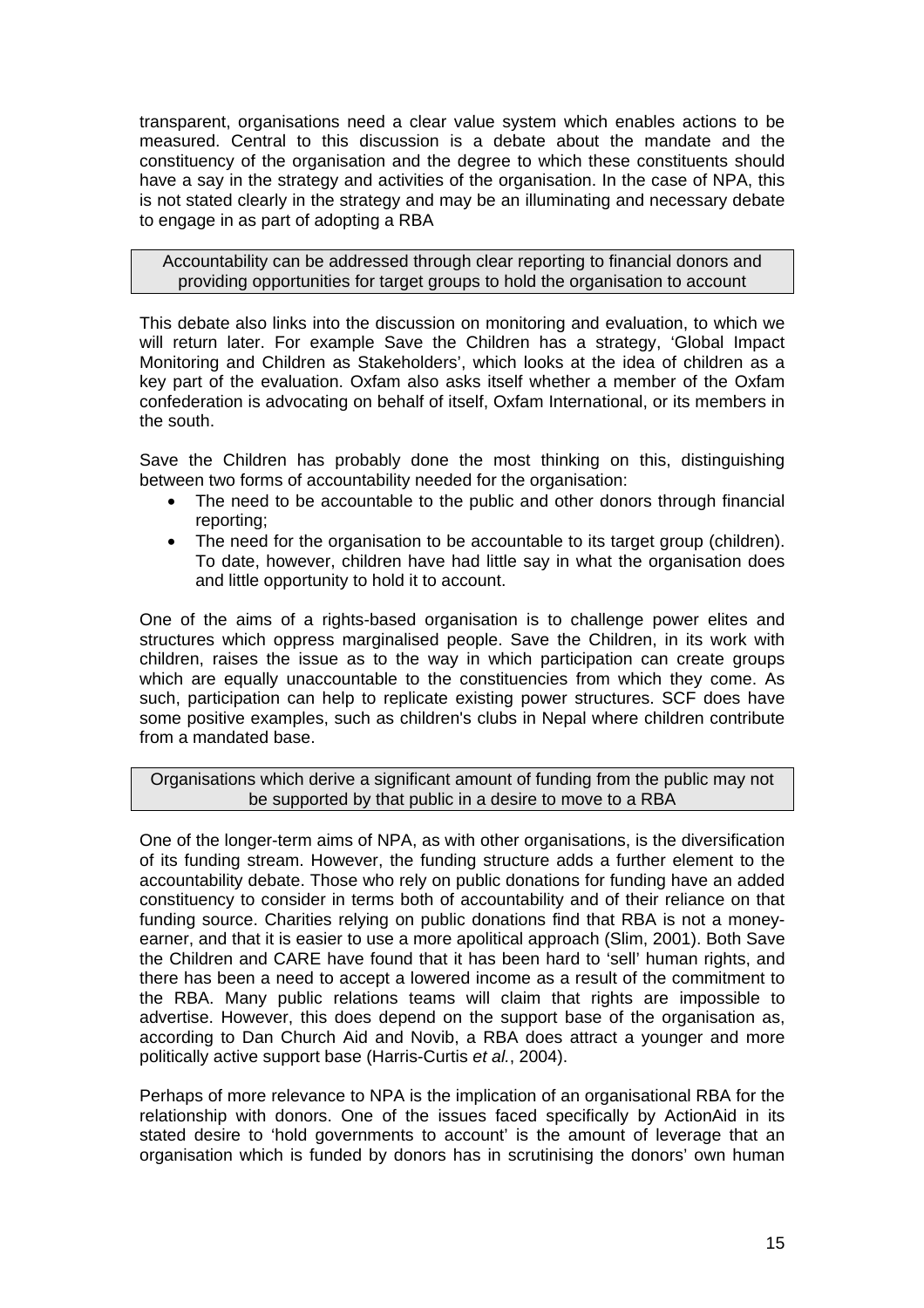rights approach. Can NPA really demand that Norad prove itself in its own rights approach to development?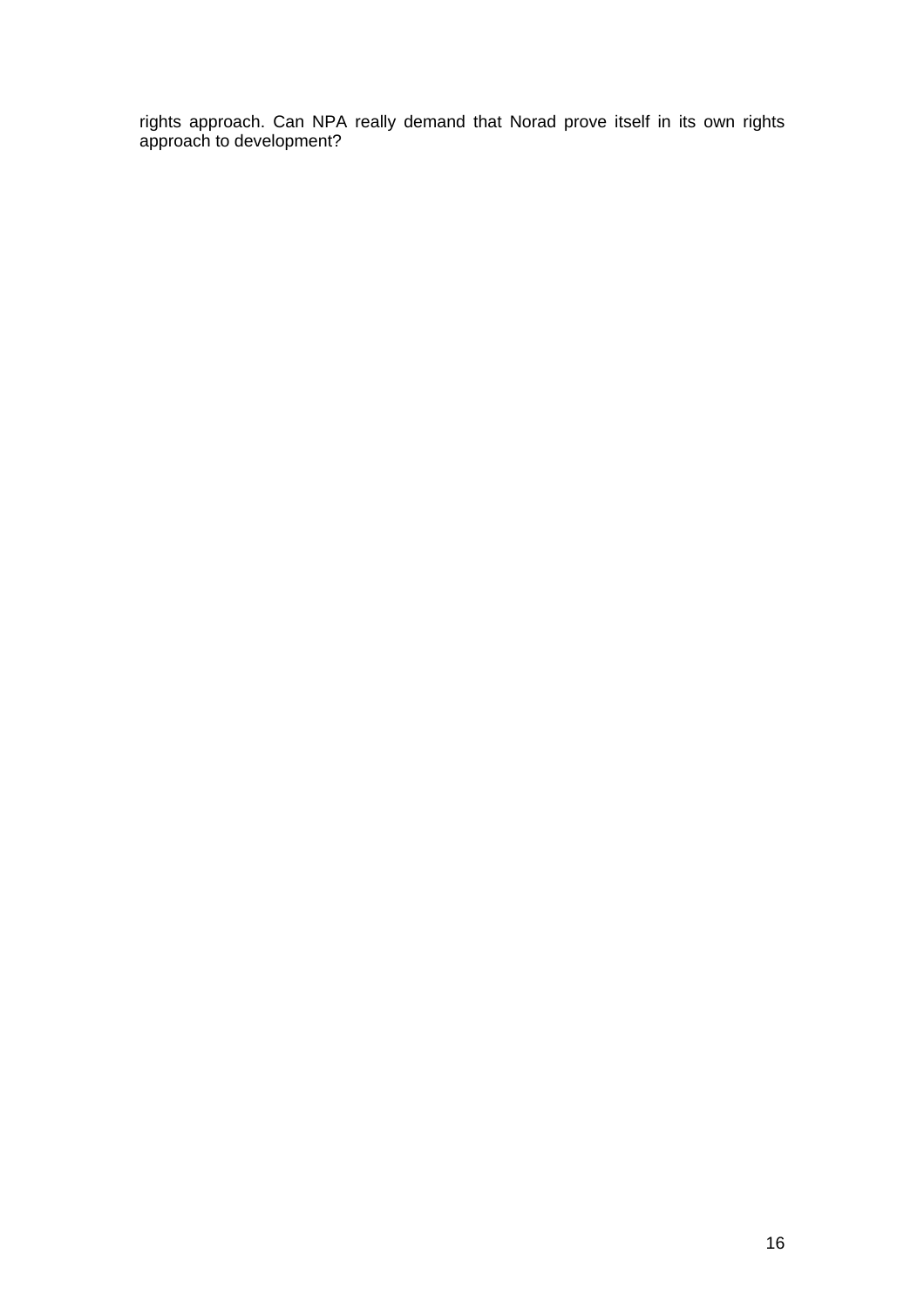# **4 Programming implications of a RBA**

# **4.1 Operationalisation of a RBA**

Organisations need to decide how best to translate into practice a policy commitment to human rights

Once an organisation has 'adopted' a rights-based approach at a policy level, it needs to find ways of implementing it in practice. An important operational question is the degree to which it is necessary for an organisation to be very clear and prescriptive in its policy documents and guidelines over exactly what it means by a RBA or whether there are advantages in leaving this definition open for country programme interpretation. NPA appears to be relatively unprescriptive in this respect: there is a high degree of autonomy at the country programme level regarding the extent to which and the way in which a RBA is applied. Some of this may stem from the fact that the strategy was driven at head office level, resulting in there being a time-lag in the engagement of the country programmes in a dialogue on the issues.

The main finding of the evaluation of the Swiss Agency for Development and Cooperation's (SDC) adoption of its human rights policy (Piron and Court, 2003) was the weakness of an approach which relies on headquarters only issuing a new policy without providing additional back-up in the form of tools, guidance documents or technical capacity at the centre to support country offices. SDC has now accepted this finding, and is undertaking new work, including an updated and more detailed issues paper, aiming for a short and concise policy statement, accompanied by training and opportunities for exchanging best practices.

All organisations have faced the problems of determining what degree of autonomy is acceptable within a country programme. The history of the introduction of a RBA varies across the organisations. UNICEF's shift was driven from the top whereas Save the Children's emerged at field level and was then formally adopted. Only then was there a clear move to embed rights in the vision and the mission as well as in the policies and guidelines.

## A decentralised approach to RBA programming can result in a stronger sense of ownership and more creativity, but also in a lack of coherence

Lessons from the earlier implementation of the 'livelihoods approach' in CARE suggest that a top-down approach can be problematic. Against this, although specific personalities and champions have been key to the spread of the approach within CARE, its RBA was initially introduced through overarching principles which provided the freedom for the country programmes to experiment with their own approaches. There has been the provision of tools, but no obligation that a RBA be taken. As a result, each CARE country programme shows a huge variation in the degree to which rights are addressed. CARE's experience has been that by allowing country programmes to explore their own methodologies, ownership of the new ways of working has been increased. Many of the staff now recognise the RBA as an effective form of programming. However, there is some resistance: it has increasingly been found that changing principles is not enough to bring about cultural change in the organisation. Country programme staff have began to demand centralised organisational change.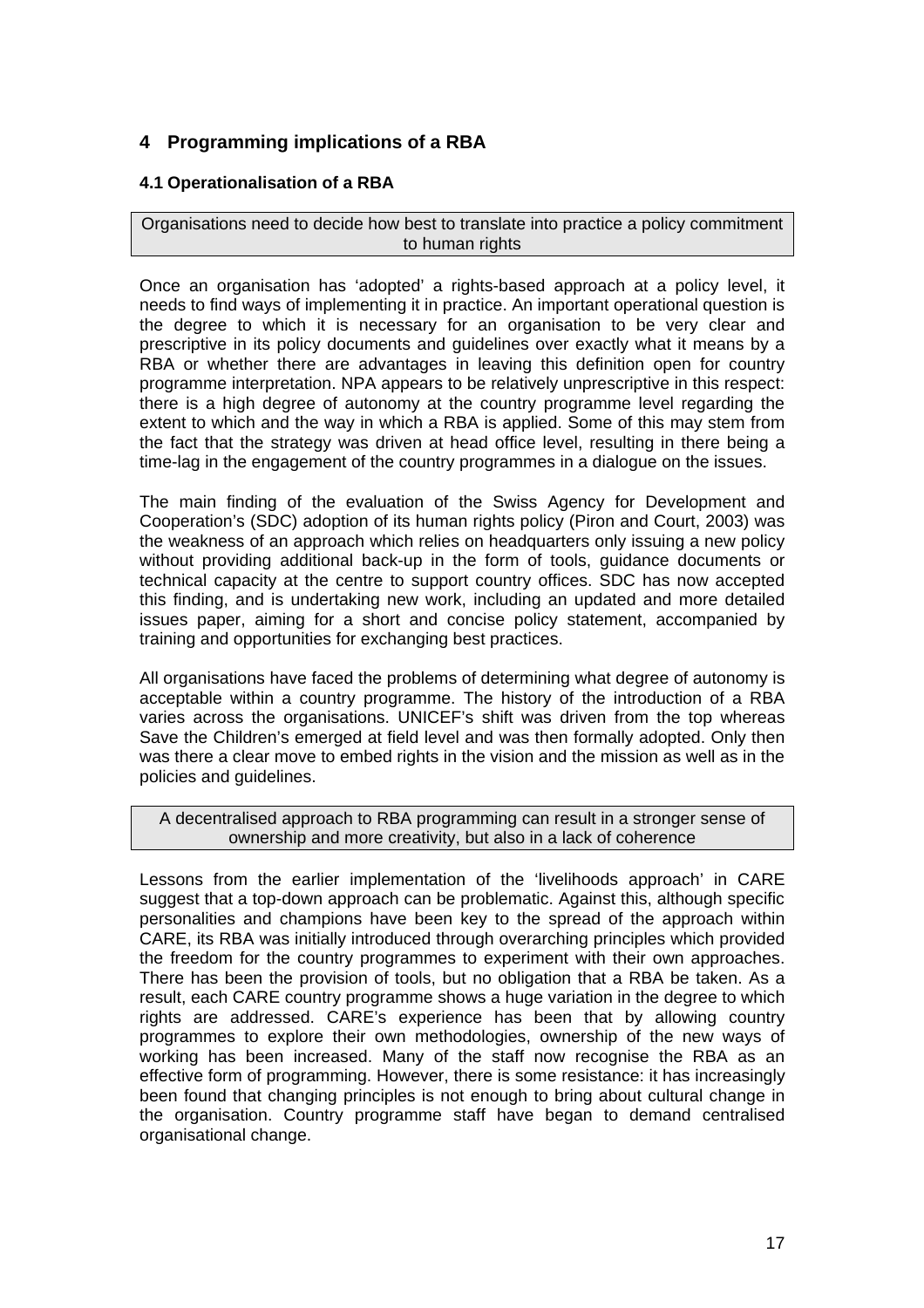# **4.2 RBAs programming tools**

Allowing creativity and independence can result in the failure to provide tools and guidance and a lack of structural support for capacity-building and for expanding a new culture. To date, there are no prescriptive tools to assist NPA offices with their programming of a RBA. There is a question, related to the degree of consistency desired by the organisation, as to whether unified tools and guidance for RBA should be provided.

Organisations that have the longest experience of engaging with a RBA show the value of the provision of tools and methodologies to assist country programmes with rights-based programming<sup>1</sup>

Perhaps related to its history of a 'mechanistic' approach, CARE has invested heavily in tools, guidance and resources to strengthen capacity for the programming of rights through the organisation. CARE recognises the value of the country programme retaining some autonomy, but its experience has shown that there a need for consistency through the organisation in the way in which the RBA is used. Tools have included a comprehensive training manual, which CARE aims to use in all its partnerships to make sure the RBA is practical and understood. The manual was developed collaboratively with CARE staff from 10 different countries over a period of four years, and involved more than 100 workshops. The aim of the manual was to establish what kinds of rights approaches were adopted by different parts of the CARE, and to bring the best elements together.

A proliferation of guidance tools and training materials can result in confusion and resistance to the approach

Save the Children found that the practical operationalising of a RBA was the most important issue, and that the main need was to provide methods rather than a focus on a discussion of the theoretical concepts. Save the Children members are calling for more coherence, as they lack resources to develop tools. At the same time, though, a proliferation of different training materials, concepts of rights and impact measures are confusing staff and not facilitating the process. In the case of Oxfam, each member has developed its own guidance tool; as a result, there is a huge variation between offices. Novib, for example, developed a toolkit from its 'Linking and Learning' process on participation in local decision-making, which provides lessons on how to put rights approaches into practice as well as an analysis of the programming process and impact analysis.<sup>2</sup>

Save the Children and Oxfam have the most experience at policy-making, programming, and monitoring and evaluation of rights-based approaches. Save the Children's programming (see Figure 1) in this area has evolved over time and involves:

- A situation analysis on the status of rights and the underlying causes;
- Setting priority areas;
- Planning of implementation strategies; and
- Monitoring and evaluation.

Save the Children's experience stresses the need to apply human rights standards and principles in all aspects of planning, programme design, implementation, and monitoring and evaluation

<sup>&</sup>lt;sup>1</sup> The CRIN website is a useful resource in this respect: <u>http://www.crin.org/hrbap/index.asp</u><br><sup>2</sup> <u>www.toolkitparticipation.com</u>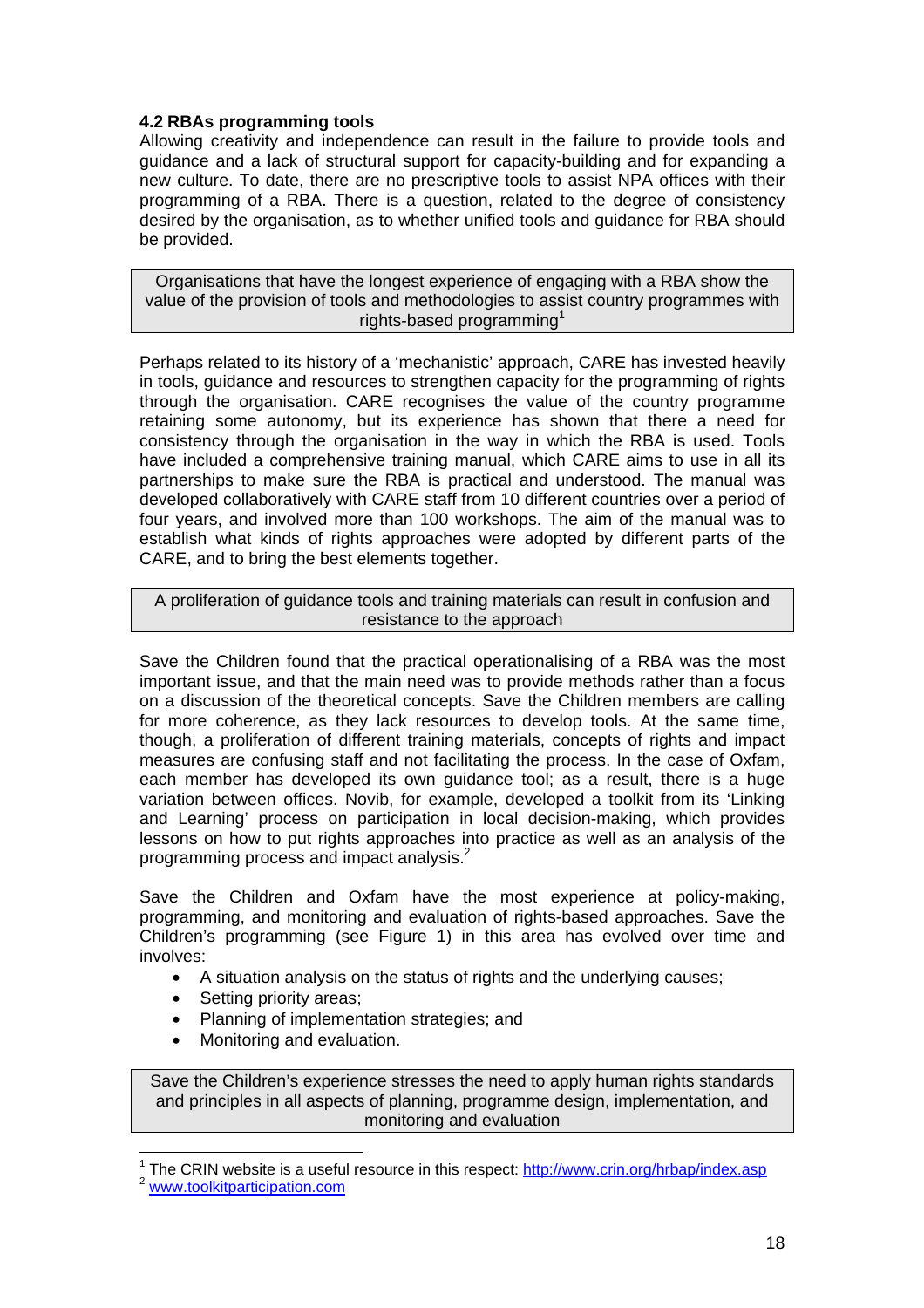



Oxfam links its five strategic objectives to impact indicators and medium-term objectives in an attempt to operationalise them (see Box 6).

## **Box 6 Oxfam's medium-term objectives**

- Increasing the power of poor people in markets.
- Building poor people's assets.
- Securing adequate financing for basic social services.
- Increasing access to basic medicines.
- Increasing access to good-quality basic education for girls.
- Ensuring high-quality humanitarian aid and protection.
- Promoting arms control.
- Stopping international profiteering from war.
- Increasing the accountability of governments and international institutions to the poor.
- Ending violence against women.
- Getting institutions right for women.
- Overcoming discrimination.

# **4.3 Situation analysis and prioritisation**

# RBAs start with situation analysis

Most of the organisations carry out a situation analysis on the status of rights and the underlying causes as part of the initial process of programming. CARE stresses the importance of such analyses looking at access to and control of resources, and power relationships. The Benefits Harms toolkit offers tools for assessing impact as well as monitoring and evaluation. This is used in the CARE project cycle; it was developed in 1998 when East African staff felt that they lacked tools to understand fully the overall humanitarian, political and security impact of their work. The Toolkit assumes that unintended impacts come from: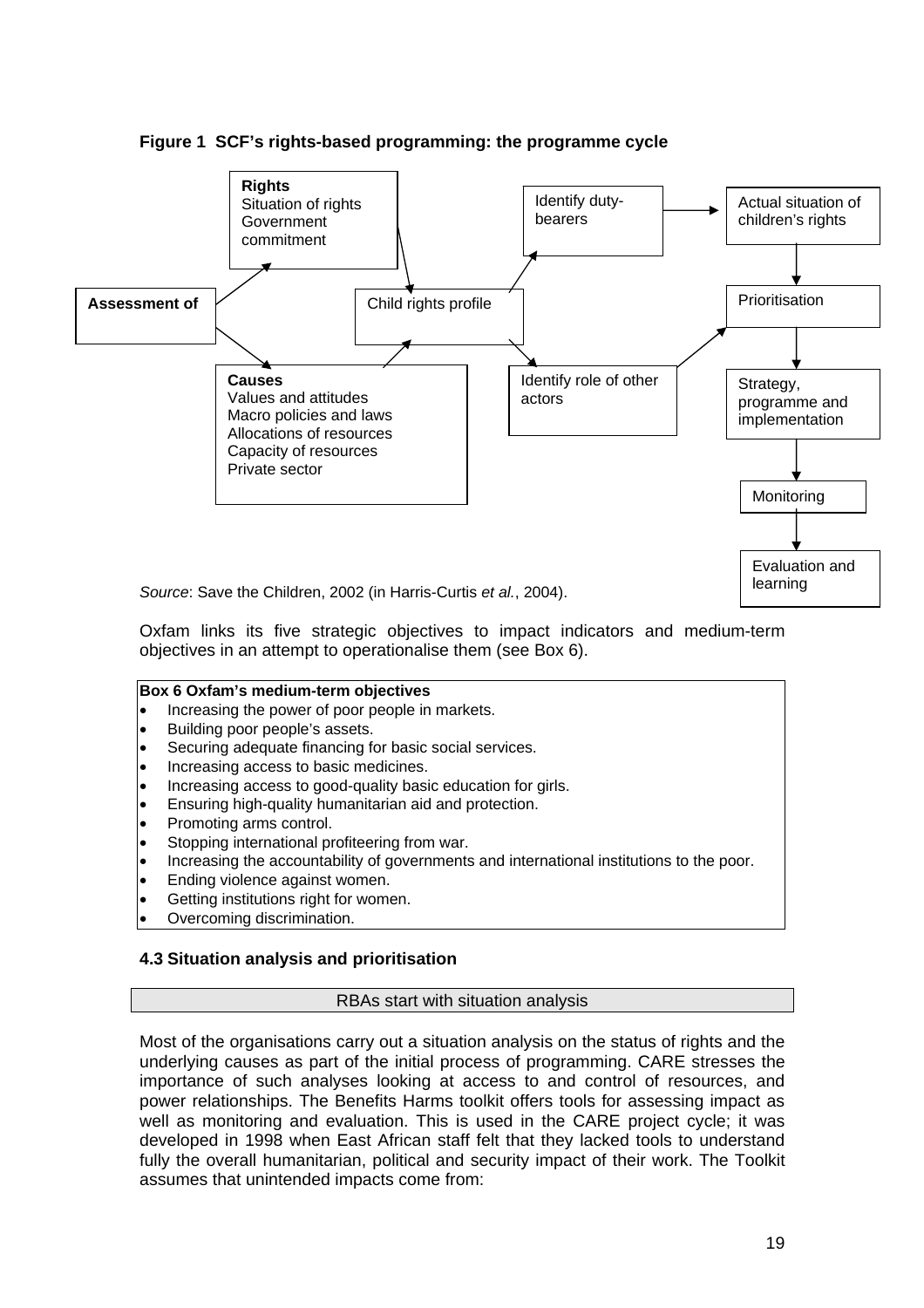- Lack of knowledge about contexts in which the organisation is working;
- Lack of thought about unintended impacts;
- Failure to take action to mitigate these impacts.

As a precursor to operationalising a RBA, both Concern and Oxfam carry out clear identification of groups whose rights are denied or violated. This leads to a better exploration of the mechanisms by which those rights are denied or violated, and identifies the institutions at different levels which are key in perpetuating this and the policy and practices by which they do so. The next step is to identify the strengths and weaknesses of the various actors at different levels and the reasons for the perpetuation of the problem. However, one of the points raised by Harris-Curtis *et al.* (2004) about Oxfam is that it is better at collating information than analysing it. This highlights the need to think very seriously about an increased research programme and the capacity and resource requirements to ensure it feeds back into programming and policy development.

Organisations need to balance the outcomes of situation analysis and the indivisibility of human rights with their areas of comparative advantage

The principle of 'indivisibility' of human rights poses a challenge for all development organisations, whether INGOs or governmental aid agencies. In practice, it is not possible to work on all human rights for everybody at all times. There is a need to prioritise certain objectives and groups in order to meet the most urgent needs and protect from the worst violations. The key issue is *how* this is done. In order to respect the principle of participation, it is important to ensure that INGO partners and beneficiaries take part in this process.

The thematic components of NPA's RBA include:

- Democratic rights and participation (participation, youth, freedom of expression and information, free and independent media);
- Land and resource rights;
- Indigenous peoples' rights;
- Violence against women; and
- In addition, work in the area of mine action and humanitarian assistance.

Consideration of these thematic components immediately raises the question of rationale for a focus on these particular rights and a questioning of the ways in which these rights were prioritised. One of the dilemmas faced by organisations adopting a RBA is the degree to which an organisation can fully respond to situation analysis or need to focus on those rights that are easier to respect, protect and fulfil. The latter may lead to a tendency to prioritise rights and thematic areas according to existing advisory capacity and presence of partners with relevant skills and experience. Given the principle of indivisibility and equality of rights which is fundamental to a RBA, this can raise some contradictions. The question is whether focusing on some predetermined issues is necessary in order to set priorities, or whether it erodes the rights agenda by only concentrating on the rights of people whom the INGO want to support.

The choice of certain thematic areas may prioritise certain rights and target groups to the detriment of others

For organisations such as Save the Children, this issue raises less of a dilemma: the organisation justifies it work using the CRC, which creates a holistic framework for setting strategy and programming structures, being a broad convention covering a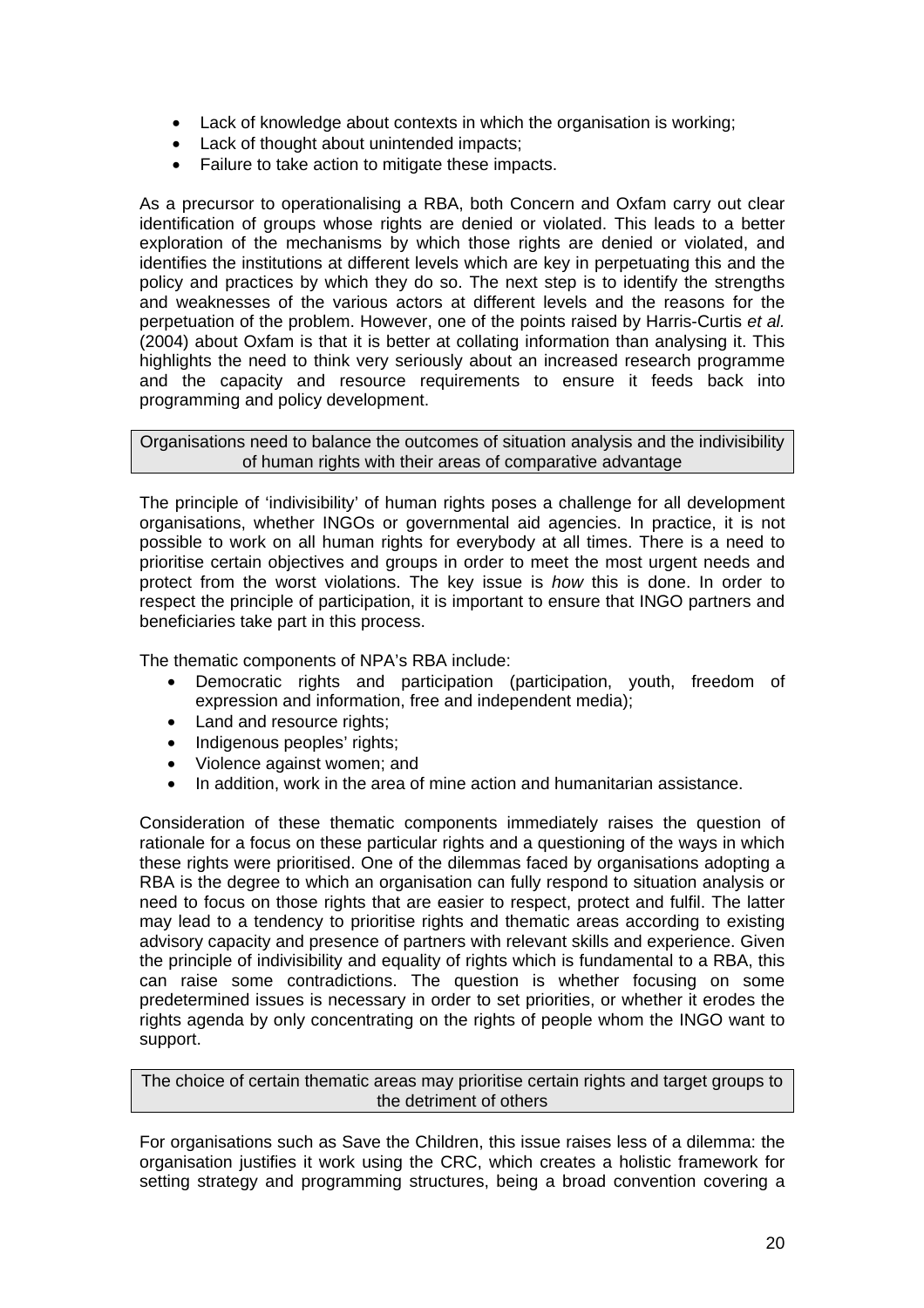wide range of rights. HelpAge International also has a clear target group but faces the problem that there is no one international convention covering older people. However, even Save the Children identifies priority rights, such as non-discrimination and the right to education, health and a good physical environment. It argues that the prioritisation of these rights is just that, merely a prioritisation; the rights are not protected at the cost of others.

Encouraging country programmes to prioritise their own thematic areas can address the problem of it being impossible to further all rights at all times

ActionAid has a decentralised organisational structure, which means that each ActionAid country office is able to articulate rights within its own interpretation and to decide which rights will be prioritised. This addresses the problem that it is not possible for an INGO to further all rights at all times. For example, rights work in India focuses on improving the legal system, in Bangladesh the emphasis is on collective action and grassroots work, and in Pakistan the focus is on justice and tolerance.

One interesting feature of ActionAid is the decentralisation of specialisations, whereby different members lead on different issues. ActionAid India leads on the Right to Food and Brazil leads on the Right to an Education. Different histories in the different ActionAid programmes of struggling in different ways with different rights issues means the organisation can promote specific issues more effectively. This model has been followed to some extent by Save the Children, where different regional members take the lead on thematic areas of interest.

The challenges raised by the indivisibility of rights can be addressed through increased intersectoral programming and a focus on root problems which are common to all rights areas

Theis (2004) is very clear that it is not enough to work on specific programme issues, but that there is a need to influence the broader human rights environment by, for example, promoting an independent judiciary, independent media and free access to information, responsible institutions, and transparent resource allocation. Despite its explicit child focus, UNICEF has addressed the problem of the indivisibility of rights through intersectoral programming and the reorganisation of programmatic areas to promote more integrated ways of working. This has involved a focus on national-level work such as budget analysis, rights monitoring and setting governance standards. This work is less sector specific than programme work at the community level. UNICEF also focuses on addressing common root problems, such as gender inequality and power imbalances.

Oxfam has found, mostly as a result of its ability to contribute in this area, that it is best to concentrate on the realisation of human rights through economic, social and humanitarian rights. However, Theis (2004) also stresses the need to address interdependence of rights (the promotion of social and economic rights to realise civil and political rights), for example by using HIV programmes to broaden access to information and expression in society.

## Some issues may be marginalised when not covered by an explicit thematic area

The focus on certain thematic themes can increase the danger of the marginalisation of other rights issues. Theis (2004) highlights the need to address gender issues and the fact that many rights-based activities fail to do so. In fact, there is some indication that UNICEF's focus on children's rights has diverted attention away from women's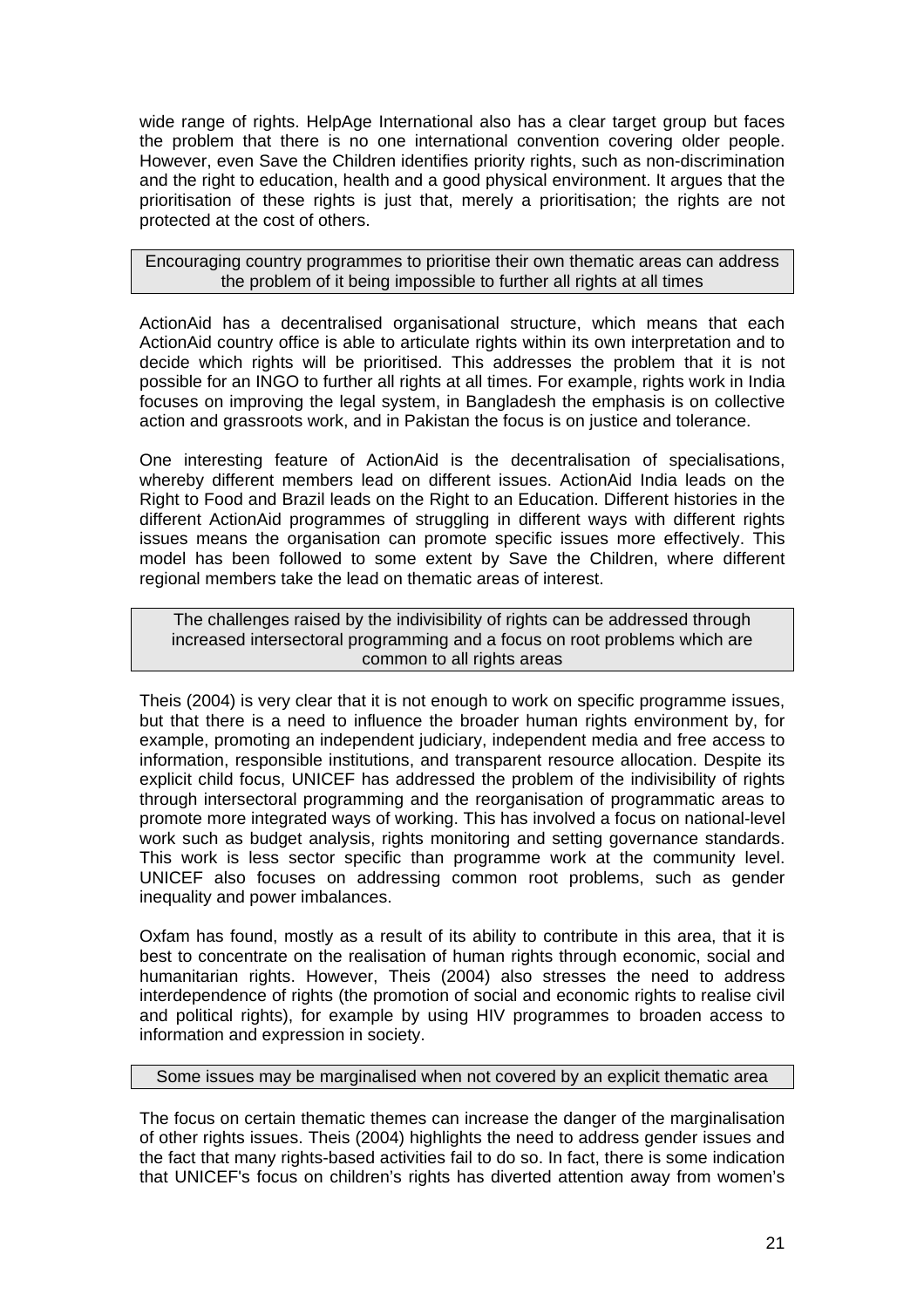rights. UNICEF has found that where themes such as gender are not central, they tend to be seen as add-ons and not central concerns. This may result in a situation where country programmes are identifying disparities but where there is a lack of strategies to promote women's rights in situations of cultural opposition. For example, the UNICEF adolescent programme in Jordan recognises that men do not accept women and girls going to youth centres; in order to overcome male resistance, the programme is keen to include more men in community-level projects designed for women and children.

# **4.4 Monitoring and evaluation of a RBA**

Monitoring and evaluation should not be separated from other elements of rightsbased programming

Monitoring and evaluation of the RBA is a relatively undeveloped area in many of the NPA country programmes. However, all of the organisations reviewed stress its importance as an integral part of rights-based programming and a means of making the organisation more accountable. The planning, programme objectives and monitoring and evaluation systems need to have a clear understanding of RBA or else conflicting and inappropriate demands from head office will result. Theis (2004) points out that unless structures, systems, policies and guidance at all levels of the organisation reflect the demands from the field it is hard to implement a sustained, consistent and meaningful implementation of rights.

Monitoring indicators need to measure both process and outcome. Consultative processes for the design of indicators are effective and help to build capacity

There are various questions that need to be addressed, most notably how to design indicators for rights-based work, given that the indicators of success are less clearcut and need to be more process orientated. In many cases, the tendency is for the monitoring and evaluation system to remain focused on needs. Plan found that once it had shifted to a RBA and begun to change its programming framework, its established monitoring and evaluation system was no longer relevant. For example, it had no indicators to monitor child participation. Plan has now developed a benchmarking tool through a consultative process with country programmes to allow it to assess its progress in implementing the new approach. This has a series of indicators to benchmark whether programmes are at the 'start-up', 'aware', 'defined', 'managed' or 'enabled' phases in respect of the key elements of the approach e.g. child protection policies, engagement in advocacy, capacity-building in key competencies. This does not necessarily provide answers on what is right or wrong, but does encourage the 'cultural' changes required of a RBA.

According to Harris-Curtis *et al.* (2004), Oxfam has also faced problems in monitoring. For example, indicators which have been developed are not adequately understood in the south; information which has been collected is not adequately analysed; and tools for impact assessment are not widely used or tested.

CARE sees holistic analysis as crucial, and determines that programming and monitoring and evaluation should be linked at the organisational as well as the programme level. Their 'Development, Monitoring and Assessment' process has identified the following impacts:

- Building of capacities in a local context;
- Constant learning from own partners and experiences, capturing lessons, distilling methods, tools and systems;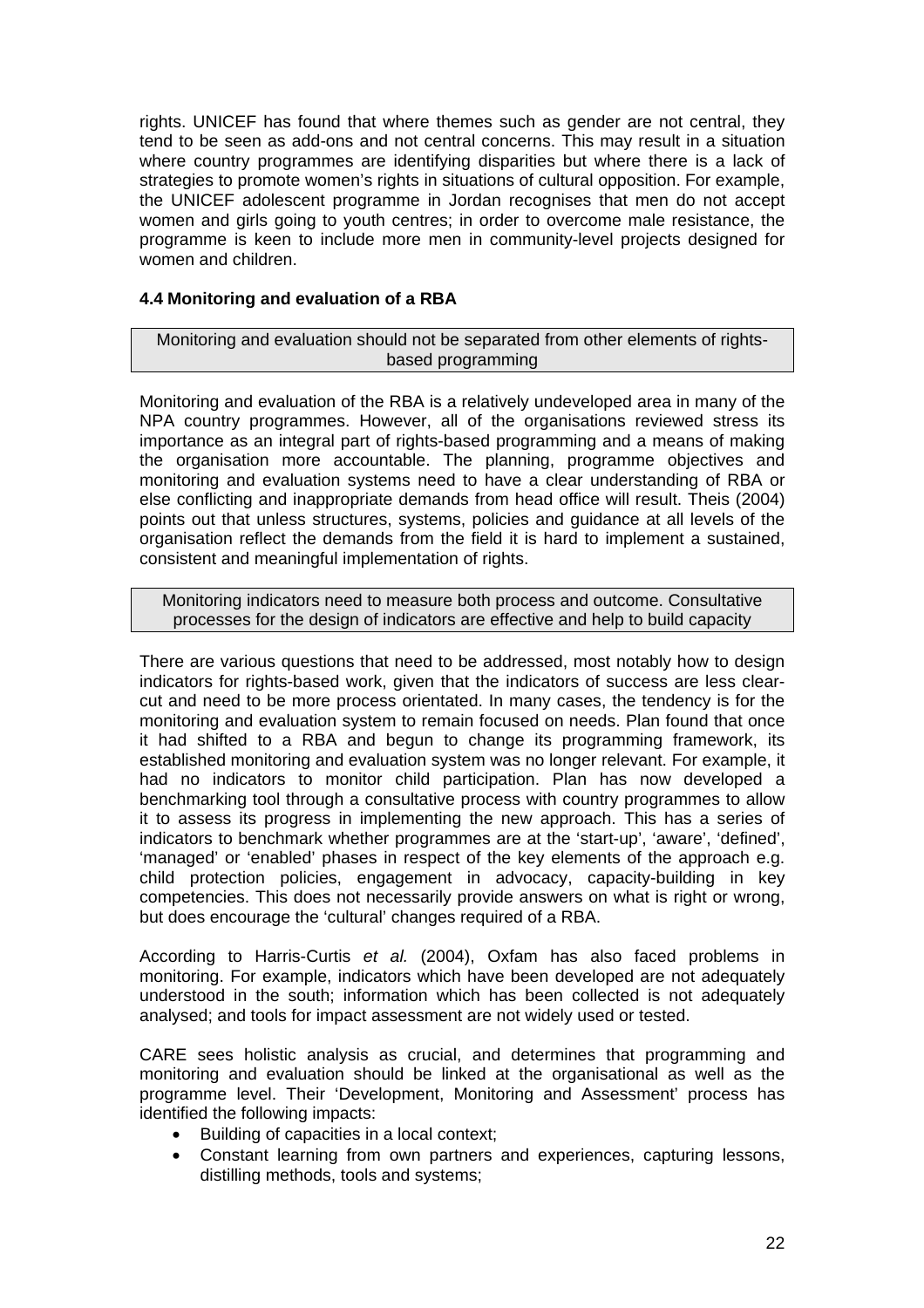• Best practice from the past, allowing building on past learning.

The experience of Save the Children clearly shows the need to develop tools which measure both process and outcome; a huge amount of work has been put into monitoring and evaluation. Each country office has to do impact monitoring and reporting on each theme every three years. Monitoring and evaluation is based on the programming process, and indicators are designed to track outcome and outputs of a programme depending on the goal. The monitoring process includes changes in awareness of children's rights, changes in policies, resource allocation and spending, strategies and institutional capacity to respect and fulfil children's rights, and changes in the actual situation of children. Save the Children is also in the process of drawing up a series of 'benchmarks' through which to evaluate the development of the RBA. These cover:

- Organisational strategies adopted to introduce CRP;
- Institutional ownership of CRP;
- Programme development;
- Accountability to children as stakeholders.

Rights-based monitoring and evaluation systems which involve the target group in the evaluation are effective accountability mechanisms for the organisation itself

The ActionAid Accountability, Learning and Planning system for programming rights emphasises the lack of separation between programming and monitoring and evaluation, and stresses the importance of the involvement of the poor and marginalised in the process. It is structured around the four main goals: qualitative (for examples see Box 7), quantitative, financial and impact indicators. The indicators are assessed not only by the Directorate but also by the poor and marginalised, and interpreted through participatory review and reflective processes. This not only fulfils requirements in terms of the participation of the poor in the programming and monitoring and evaluation, but also addresses the increased need for transparency in involving the target group.

| Box 7 Qualitative indicators against one of the four ActionAid goals                                                  |                                                                                                                                                                                                                                                                                                                                                                                                                                                                                                                                                                                                             |  |
|-----------------------------------------------------------------------------------------------------------------------|-------------------------------------------------------------------------------------------------------------------------------------------------------------------------------------------------------------------------------------------------------------------------------------------------------------------------------------------------------------------------------------------------------------------------------------------------------------------------------------------------------------------------------------------------------------------------------------------------------------|--|
| <b>Objective</b>                                                                                                      | <b>Qualitative information</b>                                                                                                                                                                                                                                                                                                                                                                                                                                                                                                                                                                              |  |
| Empowering<br>poor<br>and marginalised<br>people (local level)<br>claim<br>and<br>to<br>achieve their basic<br>rights | Examples of poor and marginalised people demonstrating greater<br>1)<br>awareness of their rights and demanding policy and practice change at<br>the local-level institutions.<br>Evidence of difference in poor peoples' lives in terms of immediate<br>2)<br>needs (through AA projects) and social status (by claiming rights,<br>services, resources and representation).<br>Evidence of reduced vulnerability in emergencies.<br>3)<br>Significance of these changes both positive and negative from the<br>4)<br>perspectives of poor and marginalised people, especially<br>most<br>excluded groups. |  |

*Source*: www.actionaid.org/resources/pdfs/monitoring\_framework.doc

# **4.5 Knowledge management systems for rights-based programming**

Addressing capacity needs within the organisation requires systems for knowledge management, shared learning and critical debate

CARE sees coherent information systems as key to ensuring that an interpretation of RBA is found across stakeholders and partners. Both Save the Children and CARE show heavy commitment to the sharing of findings and the dissemination of experiences through a variety of methods. They stress the importance of sharing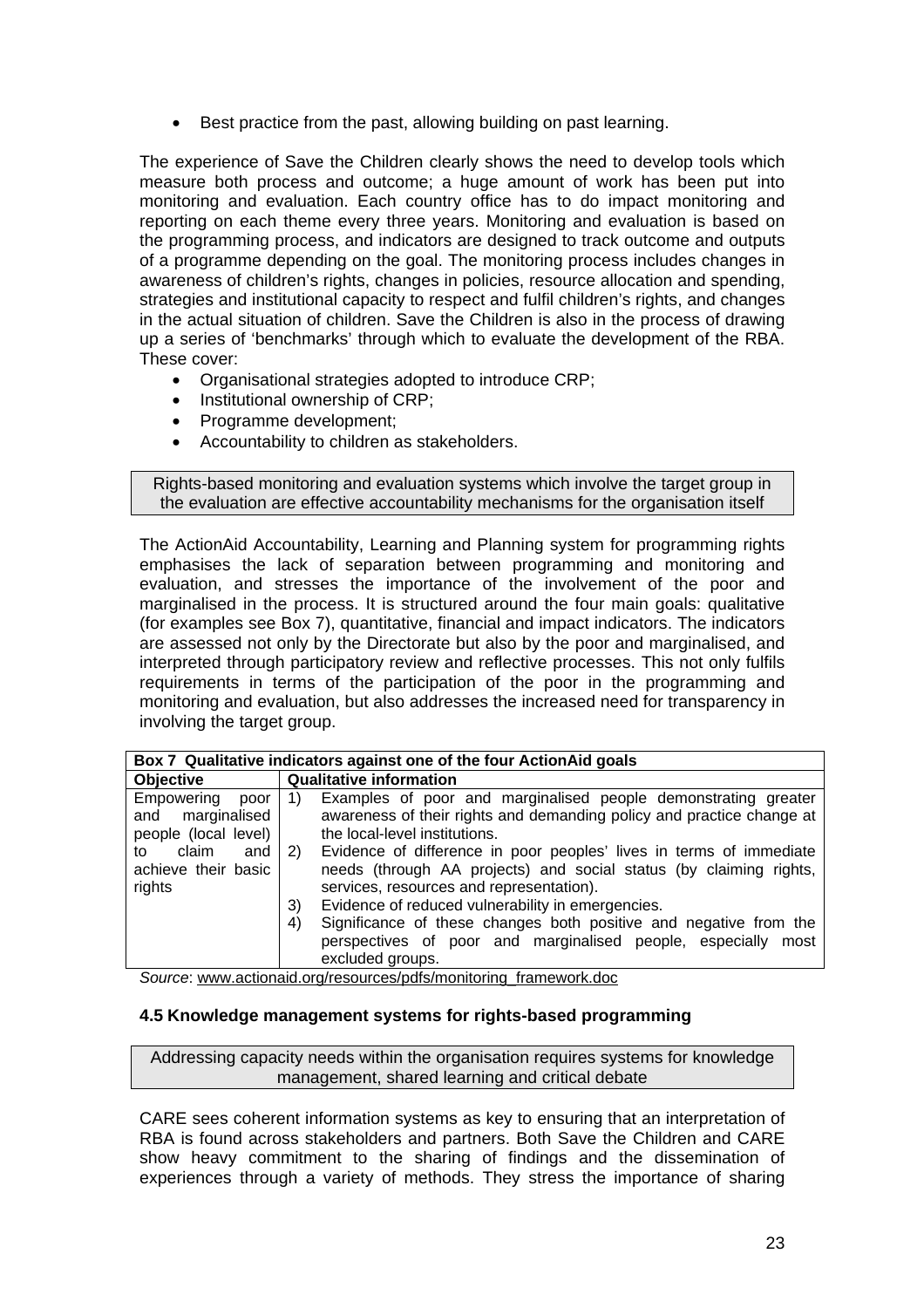lessons internally across country programmes to avoid each office having to start from scratch in their learning. The knowledge management tools used by CARE include an in-house journal 'promoting rights and responsibilities', workshops, and engaging with other NGOs. Save the Children has developed a huge research machine, which has involved a high degree of collaboration with academics. It also emphasises the role of workshops and trainings at the local, national and international level.

Oxfam encourages collaboration in sharing resources, and is implementing a joint approach across members for developing a system for monitoring and learning. Its aim in this is to 'support internal and external accountability, further strategic planning, policy development, advocacy and learning to enhance our capacity' (Oxfam International, 2000: 87). This system has five aspects:

- Learning from practice to improve accountability and policy development;
- Better integration of programming, marketing and advocacy;
- Building up the knowledge base of how to use the strategic objectives in order to cut down on staff time and bureaucracy;
- Tracking processes on the impact of the change; and
- General results to contribute to a mid-term review.

The design of knowledge-sharing and training should recognise that different programmes have different needs and that there is value in the equal involvement of southern offices and partners in both research and training

Some complain that there has been sporadic dissemination of knowledge focused on certain areas which have prior knowledge of rights issues. All organisations say that they offer support to staff in the organisational implications of the rights-based approach or in ways to engage in rights through training. Harris-Curtis *et al.*'s (2004) review suggests that this is occurring mostly through training organised in the north. CARE, Novib and ActionAid, however, do encourage training processes to emanate from the south. But many still stress the need for equal support for staff in the south as in the north. One of main implications for ActionAid of a RBA has been an increase in high-quality analysis from southern stakeholders, and as a result there has been a huge increase in funding of southern research and increased commitment to disseminating to wider development community.

## Maintaining critical debate and questioning of the RBA is crucial but requires organisational effort

It is crucial that organisations remain self-critical in terms of the approach. As Harris-Curtis *et al.* point out, many advocates of RBAs are not keen on heeding evidence. It is in this context that, in the UK, an interagency group of rights-based NGOs is undertaking a DFID-funded review of the impacts of adopting RBA.

A rare example of critical examination of the RBA which is available to the public is the CARE publication based on five case studies of its RBA experience, chosen on the basis of their potential for learning and not on success. In these, they raise issues such as the need to prioritise rights, the importance of consistency in adopting a RBA, ways to measure impact, maintaining the support of donors, conflicts that can arise and the backlashes that occur.

Improved external collaboration among organisations is essential to debate and to the ability to be self critical. The RBA has encouraged CARE to engage in more collaboration with other NGOs to share experiences. Care US has set up an urban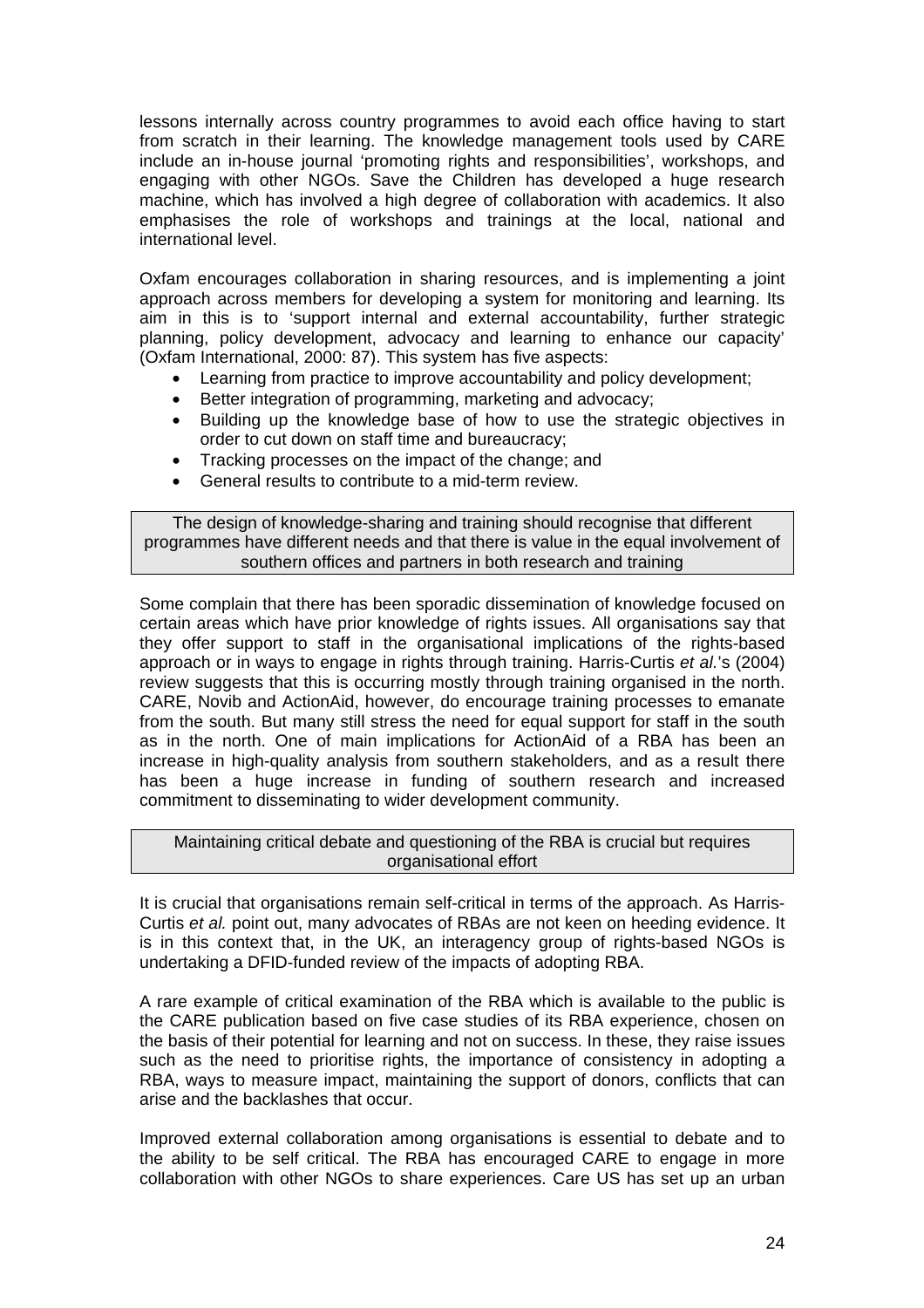rights umbrella group and Save Sweden has set up a rights-based team across South Asia.

Experience from most of the organisations suggests that the discussions around a RBA do encourage critical debate. The review by Harris-Curtis *et al.* (2004) certainly stresses the need for more questioning of RBAs. However, some staff feel that, because the party line over rights issues is so strong and because there may be value-driven barriers to criticism, debate can be 'censored'. For example, Harris-Curtis *et al.* (2004) describe how many NGO workers they interviewed criticised the questioning of a link between RBA and poverty reduction research, claiming that what was needed was less research and analysis and more appropriate tools. This raises the danger, common in the history of development, of too heavy a reliance on one approach.

# **4.6 The introduction of a RBA in relief and humanitarian assistance**

# A RBA can be applied to all programme areas, including humanitarian assistance

Many of the activities of NPA are concerned with relief and emergency programmes, including in demining activities. In many cases, there has been no attempt to apply a RBA approach to these programmes. This is now changing (e.g. Integrated Development Programmes in Tanzanias; demining in Angola). The issues faced by NPA offices operating in these circumstances are:

- How to prevent such programmes becoming isolated from a RBA;
- How to move from emergency implementation to a RBA to humanitarian work;
- Whether there is still a need in some countries for a combination of emergency and development work;
- How to promote rights-based concepts in situations of immediate need (e.g. Palestine).

Save the Children has adopted a RBA in its emergency work, though in practice this is not applied consistently. UNICEF says that there is no conceptual difference in applying RBAs in development or humanitarian contexts; Save the Children, on the other hand, feels that there are specific issues involved in RBAs in emergencies. These include:

- The 'well fed dead' that assistance without protection can only go so far;
- That retribution to advocacy may be more extreme in humanitarian contexts;
- That there are a number of international humanitarian and criminal laws of relevance;
- That RBAs recognise that crisis-affected populations are rights-holders and in so doing impose a duty for accountability in terms of internationally accepted norms on humanitarian organisations.

The ActionAid Emergencies Unit has published much on advocating rights in emergencies. One of the main issues is the degree to which a RBA makes sense in a situation where there is no political accountability. There are, however, a number of NGO codes of conduct for humanitarian aid. The Sphere Project in 1998 was an attempt to put humanitarian aid on a rights footing, to talk about the obligations of international players, and to define what is meant by good humanitarianism. This was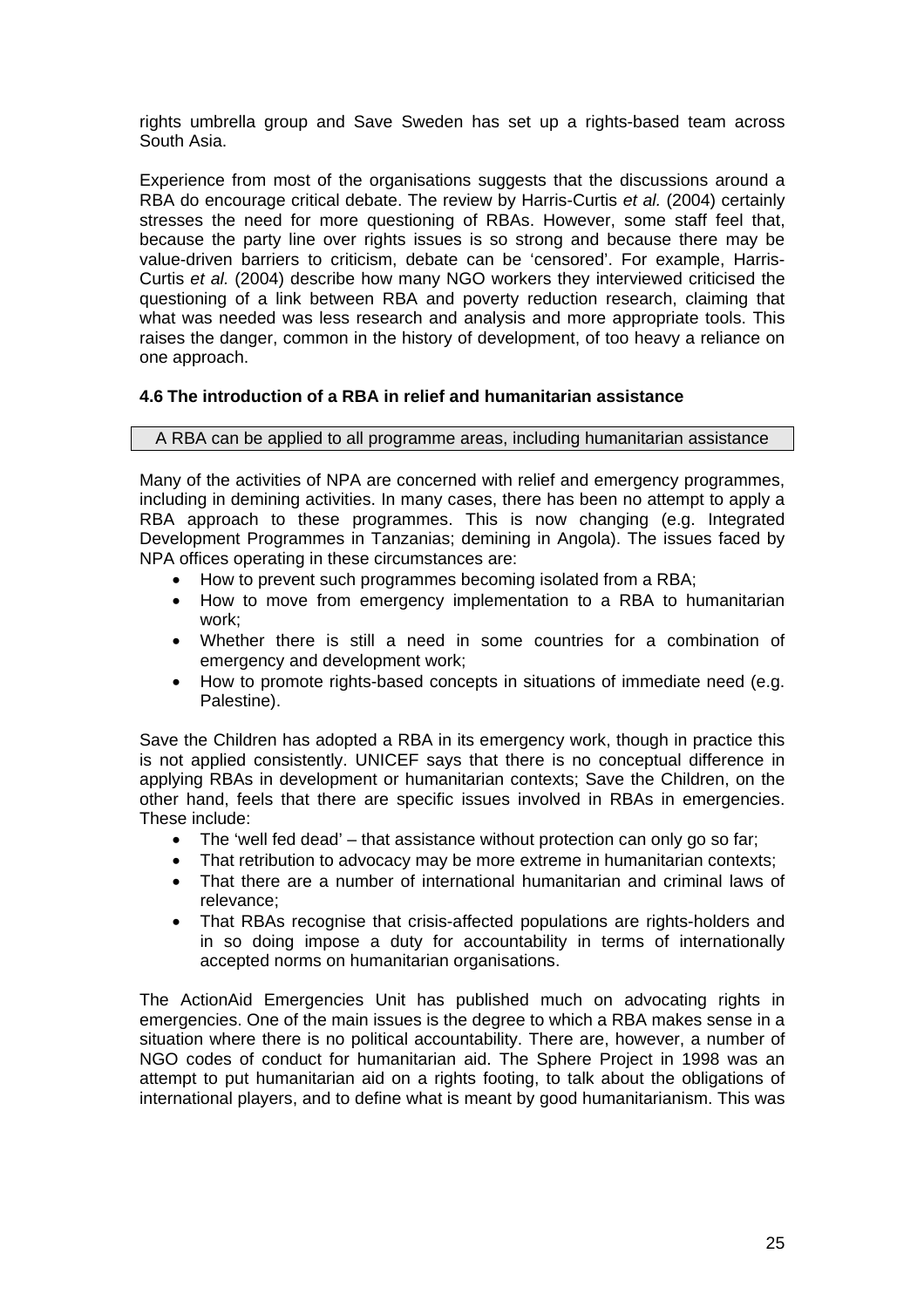followed in the 1994 Red Cross Code of Conduct and in the 2000 People in Aid Code of Conduct.<sup>3</sup>

 3 ODI's Humanitarian Policy Group is undertaking research on RBA to humanitarian work which could be shared with NPA later in the year.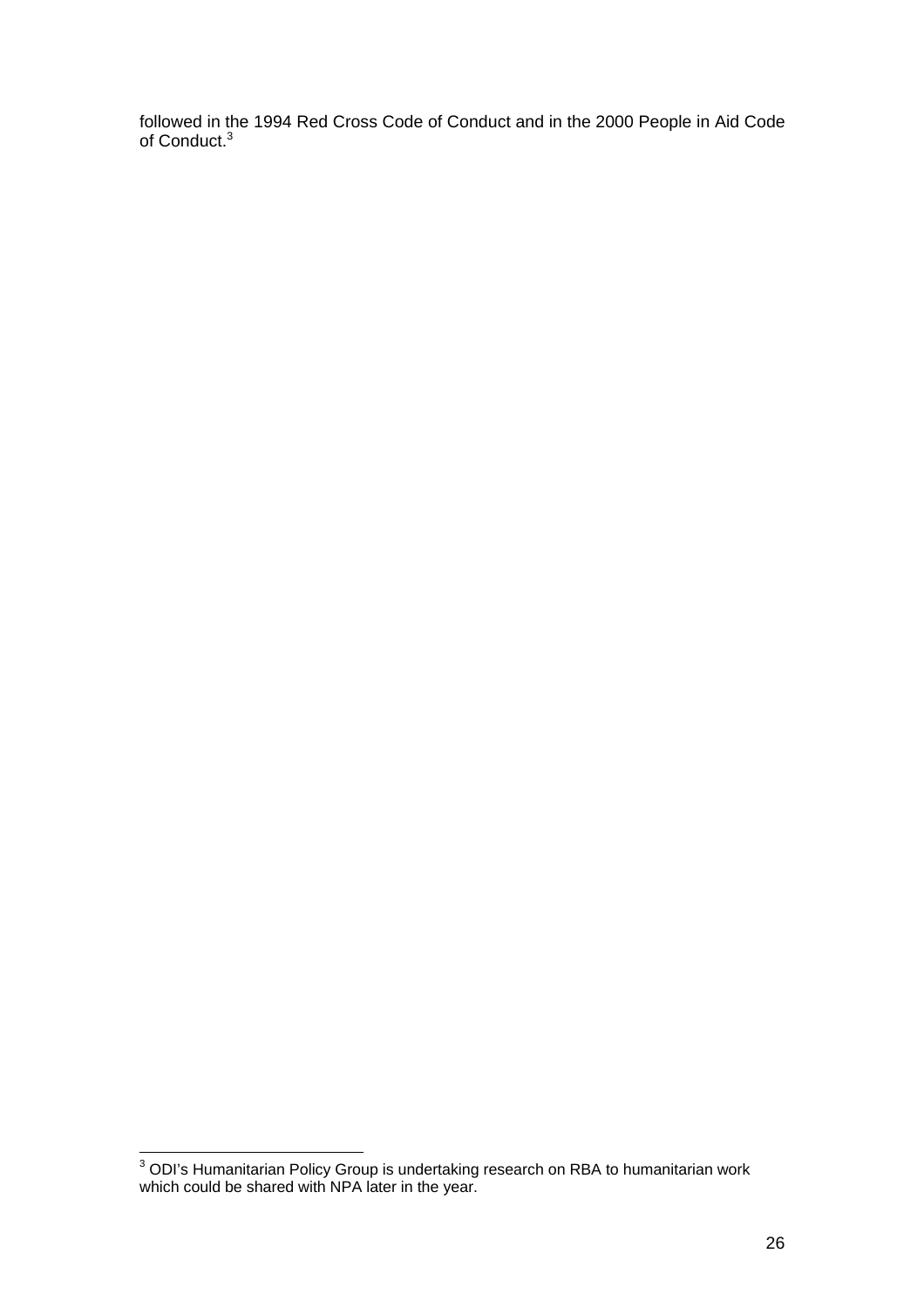# **5 Partnership implications of a RBA**

# **5.1 The cultural specificity of rights**

## Organisations are recognising the need to start from local understanding of rights

An ongoing debate is how INGOs can contribute to the realisation of rights in different country-specific contexts, given the 'universality' of the human rights framework. While some arguments in favour of 'cultural relativism' can sometimes be rejected as a way of avoiding state obligations (e.g. by some East Asian authoritarian regimes – see Sen, 1999), any value system is linked to the culture in which it is located and RBAs need to be adapted to the cultures and histories of countries in which they are applied. Moreover, many organisations refer to the need to adapt language to deal with some audiences. For example, HelpAge in Asia use a culturally sensitive nuancing of rights language.

The review by Harris-Curtis *et al.* (2004) contains an interesting discussion of the ways in which this impacts on the current day NGO landscape in different European countries and shows how the country-specific history of rights affects the NGOs based within its borders and the ways in which rights are interpreted. There is a need to look closely at the southern country's history and value system. One example of a possible tension given by Save the Children is the construction of children as rightsholders but not duty-bearers: there is a need to understand both children's rights and their responsibilities. For example, taking children out of employment to go to school in order to promote their right to education can have adverse consequences. Following consultations with children themselves, SCF decided to stop advocating for the full eradication of child labour, and instead to find ways of combining education opportunities with children's responsibilities towards their families, including through appropriate labour practices that do not undermine their development.

Oxfam is also struggling with how to include southern approaches to rights. To address this dilemma in 1999–2000, Novib facilitated an international 'Linking and Learning' process on social, economic and cultural rights, involving 120 partners, to learn about strategies for promoting rights and to acknowledge different conceptualisation of rights. More recently, Concern Worldwide has embarked on an analysis of cultural comparability of rights with partners in four pilot nations. It is using this to look at southern partners' interpretations in an attempt not to treat northern rights approaches as the only model. Most significantly, it has committed to modifying its approach if large differences are found.

# **5.2 Changes in the type and form of partnerships associated with a RBA**

## A shift to a RBA involves an increase in the number and diversity of partners

A way of grounding RBAs in local realities is to highlight participation in programme design and monitoring and to work with partners sharing a similar commitment. NPA strongly embraces a partnership approach, which is understood as a 'two-way cooperation relationship, the sharing of complementary resources to achieve the mission of its partners'. In its strategy, NPA aims to work with partners who share a commitment to struggling to secure human rights for all. However, NPA's country programmes encompass a wide diversity of activities and have histories of involvement with many different forms of partners. Many issues are therefore raised by the shift in approach. These include: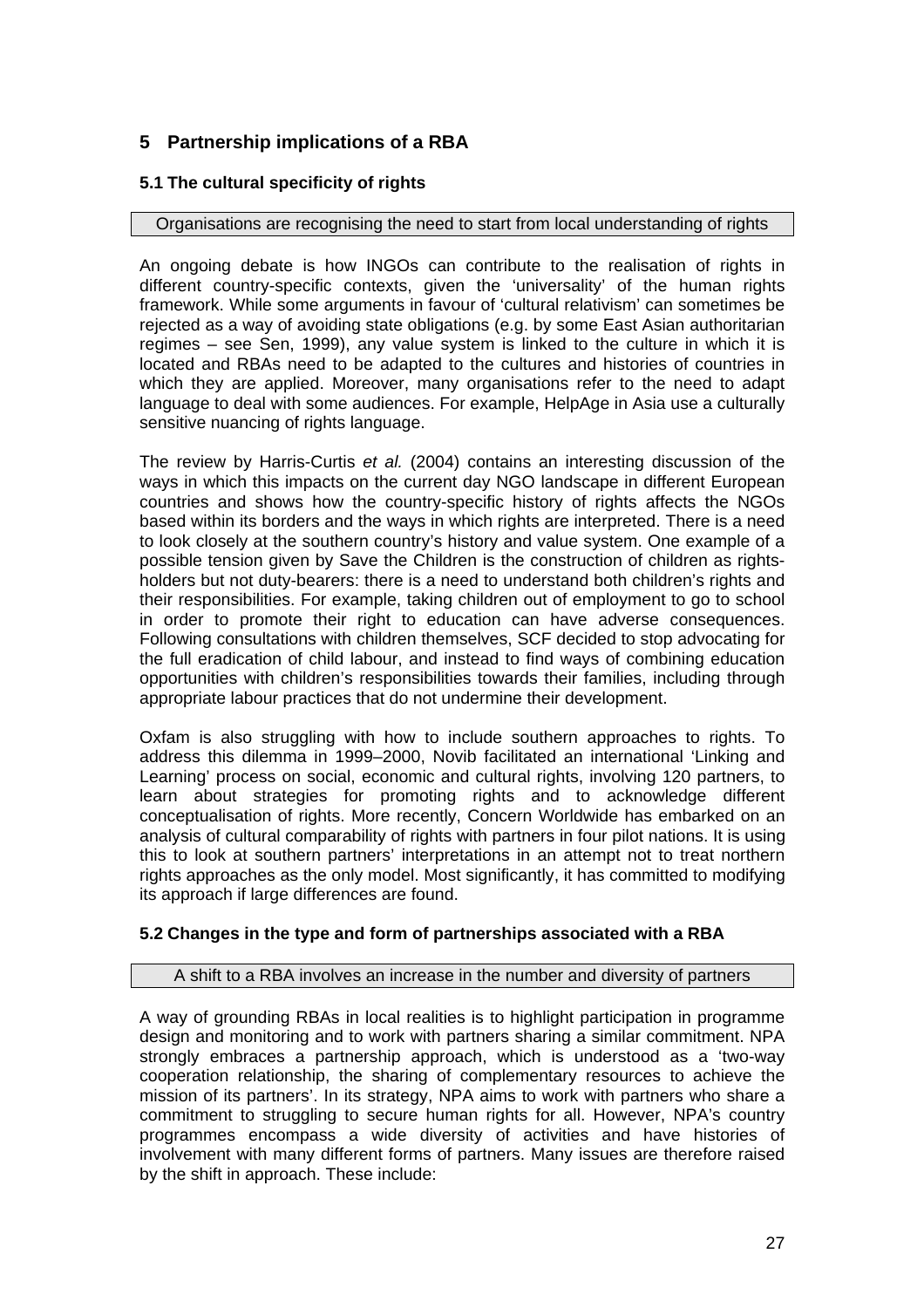- How to phase out existing relations with non-rights-based partners;
- A consideration of whether the requirement for RBA in partners represents a contradiction of the 'two-way cooperation relationship' or disrespect for the ideology of the partner organisation;
- Whether NPA partners should fully participate in the strategic realignment and the prioritisation of themes.

CARE's move to a RBA has involved working with an increased range of actors. In adopting its rights-based objectives, Oxfam was forced to make changes at all levels of its member organisations. This significantly but variably impacted on its partners. These organisations have engaged in a wider range of interventions in more sectors and at more levels and this has required partnerships with a broader range of organisations. In Novib, this led to a questioning of its policy of not having offices in the south, as partners have raised the issue of feeling isolated from the organisation (Harris-Curtis *et al.*, 2004).

One lesson that many stress is that there are advantages in taking a stepwise approach in the shift towards partners. A RBA should be built into current work, based on existing partners who recognise the value of their historical relationship, at the same time involve the phasing-in of new projects, experience and competences.

# **5.3 From service delivery to advocacy partners**

A RBA requires partners with capacities for facilitation, mediation, leadership training and analysis

CARE stresses that the RBA approach is about facilitation, to help the voices of the poor to be heard at higher levels, as well as mediation and dialogue to manage the tensions. ActionAid also emphasises the role of NGOs as facilitators and therefore focuses on the importance of development of leadership skills among target groups so that such groups can engage directly in struggles for claiming their own rights.

These approaches require new skills which are often absent among both countrylevel staff programmes and partner organisations. CARE has ended relationships with partners who were not able to adapt to the required changes, and many new partnerships have been established. In many cases, this has resulted in increased support, as partners and communities are increasingly taking the lead. At ActionAid, recognising the need for the better analytical skills required by a RBA has encouraged research by southern partners; increasingly, northern partners are trained by southern ones.

Both UNICEF and Save the Children suggest exploring relationships with mainstream human rights organisations, such as women's organisations, from which there may be important lessons to learn about advocacy and campaigning. CARE is also increasingly looking towards collaborating with other INGOs with the same mandate as part of looking at how to build competencies in the key rights among other stakeholders.

An increased focus on advocacy can lead to a distancing from field-level realities which may result in a lack of evidence to feed into advocacy campaigns

There are also issues to be considered in the increased emphasis on advocacy. Many organisations report that the shift has involved a move away from partnership with grassroots service delivery organisations to advocacy organisations, which have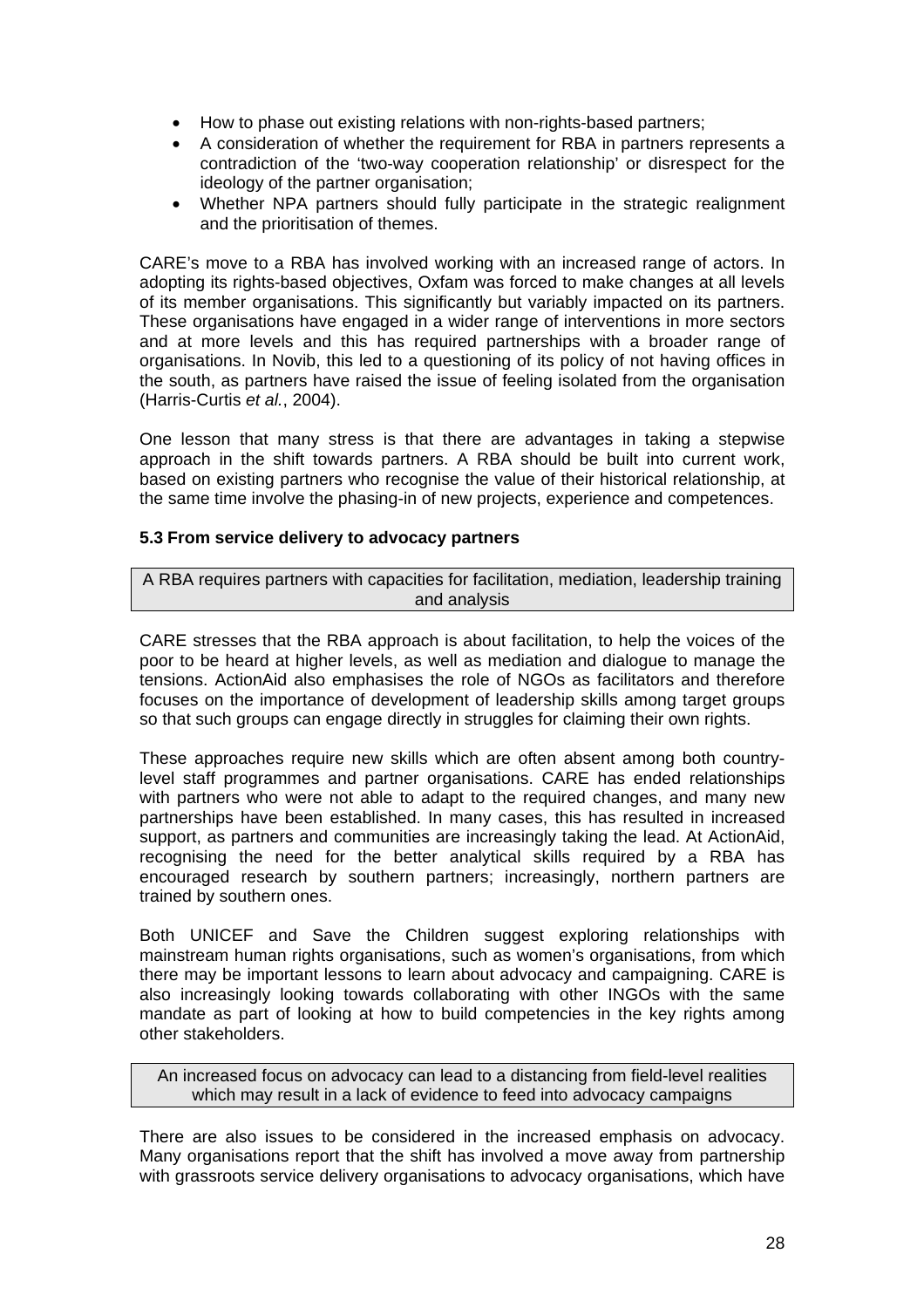a tendency towards being urban-based and elite-centred. This can have serious implications for the credibility and impact of an organisation.

Evidence is a vital element of effective advocacy, and access to such evidence can be reduced when organisations withdraw from more grassroots or hands-on involvement. One issue that has been raised in Oxfam is the degree to which the role of country programmes is to promote evidence to advocate policy change, or whether their activities have value in their own right. CARE, for example, is facing problems in building enough evidence for its advocacy programmes. Similarly, UNICEF has been accused of losing its focus in becoming an advocacy organisation, as it has lost its link to 'on the ground' work. Equally, one of the reasons for the reluctance of WaterAid to embrace an explicit RBA has been the belief that its greatest strength is in its practical work, which gives it a link to grassroots organisations. As a result, there is a tendency by most organisations to stress the importance of maintaining some direct field action while at the same time ensuring their projects are not standalone but rights-based.

# **5.4 Local realities determine the form of partnership**

Some contexts result in constraints on the feasibilities of certain rights-based activities and partnerships

Lessons from UNICEF show very clearly that programme strategies have to be adapted to suit specific contexts at national, regional and local levels. Strategies used by UNICEF, therefore, vary hugely depending on the social, economic, cultural and political context. This owes partly to variations in civil society and the types of partners available to do the work. In Latin America, with stronger government institutions and better developed civil society, there is a focus on the national level and working with legislative, policy and institutional reform in relation to rights, and on analysis of public spending and mechanisms for monitoring rights involving both governmental and NGO actors. In East and Southern Africa, it is felt to be more strategic to work at the community level, because there are fewer institutions and resources to implement political decisions and delivery services are lacking.

The capacity of civil society to engage in various activities is key. For example, Theis (2004) finds that where civil society is strong and organised, as it is in Brazil, legislative reform is more participatory. On the other hand, the lack of civil society participation in the PRSP process in Bosnia Herzegovina was a result of limited capacity and experience in civil society in carrying out poverty-related analysis, and of government resistance to civil society involvement.

Theis (2004) also discusses the ways in which transparency in the allocation of public resources can be strengthened, even in difficult political contexts. He gives the example of Ecuador, where the government did not encourage civil society participation so UNICEF recruited consultants to carry out budget analysis. Based on this, the government agreed to link social and economic decision-making and increased social spending by 15.5% as compared with that allocated for 2000. This led to increased advocacy and work in these areas. The success was put down to:

- A representative who was prepared to hold dialogues with high-level officials;
- The president giving UNICEF access to budget data:
- Experienced consultants who were taken seriously by the government;
- Making the results accessible to a wide range of actors;
- Using the opportunity of the economic crisis, which created more openness.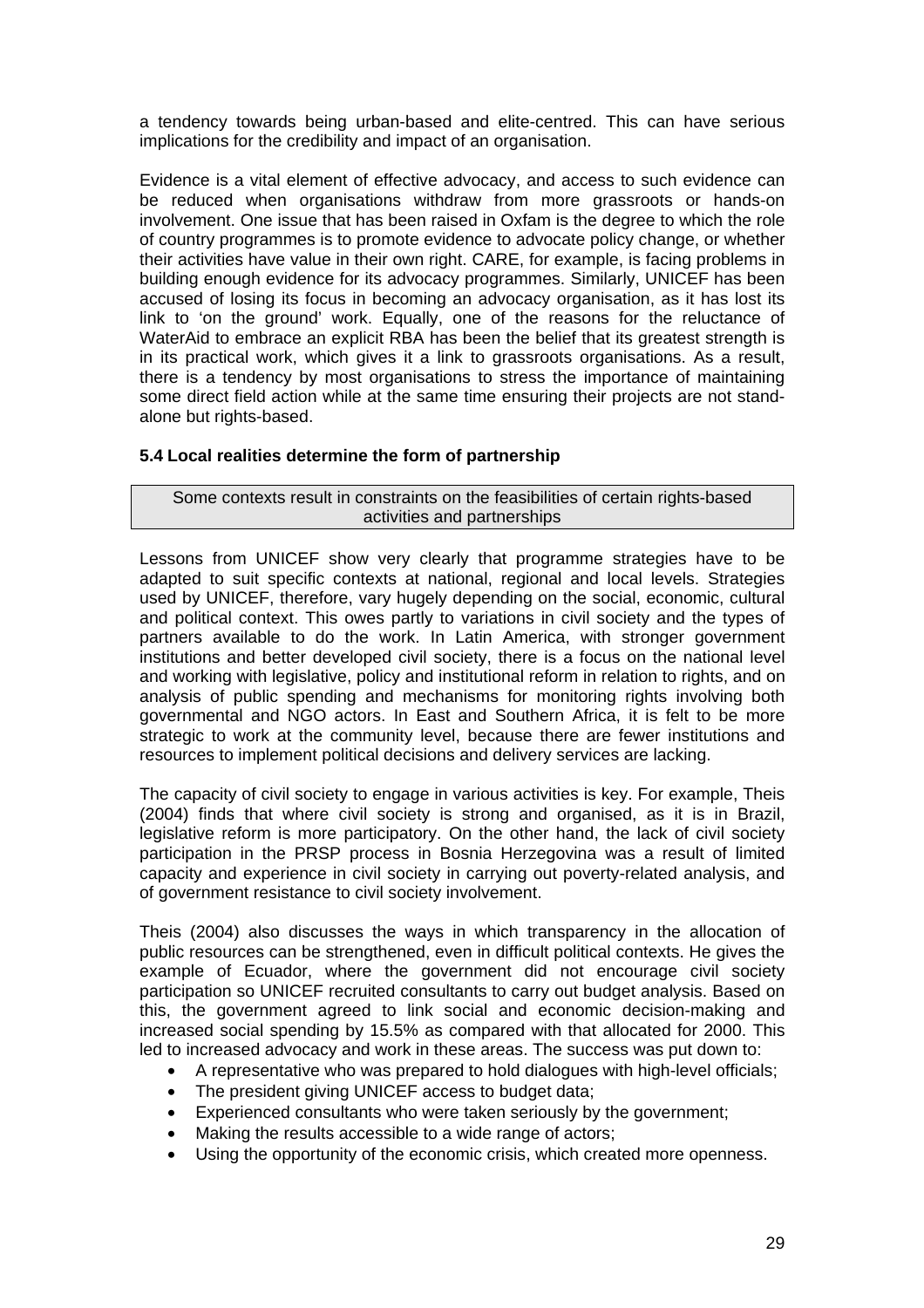# **5.5 Reducing the risks for partners**

There is a need for contextual risk assessment of the potential impact on partners who engage with a RBA and to ensure that partners are in a position to make an informed choice about the nature of the risks that they are likely to face

All organisations recognise the risk entailed in a RBA of exposing both partners and vulnerable members of the community. At the extreme, there are many examples of the killing or arrest of human rights defenders and the challenge of traditional power bases; addressing the political causes of poverty can lead to many forms of retaliation. Therefore, there is a need to operate differently according to the political context in which one is working. CARE UK is currently developing a risk assessment tool to inform its RBA.

Save the Children discusses the concerns associated with the empowerment of children in contexts where there is no acceptance of children expressing their views. It recognises the need to look at the unintended consequences of empowering children. Its next step is to explore strategies to ensure that groups with which it is working are in a position to make an informed choice about the nature of the risks that they are likely to face.

In some cases, however, Save the Children has found that working with governments has been helped by the RBA; others comment that in many cases governments are not hostile in principle, but lack expertise and resources. It is in this context that Save the Children is looking into the development of a pilot on risk assessment to set out an approach for working with government and ways in which to avoid a shuttingdown of communication.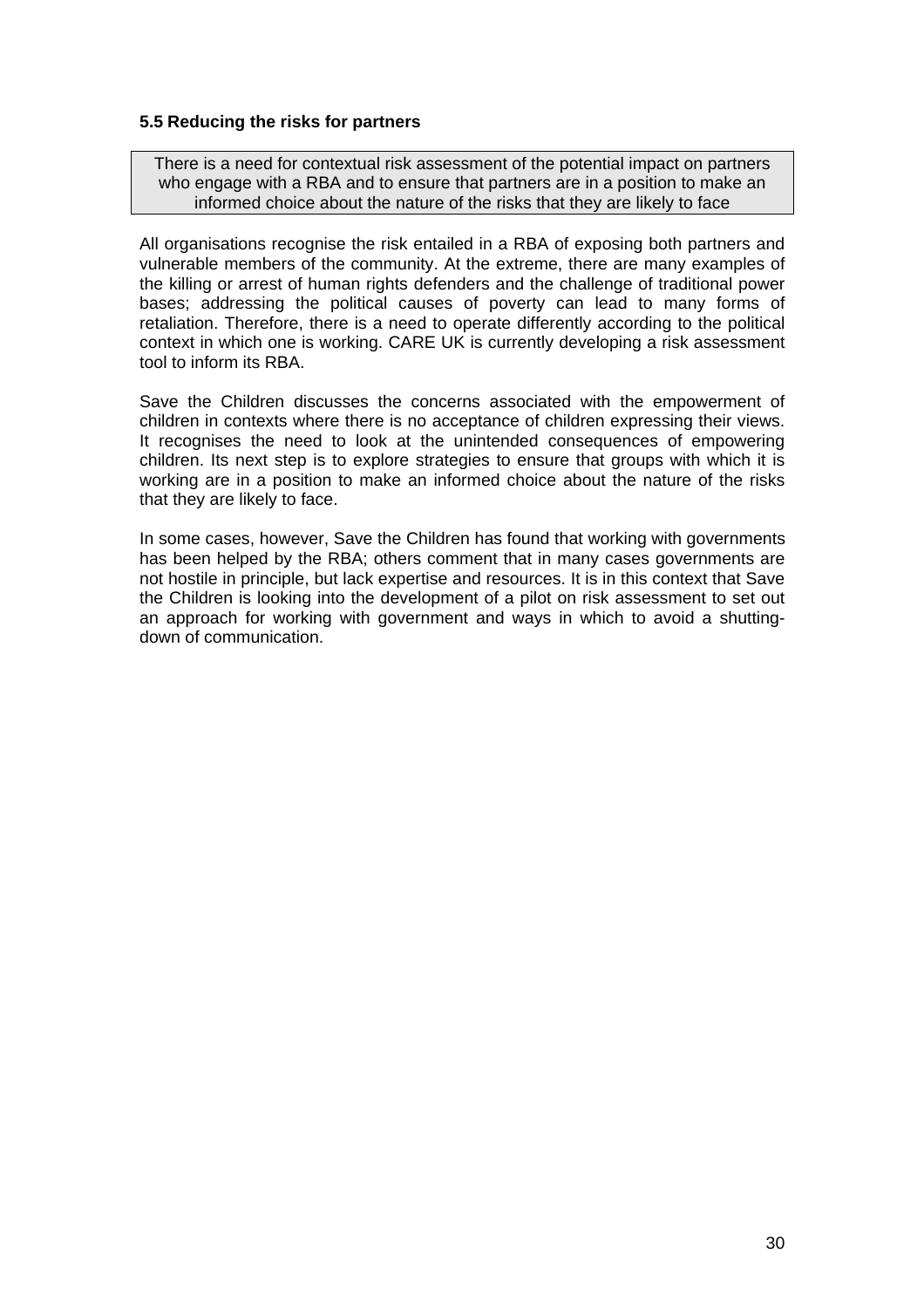# **6 Conclusion: managing change associated with introducing RBA**

# **6.1 Pace of organisational change**

Significant organisational changes are needed to align new agendas, planning processes and approaches

As we have seen, the introduction of the RBA has resulted in the need for significant organisational change in all organisations reviewed. Oxfam's experience has been the need for organisational change to align the planning process, programme agendas, and advocacy and marketing departments of the member organisations with the new strategic objectives. Clear organisational change and development has also resulted from the commitment to the RBA in ActionAid. Most notable is the change in board composition, which is now more equitable in terms of north and south representation, specialisation, gender and age. Increasingly, technical expertise is coming from partners in the south.

In the case of both CARE and Save the Children, certain individuals have played a key role as change agents in the direction and speed of a shift to a RBA. However, it is clear that in both cases senior-level commitment and resources have been crucial in adopting new tools and ensuring a fundamental shift.

Steady and stepwise organisational changes are more sustainable than rapid forced changes

According to the review by Save the Children, slow and steady change is more sustainable than forced change. The challenging of power relations involved in a RBA will inevitably lead to resistance and thus change is slow; attempts to speed it up will lead to backlash. In practical terms, there is also the need to maintain programme activities at the same time as fundamental shifts may be occurring. This again suggests the need for a stepwise and slow integration of the changes.

RBAs have longer-term outcomes (such as policy change or attitudinal change) and therefore need longer-term investment. But this has implications for planning processes and means committing to retaining priorities over the long term as well as being aware that there may be a constant renewal of partnership or groups of stakeholders with which one is working. Plan International, for example, is committing to working with communities for 10–12 years, but this approach would have unrealistic funding implications for most organisations.

# **6.2 Changes in capacity requirements and organisational process**

The need for capacity development and lesson-sharing among staff should not be underestimated

One of the main issues is how to deal with the variance in understanding of rightsbased issues among people in the organisation. Save the Children regards the need to build commitment and capacity among staff as one of its main priorities. According to Harris-Curtis *et al.* (2004), there are many examples in Oxfam of a RBA being used by people who do not understand the relationship between development and human rights. The concept is new to many, and tackling this requires investment in capacity development and lesson-sharing. In Plan International, some staff were intimidated by the language and the complexity of the programming.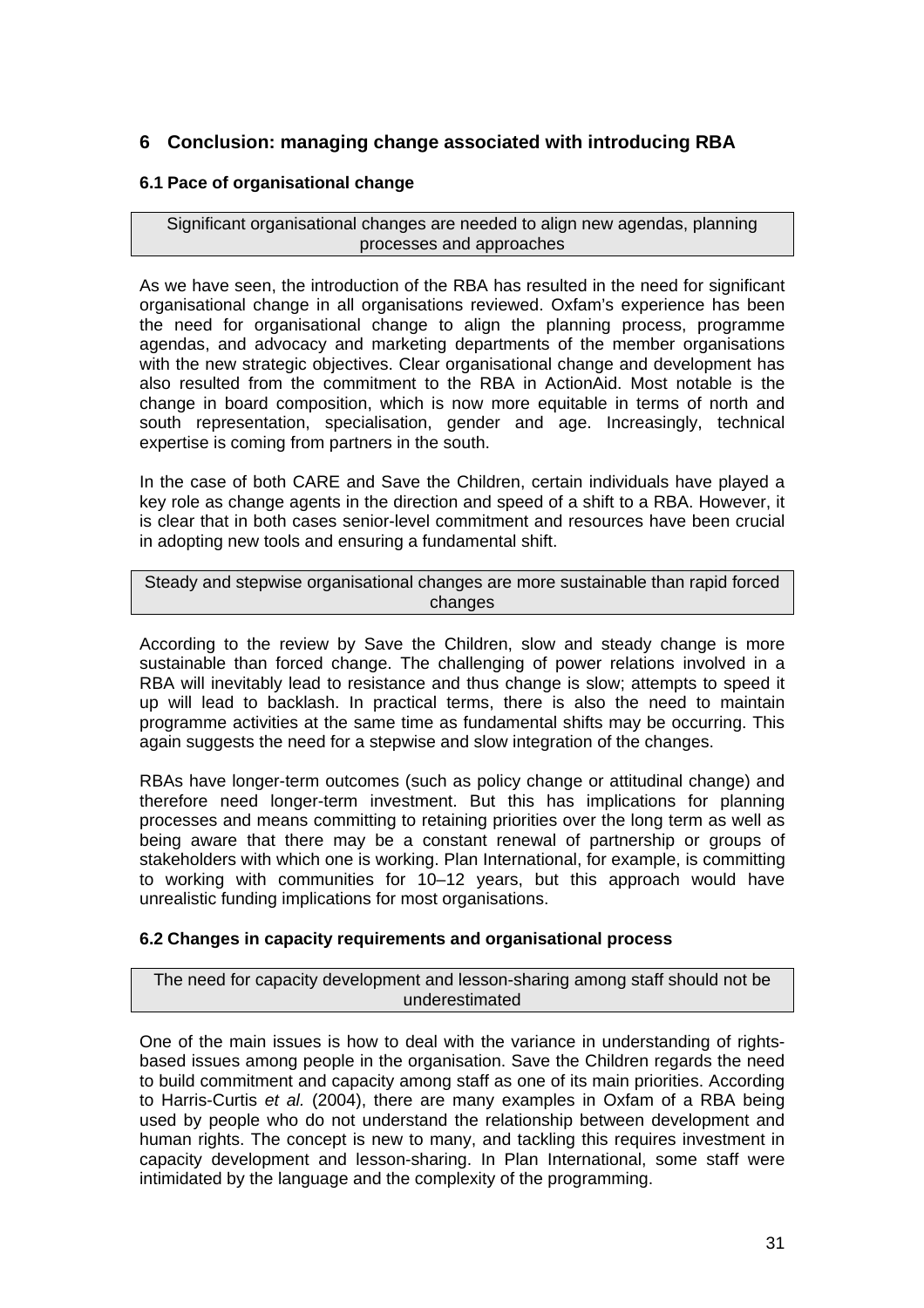## Internal analysis of staff and partner competencies can be useful in designing relevant capacity-building programmes

Many organisations emphasise the need in adopting a RBA for an internal analysis of competencies. Save the Children has completed an audit of training needs and activities in member organisations, and there have been many changes in its head office to respond to new capacity needs. The Save the Children review highlights the need for systems to be developed to provide competencies across the themes which are prioritised by the RBA. Concern has also assessed the attitude and capacity of its staff; it was found that knowledge was greater among southern partners than northern. One further important issue to consider is that a RBA will often result in the need for INGOs to reduce foreign staff in order to build local capacity. This has been an explicit aim of ActionAid, which is in the process of relocating its head office to Southern Africa. The withdrawal of money from technical and 'hardware' assistance may result in increased amounts of money available for southern partners.

## The promotion of integrated and cross-sectoral ways of working can help promote understanding of RBAs

One necessity for a RBA is to promote integrated ways of working through a redefinition of teams. To ensure that a rights approach is understood by all staff, even those involved in emergencies work and health issues etc., Oxfam has found that it needs a cross-sectoral and multidisciplinary focus. This requires drawing together staff with different skills and expertise. UNICEF's programme in Morocco established intersectoral groups for services, research, evaluation, child protection and advocacy.

A RBA requires a different skills base with more of an emphasis on analytical than on technical skills

CARE's competency model for RBA places emphasis on conflict resolution, peacebuilding and analytical skills. This has led to the hiring of more social scientists and fewer technical experts such as engineers and nurses. Plan International's shift to a RBA was followed by the hiring of a 'rights and participation' adviser; regional offices are now looking to create similar posts. One lesson from this experience is that this post needs to be able to work across sectors.

A RBA to the organisation requires respect for rights and diversity in the organisation itself

CARE now has commitment to rights of staff and programme participants, and this has affected the way in which staff have been recruited, in that there are more staff from poor and marginalised groups. The DFID Rights Review also highlights steps taken internally within DFID to promote staff diversity (Piron and Watkins, 2004), whereas the SDC evaluation shows how domestic push in Switzerland for greater gender equality affected SDC's own staffing policy and the realisation that gender had to become more prominent as part of its programming (Piron and Court, 2003).

# **6.3 Key issues for NPA**

Lessons from this review show that operationalising a RBA requires developing a consistent understanding of the approach across an organisation, and identifying what needs to change and what can be built upon, accompanied by the development of a communication strategy and tools to put the approach into practice. For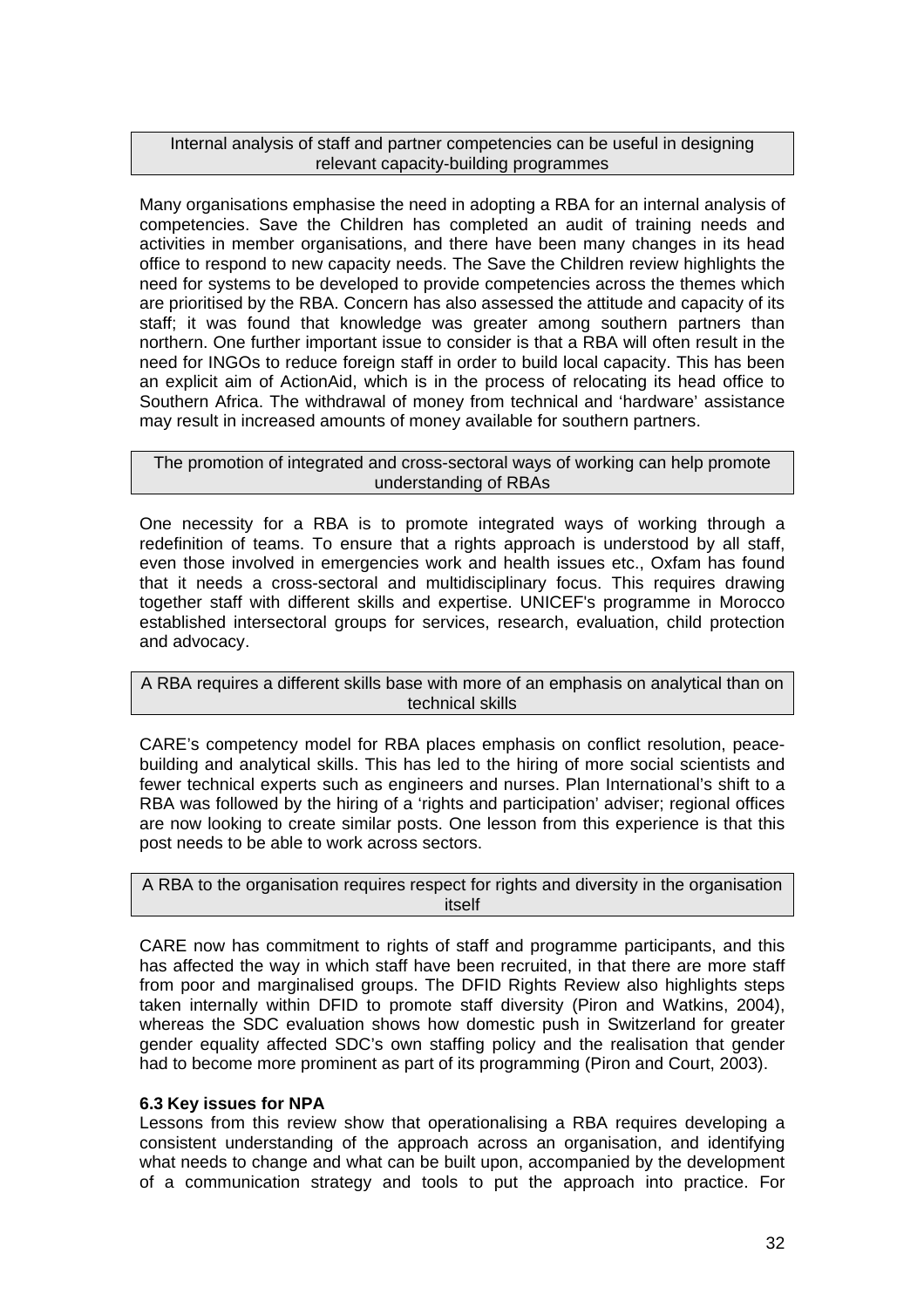organisations like NPA which work closely with local partners, this process involves sharing the approach with partners, and examining the extent to which existing partnerships can continue and ways in which they need to be amended. The design and monitoring of projects/programmes may need to be revised to reflect the RBA, in terms of both objectives/results and processes. A RBA should be built into current work, based on existing partners, recognising the value of historical relationships while involving the phasing-in of new projects, experience and competencies.

Based on this review of INGO experiences, as well as interviews with NPA staff, this report suggests the following key themes that need to be addressed by NPA as it takes forward its work on RBA

# **1. Definition of a RBA**

- The balance between human rights standards and principles
- The balance between duty-bearers and rights-holders

# **2. Accountability of NPA**

- NPA's mandate and constituency
- The implications of being a solidarity organisation
- The place of poverty reduction

# **3. Organisational issues**

- Degree of commitment, ownership and integration across the organisation
- Degree of decentralisation and experimentation with the approach
- Integrated staffing approach
- Capacity at head office matching what country offices need in terms of support
- Funding issues

# **4. Technical support**

- Methodologies/tools needed to operationalise the approach
- Monitoring and evaluation
- Training
- Lesson-learning and sharing
- Knowledge management

# **5 Country-level issues**

- Starting from a situation analysis to do RBA programming
- Corresponding a RBA with local realities
- Prioritisation of themes and matching them with country realities
- 'Is the 'rights to democracy' theme too broad to be practical?

# **6 Partnerships and service delivery**

- Does a RBA mean abandoning service delivery or delivery in a different way?
- Historical links and partnerships
- How to shift to partners' commitments to RBA

# **7. Humanitarian assistance**

• The need to include RBA in humanitarian assistance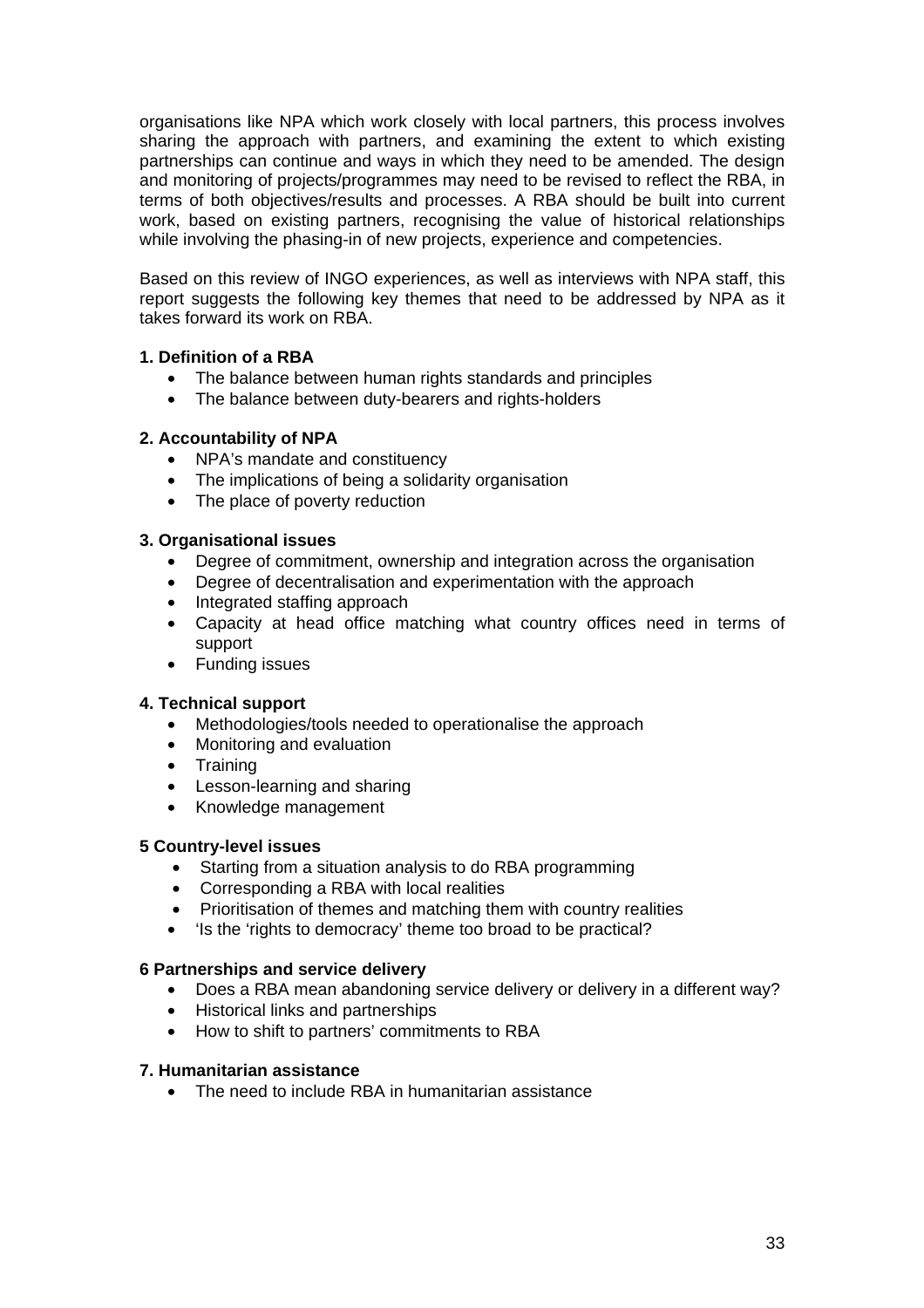# **Bibliography**

Alston, P. (1998) 'What's in a name: does it really matter if development policies refer to goals, ideals or human rights?' *Human Rights in Development Cooperation*, SIM Special No. 22, Utrecht.

Beauclark, J. (2003) *Rights or Needs*. ONTRAC, no. 23, January. Oxford: INTRAC. Concern (2002) *Proposed Policy on Human Rights*. March. Dublin: Concern.

Harris-Curtis, E., Marleyn, O. and O. Bakewell (2004) *The implications for northern NGOs of adopting rights-based approaches: a preliminary exploration*, INTRAC Occasional Paper Series, No. 41, December.

Oxfam International (2000) *Executive Directors/Board Meeting Committee Brief* (unpublished). Oxford: Oxfam International.

Oxfam International (2001) *Towards Global Equity – Strategic Plan 2001–4*, Oxford: Oxfam International.

Piron, L-H and J. Court (2003) 'Independent evaluation of SDC's human rights and rule of law guidance documents', ODI Report for SDC, October.

Piron, L-H and F. Watkins (2004) 'DFID human rights review', ODI Report for DFID, July.

Pratt, B. (2003) *Rights or Values?* Viewpoint. ONTRAC no. 23, January. Oxford: INTRAC

Sen, A. (1999) *Development as freedom*, Oxford: OUP.

Slim, H. (2001) *Not philanthropy, but rights: rights based humanitarianism and the proper politicisation of humanitarian philosophy in war,* Oxford: CENDEP.

- Theis, J. (2004) 'Case studies on operationalizing human rights-based approach to programming (HRBAP) in UNICEF', Consolidation and Review of the Main Findings and Lessons Learned of the Case Studies on Operationalizing HRBAP in UNICEF, unpublished draft.
- UN (2003) Report on the second interagency workshop on 'Implementing a Human Rights-Based Approach in the Context of UN Reform', (Attachment 1), Stamford, CT, 5–7 May.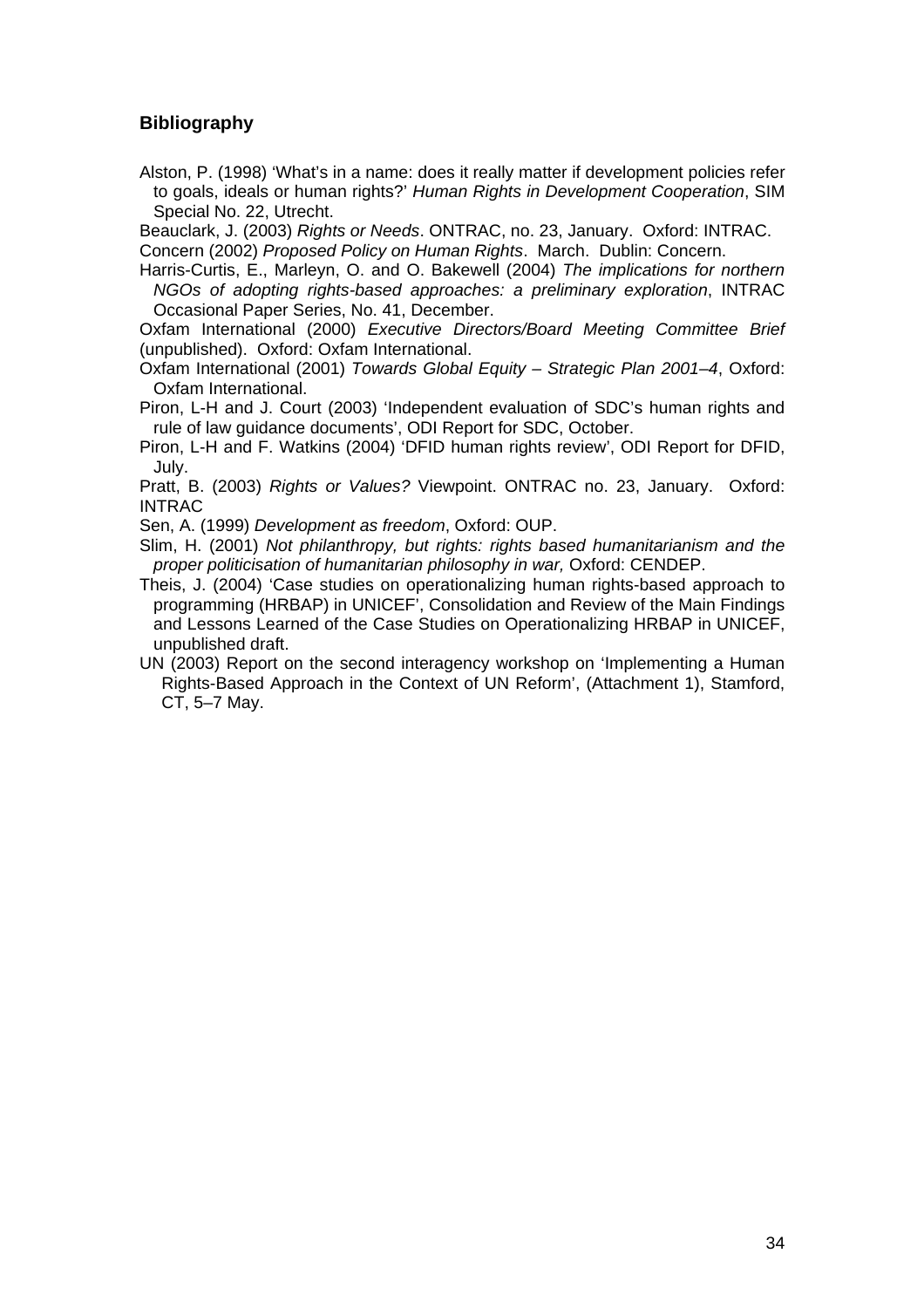| Organisation                                                                                        | Meaning of the rights-based approach to the organisation                                                                                                                                                              |
|-----------------------------------------------------------------------------------------------------|-----------------------------------------------------------------------------------------------------------------------------------------------------------------------------------------------------------------------|
| Save the Children                                                                                   | Save the Children 'emphasizes that a rights approach is fundamentally different from a needs approach                                                                                                                 |
| Save the Children Alliance<br>-The International                                                    | Save the Children believes a rights approach is morally right and that it produces benefits to traditional approaches to work.                                                                                        |
| works in close collaboration with its members.                                                      | rights,<br>of human<br>and mechanisms<br>on values, instruments<br>Children, rights-based programming draws<br>-At Save the                                                                                           |
| Each member has autonomy with regard to                                                             | development and social and political activism' (Theis, 2003)                                                                                                                                                          |
| programming, policy and strategy.                                                                   | -Save the Children has been involved with monitoring and evaluation of RBA and has committed significant resources to this                                                                                            |
| -There is a move to consolidate initiatives within                                                  | endeavour. It has published extensively on child rights programming and have many lessons to share with other NGOs                                                                                                    |
| specific countries. Nepal, Sri Lanka, Uganda and<br>Papua New Guinea are targeted for this process. |                                                                                                                                                                                                                       |
| Oxfam                                                                                               | -Oxfam GB's regional offices played a key role in the change of policy to a RBA.                                                                                                                                      |
| -Oxfam is a confederation of 12 organisations                                                       | -A broader 'basic rights campaign' started in 1992, remaining depoliticised in the early days. Since then there has been much                                                                                         |
| working in over 100 countries.                                                                      | ection. However, with the Vienna Conference human rights were mainstreamed and depoliticised and in the<br>more interconr                                                                                             |
| -The vision of Oxfam International is that through                                                  | became a unifying and less radical concept.<br>1990s the RBA                                                                                                                                                          |
| a large coordination of different NGOs, the                                                         | -Oxfam International's strategic plan for 2001-2004 was created through a rights-based framework.                                                                                                                     |
| impact on poverty will be greater.                                                                  | -Oxfam's 2001-2004 strategic plan adopted a rights-based framework for the first time.                                                                                                                                |
|                                                                                                     | aims are framed in rights language as organising principles. This has resulted in 'strategic change'<br>-Five corporate                                                                                               |
|                                                                                                     | the core of Oxfam's value system - Oxfam's focus is on the 'realisation of economic, social, and cultural rights<br>-Rights are at t                                                                                  |
|                                                                                                     | human rights context<br>within a wider                                                                                                                                                                                |
|                                                                                                     | -Long-term and medium-term programming aims and objectives are written within a framework of the RBA.                                                                                                                 |
| ActionAid                                                                                           | -In 1998/99, ActionAid embarked on the journey to change its organisational strategy                                                                                                                                  |
| an international development<br><u>ي</u><br>-ActionAid                                              | This was the lead up to 2000 when the organisation adopted an explicit rights-based approach.                                                                                                                         |
| agency whose aim is to fight poverty worldwide.                                                     | ActionAid is one of the organisations that has incorporated 'the rights approach' into its mission and explains this in numerous                                                                                      |
| -In 2003, it established a new head office in                                                       | documents and in its strategic plan.                                                                                                                                                                                  |
| Johannesburg, South Africa, and began the                                                           | proach to rights work is viewed as flexible.<br>ActionAid's ap                                                                                                                                                        |
| process of making all country programmes equal                                                      | -Interestingly, ActionAid's rights approach seems to have been driven by the south but has been encouraged by major funding                                                                                           |
| partners with an equal say on how they operate.                                                     | rom DFID, which was contingent on a shift in approach to programming and development.                                                                                                                                 |
| One World Action (OWA)                                                                              | Human rights are the core of One World Action's work.                                                                                                                                                                 |
| -One World Action supports organisations                                                            | people to exercise their human rights. Social,<br>-OWA 'believes that development can only be achieved by encouraging                                                                                                 |
| committed to building the democratic process                                                        | economic, political, cultural and civic rights are indivisible and universal.'                                                                                                                                        |
| and enhancing the lives of poor people in                                                           | RBA<br>The<br>-One World Action's rights-based approach informs how the organisation works with partners and stakeholders.                                                                                            |
| developing countries.                                                                               | interprets poverty as not just 'limited or no income', but rather as examining peoples 'lack of control over their lives'                                                                                             |
| -One World Actions supports initiatives on the                                                      | ts approach, OWA supports poor people in the process of holding their government accountable and cultivating<br>-Using the right                                                                                      |
| ground but also lobbies policy-makers in an effort                                                  | oportunities for participation in decision-making processes that affect their lives.                                                                                                                                  |
| to influence decisions that affect poor people in                                                   | -Working collaboratively with partners, OWA 'builds capacity of women in vulnerable situations to defend their human rights,                                                                                          |
| developing countries (OWA website).                                                                 | including sexual and reproductive rights, strengthen the ability of women to exercise their socio-economic rights by advocating<br>and lobbying for public policies that promote economic independence' (OWA website) |
|                                                                                                     |                                                                                                                                                                                                                       |

# **Annex I Background to a selection of organisations referred to in the review**  Annex | Background to a selection of organisations referred to in the review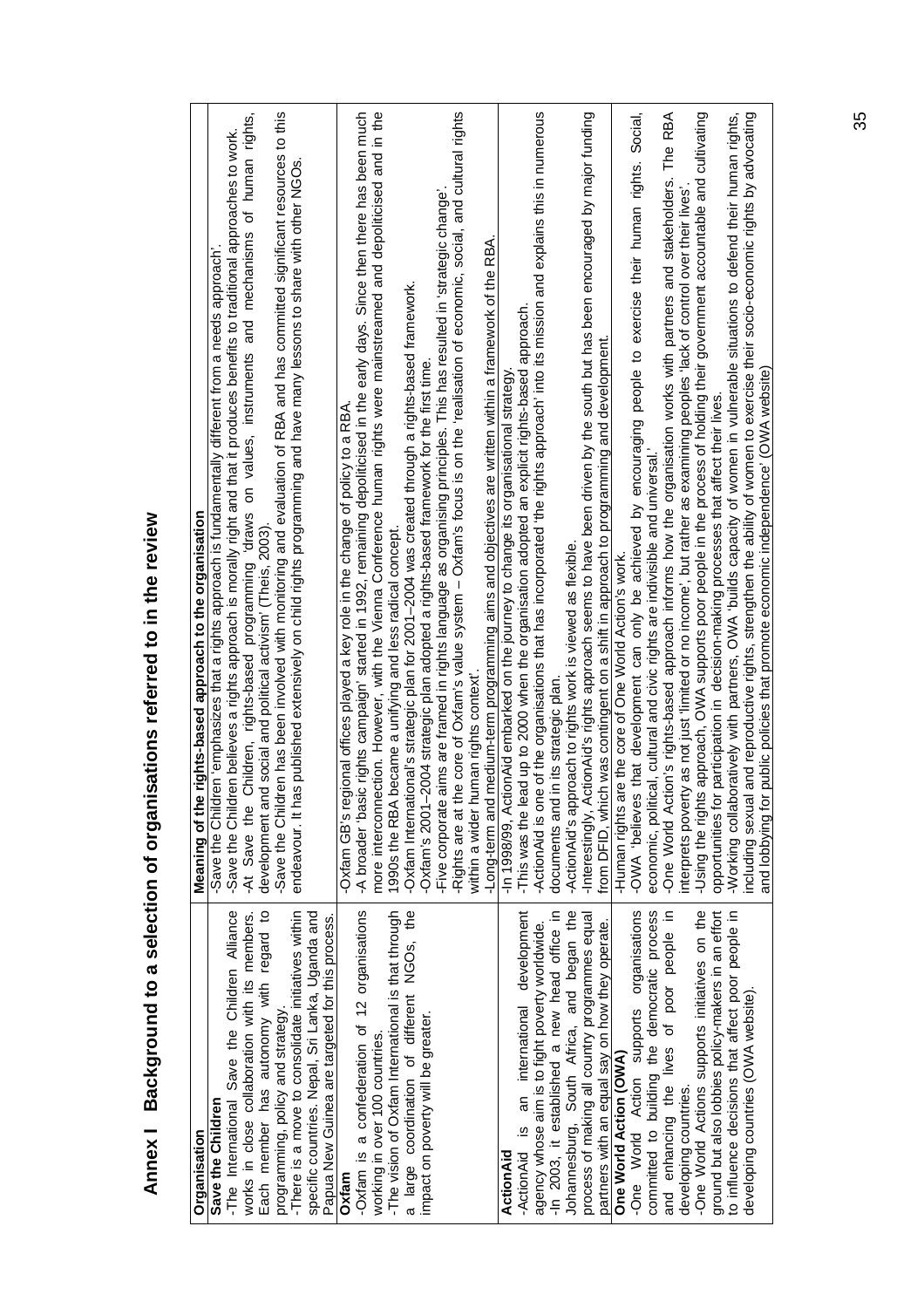| Organisation                                                             | Meaning of the rights-based approach to the organisation                                                                        | Case study                                |
|--------------------------------------------------------------------------|---------------------------------------------------------------------------------------------------------------------------------|-------------------------------------------|
| CARE                                                                     | -CARE's vision and mission was developed 1998-99. It is very rights-based and represents a                                      | -Care Ecuador has facilitated training    |
| -CARE is an independent humanitarian                                     | huge transformation in which personalities and champions were key to its success.                                               | for local people to become paralegals     |
| organisation working to end world<br>poverty with programmes in about 70 | USAID, there has been much thinking in Care US on these issues.<br>-Despite the reluctance of                                   | legislation.<br>who advocate for specific |
|                                                                          | In 2000, Care US began to discuss rights issues using the term 'underlying causes of poverty'.                                  | The issues were related to cultural       |
| countries.                                                               | Historically, CARE has had a needs-based approach and now has made the shift to rights-                                         | diversity and conflict over land tenure.  |
| -CARE International's mission is:                                        | based programming.                                                                                                              | Instead of advocating for the local       |
| strengthening capacity for self-help;                                    | The first Rights Meeting Group took place in 1999 in Atlanta and a Rights-Based Reference                                       | people, Care Ecuador facilitated them     |
| opportunity;<br>economic<br>providing                                    | Group now meets every yea                                                                                                       | to do so for themselves. As a result of   |
| relief in emergencies;<br>delivering                                     | -In 2001, seven core areas became the programming principles which are now applied to                                           | approach, the communities can<br>this     |
| influencing policy decisions at all levels                               | everything CARE does.                                                                                                           | now claim their land using their own      |
| and                                                                      | These principles were developed and proposed by the programme working group, and they                                           | paralegals. This is a clear example of    |
| addressing discrimination in all its forms                               | - CARE has committed to extensive training and research in this area.<br>were approved by the board                             | sustainable development.                  |
| UNICEF                                                                   | Human Rights and the rights of children and women are core to the work done by UNICEF-                                          | -In Venezuela, the children's movement    |
| -UNICEF is mandated by the United                                        | -In 1998, the organisation adopted a human rights-based approach to programming for                                             | is organised across the country with      |
| Nations General Assembly to advocate                                     | result, all country programmes are focused on the realisation of the<br>children and women. As a                                | child leaders working together to bolster |
| for the protection of children's rights, to                              | rights of children and women.                                                                                                   | the movement. Indigenous youth and        |
| help meet their basic needs and to                                       | such as universality, indivisibility, accountability and participation<br>-Human rights principles<br>guide the work of UNICEF. | children were key agents in lobbying the  |
| expand their opportunities to reach their                                |                                                                                                                                 | government to pass a new child law and    |
| full potential.                                                          | the shift to a RBA, UNICEF asserts that poor people are key agents<br>-Like many NGOs making                                    | address the multitude of issues facing    |
| -It aims, through its country                                            | in their own development and not victims or beneficiaries of services and goods provided by                                     | indigenous children. This is an example   |
| programmes, to promote the equal                                         | others.                                                                                                                         | of UNICEF's principle Respect for the     |
| rights of women and girls and to                                         | will require greater emphasis on advocacy, which will result in<br>-A rights-based approach                                     | Voice of the Child in action. It directly |
| support their full participation in the                                  | changes to policies at the national and international level.                                                                    | and<br>adults<br>children,<br>supports    |
| and economic<br>political, social,                                       | The new emphasis on advocacy will require the development of new competencies in staff.                                         | organisations to claim their rights.      |
| development of their communities.                                        |                                                                                                                                 |                                           |
| UNICEF works with all its partners<br>towards the attainment of the      |                                                                                                                                 |                                           |
|                                                                          |                                                                                                                                 |                                           |
| sustainable human development goals                                      |                                                                                                                                 |                                           |
| adopted by the world community and                                       |                                                                                                                                 |                                           |
| the realisation of the vision of peace                                   |                                                                                                                                 |                                           |
| and social progress enshrined in the                                     |                                                                                                                                 |                                           |
| Charter of the United Nations                                            |                                                                                                                                 |                                           |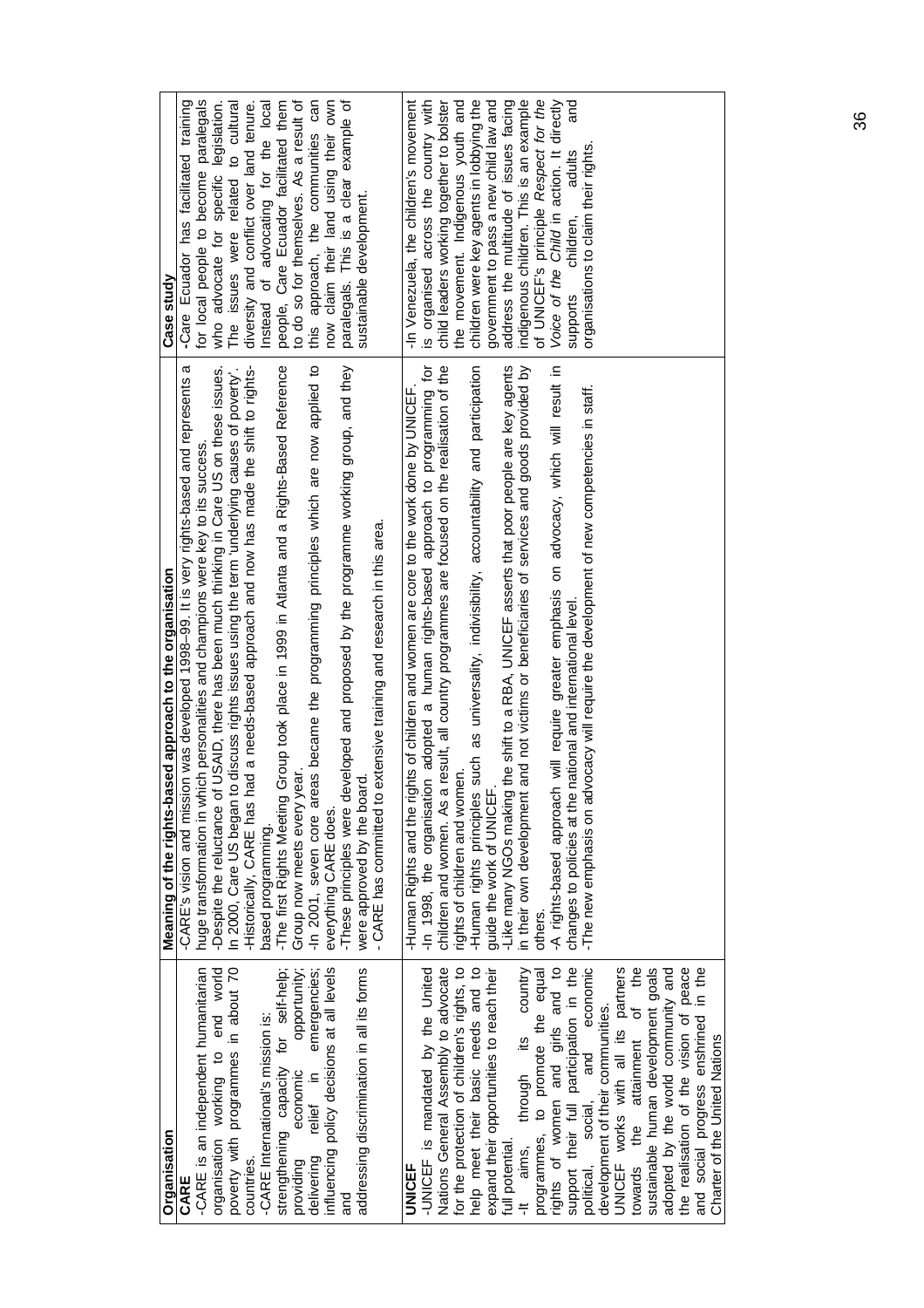| Organisation                                                                | Meaning of the rights-based approach to the organisation                                                                                                                      | Case study                                                                                        |
|-----------------------------------------------------------------------------|-------------------------------------------------------------------------------------------------------------------------------------------------------------------------------|---------------------------------------------------------------------------------------------------|
| Concern Worldwide                                                           | -Concern is at the forefront of the movement to adopt a rights-based approach.                                                                                                | -In Cambodia, 'Concern has had considerable                                                       |
| poor to achieve major improvements<br>Concern's mission is to enable the    | levels. [These include] Development Targets, which deal with economic, social and<br>Concern is committing itself to adopting a rights-based approach in its work at all      | success in networking organizations together to<br>advocate for land rights. There has now been a |
| in their lifestyles which are<br>sustainable and without ongoing            | and focus on poverty and human development<br>environmental development                                                                                                       | change in the legal recognition of the rights of                                                  |
| support from Concern. It works with                                         | series of policy documents which outlines their RBA. This<br>-Concern has put together a<br>(Concern 2002).                                                                   | village to manage their own forest land.'<br>(Williams, 2003 in Harris-Curtis et al, 2004).)      |
| and international partners to create<br>the poor themselves and with local  | -Rights are not explicitly stated as a core organisational value in documents: 'Concern<br>is to help guide staff in the development and direction of programming             |                                                                                                   |
| ust and peaceful societies where the<br>poor can exercise their fundamental | lack of knowledge about rights, among Concern staff in the<br>values imply a commitment to rights.<br>believes most of the current<br>Evidence shows there is a               |                                                                                                   |
| rights.                                                                     | projects will embrace Concern's rights-based approach to<br>e knowledge in the south than the north<br>field. There seems to be mor<br>-By the end of the plan, 'all          |                                                                                                   |
|                                                                             | planning and will conform to agreed organization minimum standards.' This means<br>Concern has started the process of mainstreaming the RBA in their work.                    |                                                                                                   |
| and<br>official relief<br>Christian Aid (CA)<br>-CA is the                  | -Like many of the faith-based NGOs (such as World Vision), Christian Aid (CA) does<br>not subscribe to a rights approach. Rights are linked to specific groups or issues like | link between rights and development and has no<br>-Unlike other NGOs, CA does not make a direct   |
| development agency of the 40 church                                         | encouragement or requirement for CA's partners to have a<br>child labour, but 'there is no                                                                                    | policy framework for work on rights.                                                              |
| denominations in the UK and Ireland.                                        | -Rights are critical for the working relationships of CA in places like: the Caribbean,<br>rights-based approach'.                                                            | -CA has specific examples of working on rights<br>issues, such as supporting their aid partner,   |
|                                                                             | Asia, and Latin America.                                                                                                                                                      | Nkuzi Development Association in South Africa,                                                    |
|                                                                             | hts in various different contexts, the organisation does not<br>-While CA will work with rig<br>engage in rights language'.                                                   | in reaching a settlement where the Land Claims<br>đ<br>some 700 hectares<br>Commission returned   |
|                                                                             | Instead, it prefers to use language such as that regarding<br>marginalisation and justice.                                                                                    | land.                                                                                             |
|                                                                             | ends to emphasize rights over duty, which CA rejects. This<br>-Rationale: the 'Convention                                                                                     | -CA does not engage directly in rights work;                                                      |
|                                                                             | demands the duty of the individual to the community and<br>living in it.'<br>those less fortunate who are<br>is important to CA as faith                                      | gaining a profile for its role in<br>however, it is<br>facilitating it.                           |
|                                                                             |                                                                                                                                                                               |                                                                                                   |
| with<br>-In 2000, Cordaid merged<br>Cordaid                                 | it works with rights in various contexts.<br>Cordaid does not subscribe to a rights approach to development.<br>-However, like Christian Aid,                                 | Cordaid believes that rights pertain to all the<br>aforementioned themes.                         |
| and<br>Memisa, Mensen in Nood                                               | -The main principles are subsidiary and solidarity.                                                                                                                           | -It appears that different parts of Cordaid are                                                   |
| Vastenaktie. It builds on the Catholic                                      | -The Dutch government imposes choices on Dutch NGOs. NGOs have to choose                                                                                                      | either more or less engaged with rights. In                                                       |
| origins of the merged NGOs.                                                 | -Cordaid works with rights through the themes of quality of urban life, HIV/AIDS, conflict<br>specific themes; rights are not a priority for the government.                  | Eastern Europe, Cordaid is engaged less in<br>rights work than in Latin America. In Palestine,    |
|                                                                             | management, trade and access to markets and healthcare.                                                                                                                       | all of Cordaid's work focuses on rights issues.                                                   |
|                                                                             | In Asia, Cordaid is involved in various types of programming as it relates to their<br>interpretation of rights.                                                              |                                                                                                   |
|                                                                             |                                                                                                                                                                               |                                                                                                   |

37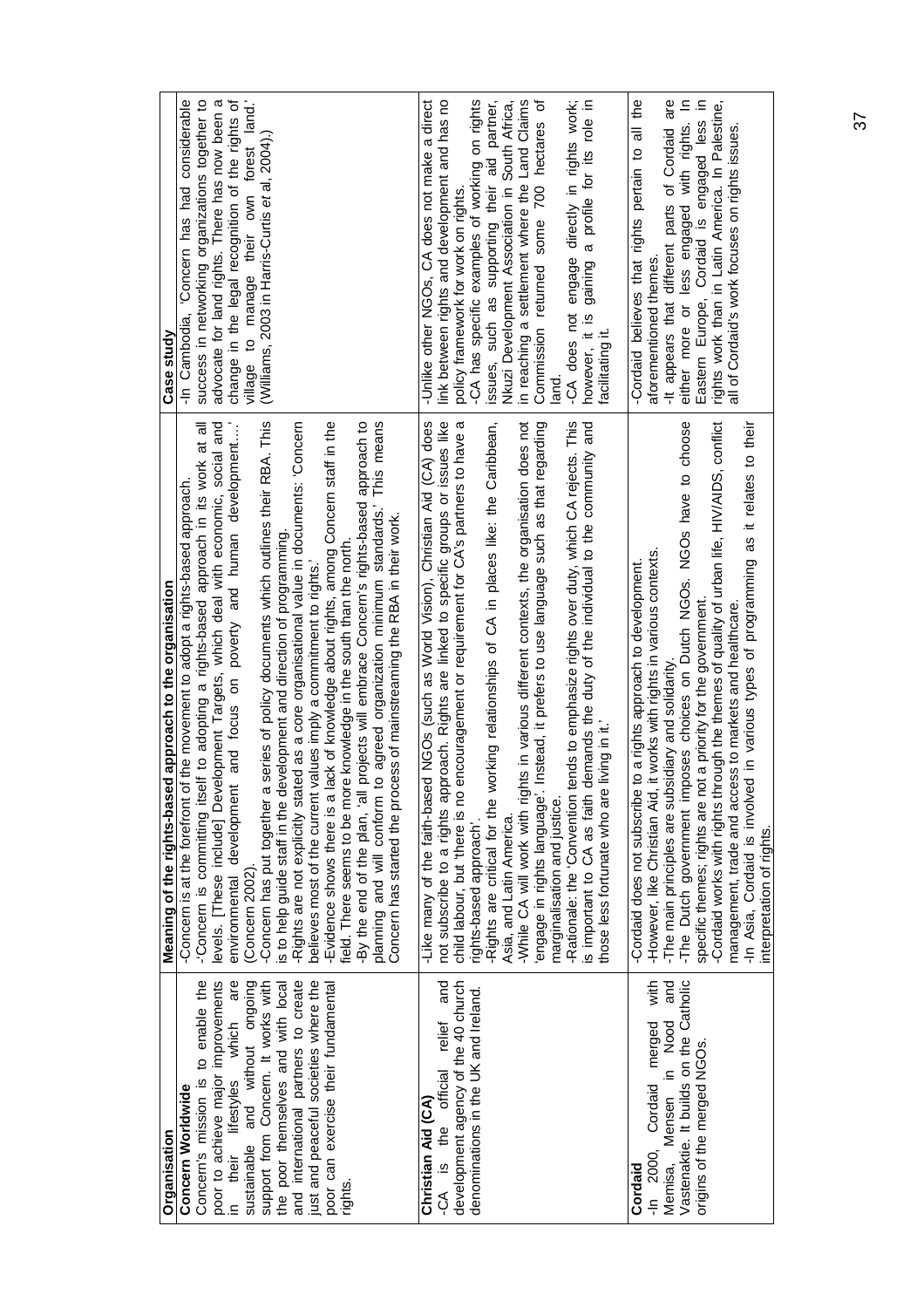# **Annex II Issues, dilemmas and questions raised in the NPA interviews**

## **What does the organisation mean by a RBA?**

- Where should one draw the line over what is a RBA? Does one need to draw the line?
- The pros and cons of being very clear as to what is meant by a RBA versus being flexible about it

## **Strategy development**

- How to deal with the need to structure and focus an institution which in the past has been based on individual and uncoordinated activities.
- Degree to which partners should be involved in strategy development on an issue they may not be familiar with.
- Degree to which partners should be involved in prioritisation of themes.
- How to avoid prioritisation of themes which is only dependent on competencies and history of organisation (or does that not matter?).
- The pros and cons of using an overt RBA approach versus a 'silent' one double language.

## **Value-based issues**

- How to tackle the issue of individual rights versus collective rights.
- How to vocalise and decide on a positive in the individual versus collective rights debate.
- What is the mandate and constituency of the organisation and how does that affect the operationalisation of a RBA?
- From whom do they get their mandate target group?
- Degree to which a country-specific definition of human rights can be accepted versus a universally accepted definition.

### **Themes**

- How did they chose their thematic priorities to ensure they reflect realities?
- How to decide which of the myriad of rights to give priority to. To what extent should thematic areas be reduced and focused in on?
- Ways of considering a) the relevance of the rights versus b) the risk of getting involved.
- How to deal with very wide themes e.g. democratisation.
- Issue of distinguishing between a target group and a theme, e.g. should IP be a target group rather than a theme?
- How CO to decide what themes to work with [capacity and local context]?

## **Relationship between COs and HO**

- How to avoid RBA becoming a top-down approach?
- How to avoid a split between CO and HO?
- How to deal with opposition and resistance from CO?
- How to deal with a situation where pressure to shift to a RBA is felt at the HO but not at the CO level?
- How to get feedback and dialogue on a strategy from CO when they are not engaging in a strategy – problem of a time-lag.
- How to match programmatic focus and capacity at head office.

## **Programming**

- How to operationalise a RBA through to practical level. How to transform strategy into project planning and everyday activities.
- How should the process of a RBA managed and over what timescale?
- Should shift be made gradually or rapidly? The speed at which strategy into action should take place.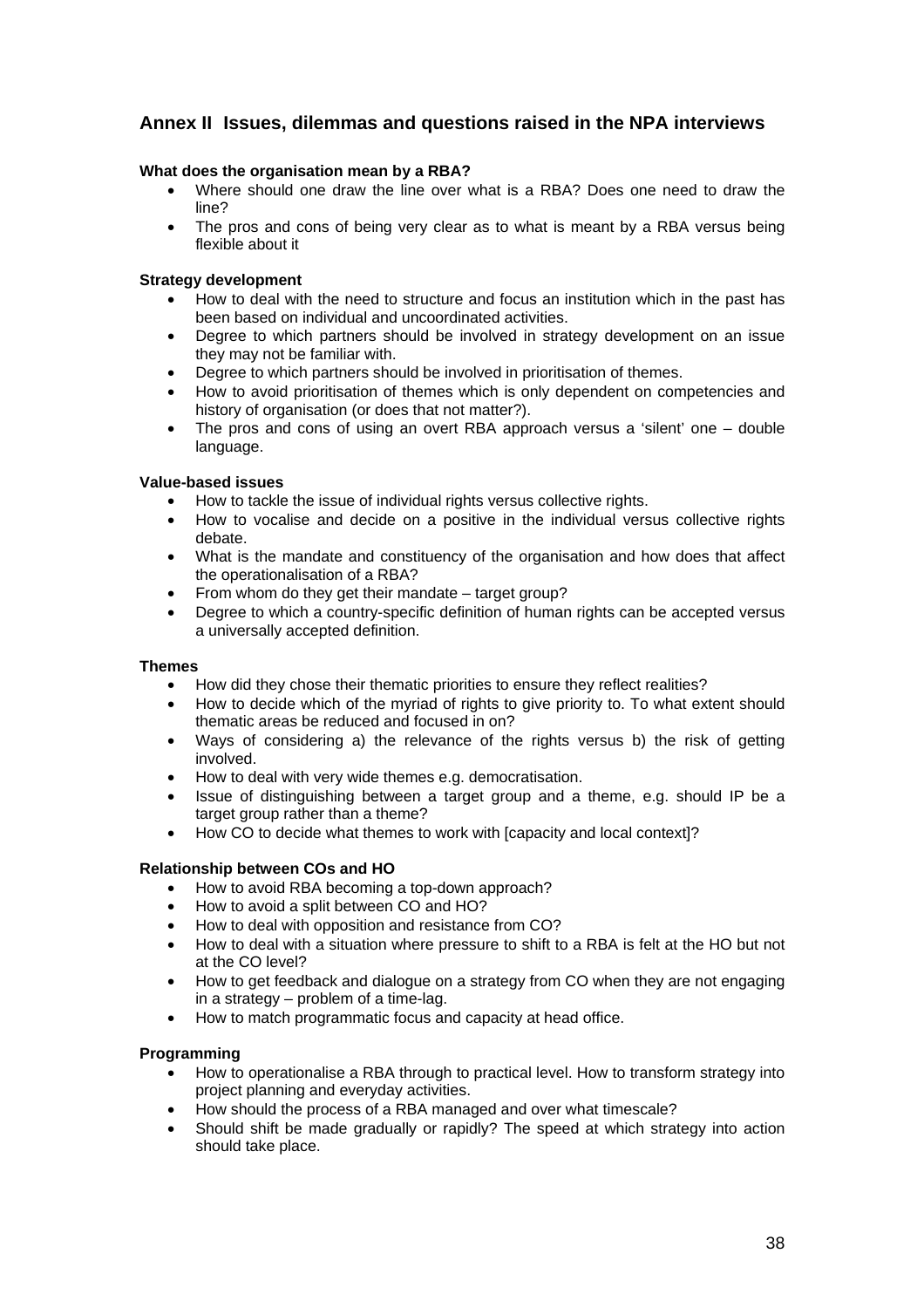## **Organisational issues**

- Is it necessary to do organisational change before implementing the strategy? Are drastic changes in the office set-up necessary?
- What forms of internal analysis was done on the competences for doing RBA?
- How to deal with changes in competence requirements.
- Can one work with existing staff and really have real change depends on the size and direction of the change.
- The organisational consequences of the shift in the strategy  $-$  i.e. need to reflect this in capacity at  $HO - but$  no finances to hire new people so have to retrain existing ones.
- How to change staff from bureaucrats to political actors.
- How to deal with 'downscaling' that a RBA requires i.e. more time and less money. How to downsize staff.

### **Capacity**

- How to move to a RBA when capacity is lacking or variable.
- What kinds of capacity are needed in shift to RBA from service delivery?
- How to develop better capacity for research and analytical needs in partners.
- Where and how to find support for deficiencies in capacity?
- How to deal with tendency for strategy to be based on existing advisors and implemented through existing partners.
- How to deal with lack of capacity to make shift in the organisation.
- Plus need for competence in organisation on thematic areas.

## **Knowledge management**

- How to help mature staff in understanding RBA issues.
- How much interaction and lesson-sharing do they have with other NGOs?
- What is the role of HO desk officers and how can they help?
- How to accumulate and learn from experiences.
- What new research/analysis needs emerge from a RBA?
- What process of documentation is needed?

## **Partners**

### *Lack of partner options*

- How to work in contexts without active partners.
- What criteria does one use for the choice of partners?

### *Degree of ownership of partners*

- To what degree should partners be involved in the strategy development?
- How to involve partners in strategic realignment.
- What if partners are not voicing need for change?
- How to deal with the plea 'one cannot eat  $HR$ '?

## *Increasing capacity in partners*

- How to judge whether partners should be phased out or worked with to capacity build?
- How to get existing partners to adjust to thinking.
- How does a RBA affect management needs and organisational development in partner organisations?
- How they have developed partner's capacity of a RBA etc.
- How to find or create new partners.
- How to avoid overburdening partners with jargon and new terminology and make it relevant to their reality.
- How to discuss new roles and ways of working with partners.

### *Dealing with past commitments to partners*

- How to avoid 'starting from scratch' and how to build positively on history.
- How to shift to advocacy work with partners without breaking all ties with old partners.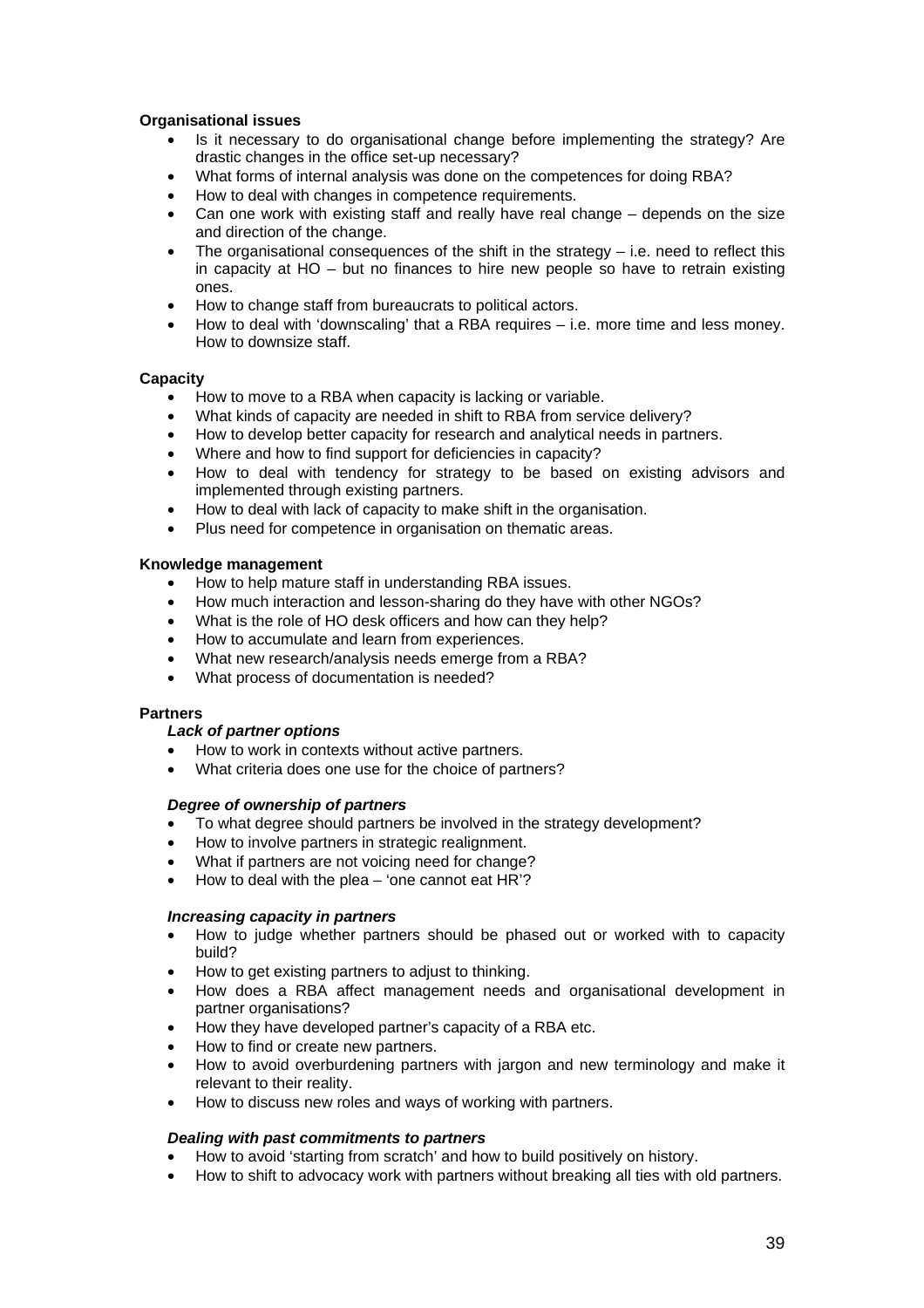- How to deal with commitments from the past.
- How to phase out partners and maintain commitments to partners and not affect them.
- How to deal with the issue of loss of goodwill and historical ties in dropping partners.
- How to overcome the strong ownership and personal relationships that CO directors and staff may have with partners, or a particular way of working, when they can see the impact of dropping them as partners.
- In dire situations, e.g. Intifada, cannot ignore immediate needs 'it is a matter of solidarity'.
- How to maintain credibility of NPA.
- How to create a positive relation over RBA with local authority or government partners or stakeholders How to get over lack of trust.

## *Implications of working with different kinds of partners*

- How to avoid strictness of criteria pushing out grassroots organisations.
- How to avoid distancing oneself from the grassroots if only working at the advocacy level.
- How to avoid only partnering with becoming the 'globalised elites' and urban middleclass groups.
- How to maintain a link between the micro and macro without losing touch of the ground realities.

### *Implications for the partners*

- The introduction of a RBA can reduce running costs and create more resources for partners.
- How has decentralisation affected the impact of a RBA [made it more possible for smaller, CBOs to influence local authorities]?
- Experience of partners shifting from non-governmental to being part of the government (Sudan in NPA's case).
- Staying outside the mainstream aid environment can reach marginalised people more (Ethiopia) – creates space for unique trust and space for influence.

### *Political hazards for partners*

- How to find partners to deal with controversial issues, e.g. Gacaca in Rwanda where reform of justice system leaving people without civil rights.
- How not to expose ones partners either as being donor-friendly or anti-government.
- Dilemma that in some situation some partners are not prepared to come on board owing to collision with authorities.
- How to deal with shift when partners are government employees.

### **Issues raised by being a solidarity movement**

- E.g. how to deal with the use of land mines by partners (SPLM).
- Nature of conflict has changed in last 20 years and landscape of rebel groups.
- Does taking a RBA allow one to be more or less political?
- How to implement a RBA in situations where the organisation is taking sides?

### **Funding structures**

- How does the nature of the funding structure affect a RBA (e.g. stable funding which gives more leverage)? Or is it better to have multiple sources and less reliance on one?
- How important is the nature and understanding and attitude of the donors?
- Does a RBA change the attitude of the organisation to what kind of money it will accept?
- How to deal with pressure from public to be an emergency aid organisation.

## **Service delivery**

• How have they dealt with the mismatch in the relationship between emergency work/service provision and RBA?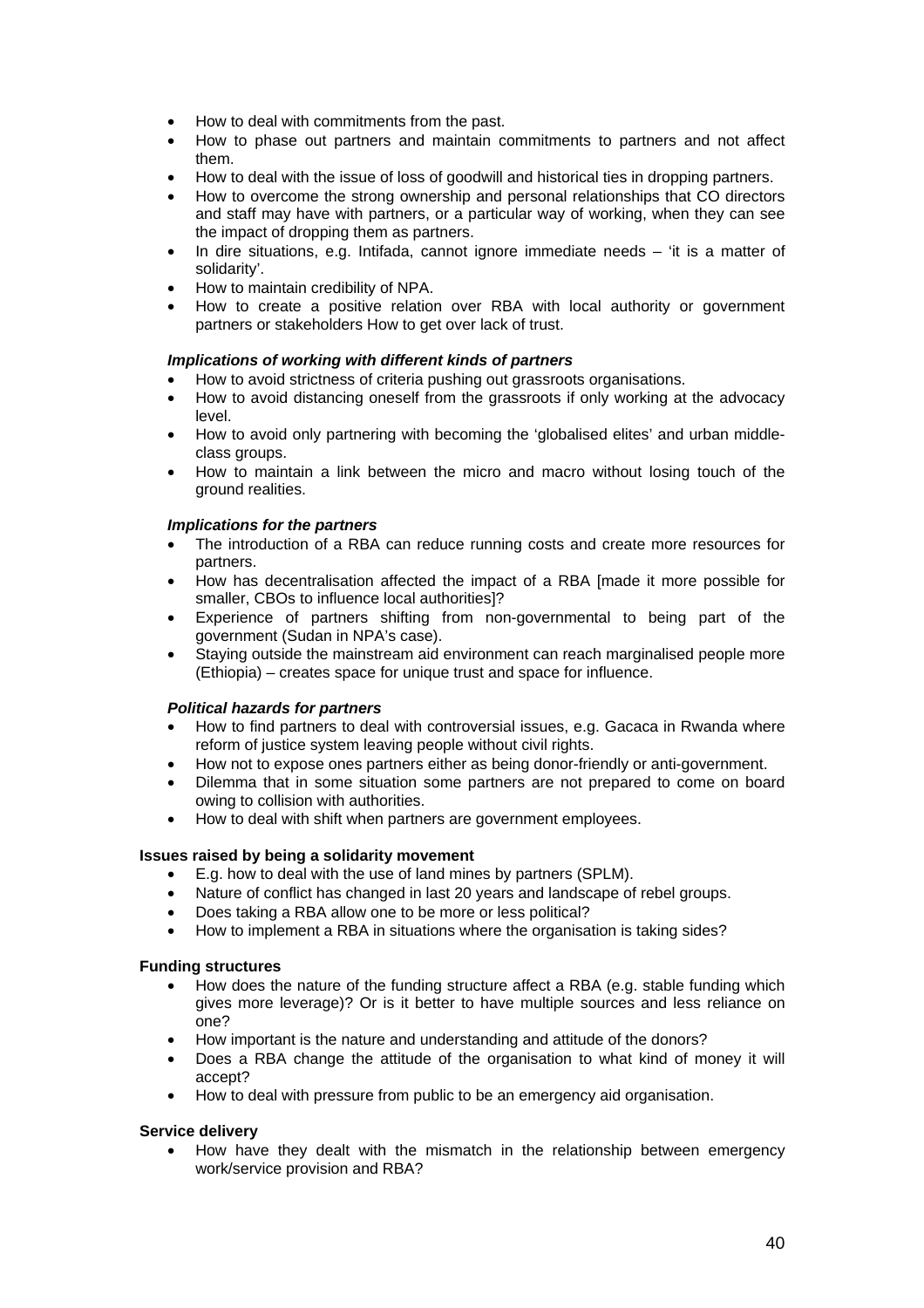- How to combine or justify the continuation of hardware programmes, e.g. demining.
- How to avoid mere 'rewrapping' of non-rights-based programmes.
- How to deal with old commitments and phase out programmes.
- Degree to which technical support should be kept as a courtesy and goodwill.
- Does one have to deliver some kind of hardware in order to be trustworthy and accountable in settings where one is dealing with marginalised people?
- Can service provision in a thematic area be considered a RBA?

### **Emergency**

- How to deal with RBA in emergency/refugee camp/logistical situations.
- How to prevent relief programmes becoming isolated from a RBA.
- How to move from emergency implementation to RBA.
- How to make a shift from a programme which has been dominated by military and humanitarian workers.
- Taking a RBA to the tsunami.
- Is there still a need in some countries for a combination of emergency and development work?

### **Monitoring and evaluation**

- How to support M&E in partners and own organisation.
- How to measure impact of human rights. Indicators for the delivery of rights.
- How to use indictors and M&E to make the organisation more accountable. Should there be monitoring of the shift?

### **Different country contexts**

- How to deal with different country contexts.
- RBA in different civil society contexts.
- RBA in different legal contexts (e.g. countries where there is no law of association).
- RBA in difficult political contexts where rights language is seen as a threat.
- How to take a careful approach to wording and rhetoric in some of the countries, e.g. Burma.
- How to promote rights-based concepts in situations of great need.
- Dealing with different histories of involvement across the organisations, e.g. some CO doing direct implementation of schools and clinics.
- Different histories of working with partners.

### **Land issues**

- Interaction of customary and national land.
- Dilemma of choosing whose rights to champion.
- What defines a RBA to land resources? E.g. seed banks, microcredit.
- Issue of playing into the neo-liberal agenda.
- Who does one support in the land rights issue agriculturalist versus pastoralist does one have more rights? Dealing with value judgements.
- What is the best way to use the land rights idea?
- How to mark a position on the de Soto debate and privatisation?
- Collective versus individual rights.

### **Indigenous peoples**

- How did they deal with the definition of the term in areas where marginalised people are not necessarily indigenous?
- How to define 'oppressed groups' and vulnerable groups'.
- Problems of taking an ethnic approach and so not capturing diversity within groups.
- How to work with mixed ethnic groups when partners may be an ethnic group.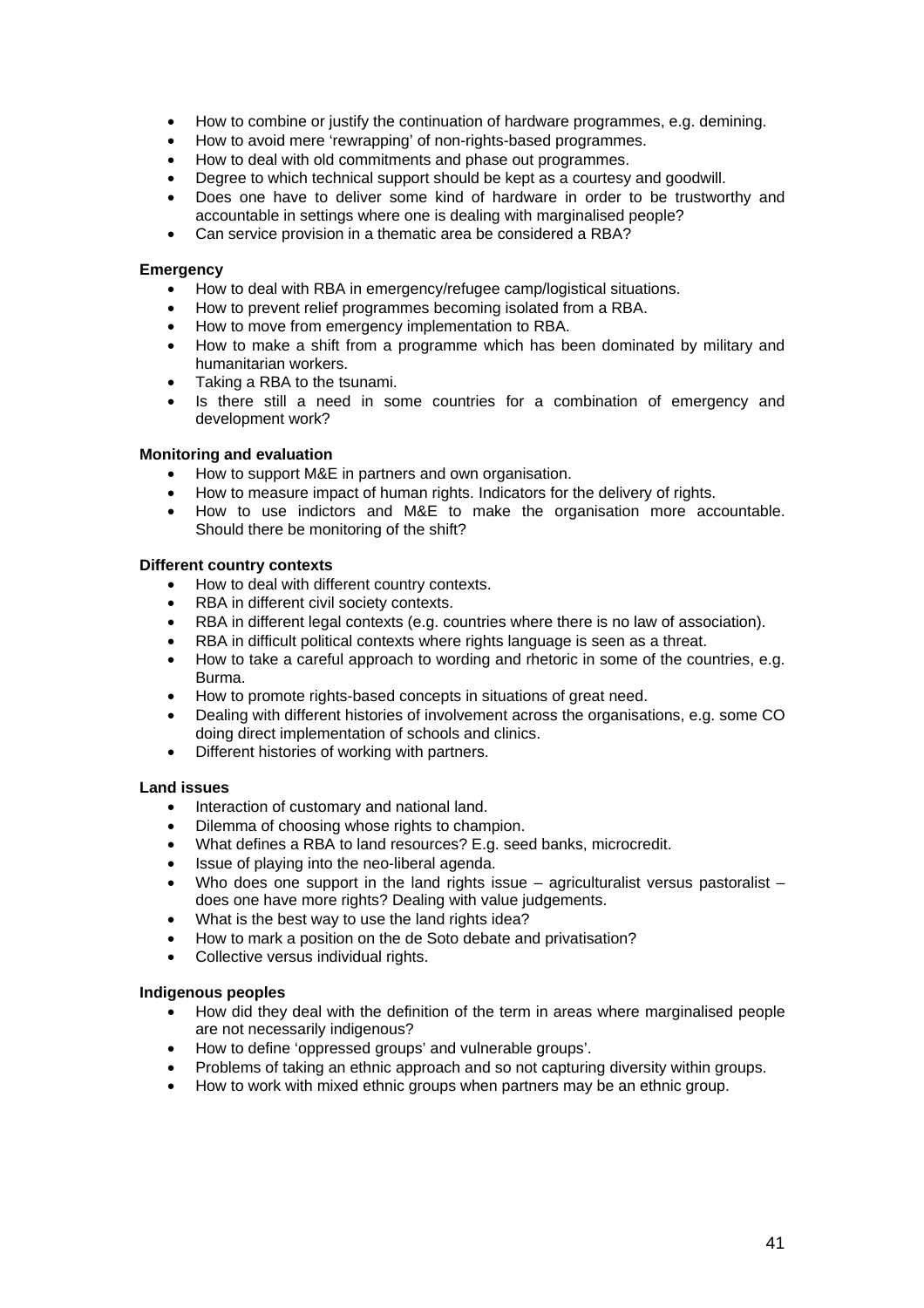# **Annex III Interviews held**

Interviews held included with CARE International UK, Save the Children, HelpAge International and WaterAid. An interview was also carried out with a former Oxfam staff member and a brief discussion was held with a One World Action staff member. In addition, a meeting for the UK Interagency Group of rights-based organisations was attended where some informal discussions were held. Telephone interviews were held with five NPA head office advisers and six NPA country programme representatives (see below). Preceding this, at the end of 2004, there were discussions with the NPA's Horn of Africa advisors.

| Organisation                 | <b>Position</b>                                 |
|------------------------------|-------------------------------------------------|
| <b>CARE International UK</b> | <b>Head of Technical and Policy Unit</b>        |
| Save the Children            | Child Rights Programming Adviser                |
| HelpAge International        | <b>Policy Development Manager</b>               |
| Water Aid                    | <b>Policy Officer</b>                           |
| Oxfam                        | Ex-Policy Adviser to Emergency Department       |
| One World Action             | <b>Head of Programmes</b>                       |
| <b>NPA</b>                   | <b>Head of International Department</b>         |
| <b>NPA</b>                   | Head of the Development Section                 |
| <b>NPA</b>                   | Adviser, Great Lakes Region (head office)       |
| <b>NPA</b>                   | Adviser, Latin America                          |
| <b>NPA</b>                   | Adviser, Land and Resource Rights (head office) |
| <b>NPA</b>                   | Adviser, Horn of Africa                         |
| <b>NPA</b>                   | Resident Representative, Tanzania               |
| <b>NPA</b>                   | Resident Representative, Zimbabwe               |
| <b>NPA</b>                   | Resident Representative, Cambodia               |
| <b>NPA</b>                   | Resident Representative, Angola                 |
| <b>NPA</b>                   | Resident Representative, Northern Iraq          |
| <b>NPA</b>                   | Programme Coordinator, Palestine                |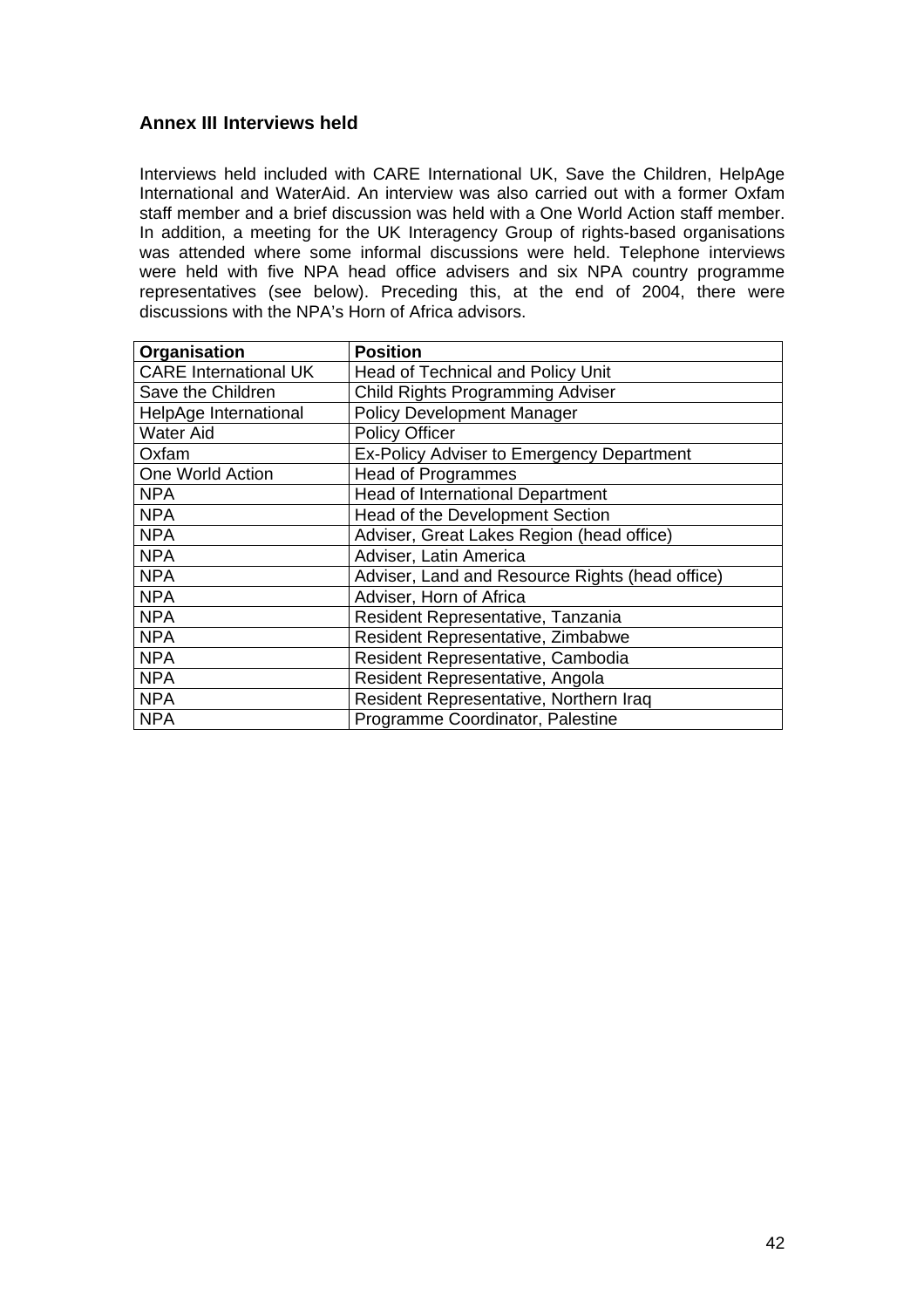# **Annex IV Workshop report**

# **Norwegian People's Aid Workshop on Rights-Based Approaches 21 January 2005**

## **Introduction**

On 21 January 2005, Norwegian People's Aid (NPA) organised a one-day workshop on rights-based approaches (RBA) at its headquarters in Oslo. The day was facilitated by the Overseas Development Institute (ODI), which had prepared a draft report reviewing lessons from other international non-governmental organisations (INGOs) that had adopted RBAs. ODI had also conducted interviews with a number of NPA staff to prepare for the day.

The objectives of the workshop were to:

- 1. Provide an introduction to the latest developments on RBAs.
- 2. Learn from the experiences of other INGOS.
- 3. Facilitate an internal discussion within NPA.

This brief note summarises suggestions for NPA to take forward its RBA based on the last session of the day.

## **Discussion**

The following themes emerged during the course of the desk review and the day. They were discussed in small groups and then in a final plenary session.

## *1. NPA mandate*

It was felt that there was no conflict between NPA's status as a solidarity organisation and its commitment to a rights-based approach. Solidarity required more than rights; it pointed to mutual interests and shared political struggles. Poverty reduction should not be seen as an end in itself: NPA was interested in sustainable, structural changes and not just in tackling symptoms. A RBA could help NPA achieve this. Whereas the MDGs could be seen as apolitical, a RBA was explicitly political.

There were a number of challenges for NPA. It had a number of different constituencies (members, donors, local partners) to which it presented itself. Partners were felt the least influential but at the same time NPA's main constituency. NPA had to prepare itself for the forthcoming Congress. There was also a gap between NPA's international work, which might be more political, and its domestic work, which was less so.

## *2. Organisational change*

The key question was how to go about implementing the existing strategy, rather than revisiting the past and the content of the strategy. There was ownership of a RBA in the administration in Oslo, but perhaps not across the organisation.

A number of activities were required to enhance ownership as part of a *process of change*. A longer-term perspective was needed, rather than drastic change, with capacity-building, experience-sharing and developing expertise (perhaps by recruiting new staff). What was essential was to retain enthusiasm! Changes were required at the level of daily working practices (e.g. standard operating procedures) and there was a need for plans to take this forward (differentiating between what was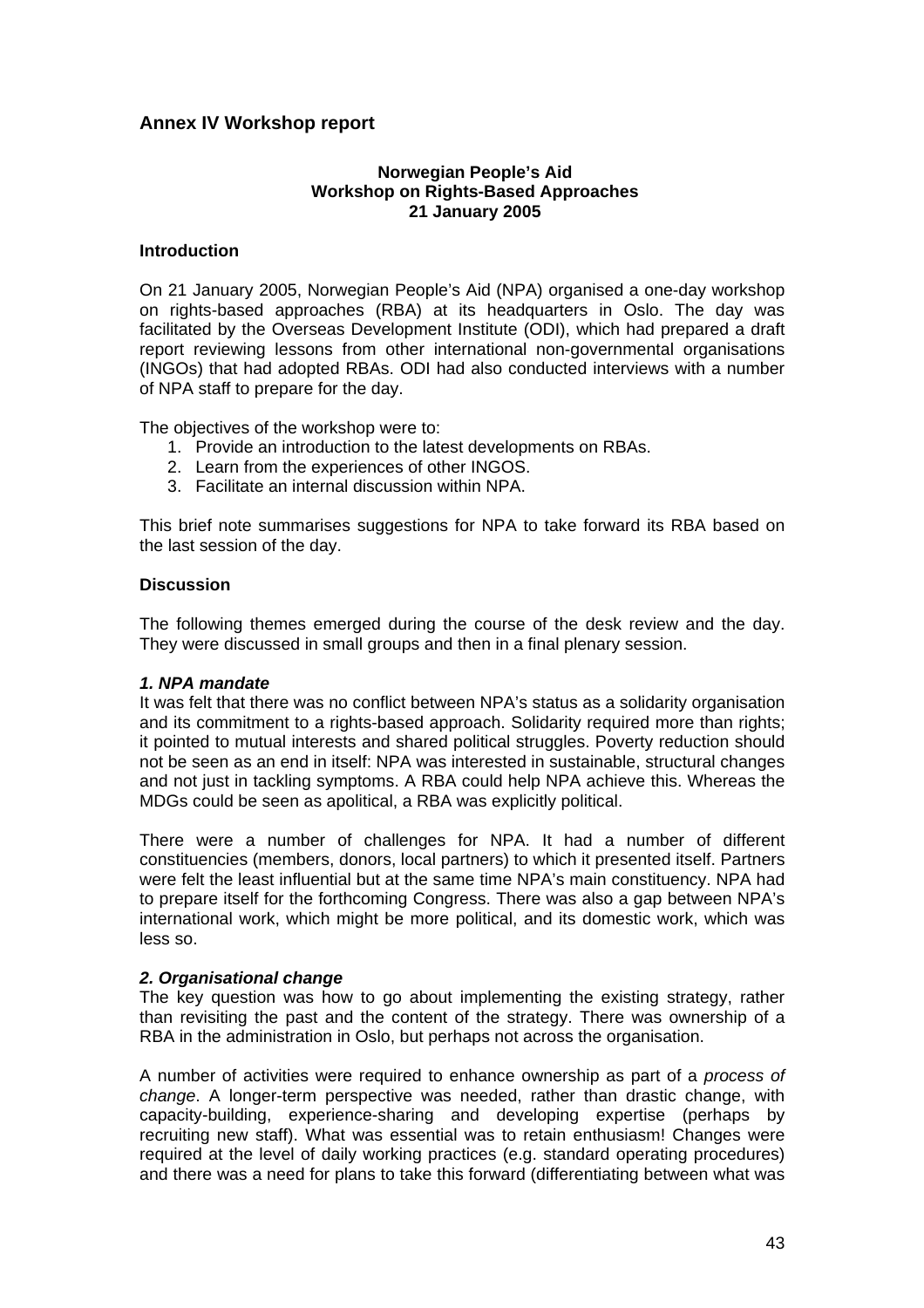required at headquarters and in country offices). There was also a need for a short document summarising NPA's approach to rights, which could be clearly communicated.

# *3. Technical issues*

NPA needed a number of new tools in order to implement the approach. The need for an adequate monitoring and evaluation (M&E) system was stressed. This was a general need for NPA and there was a new M&E group looking into best practices. A focus on M&E could help in terms of institutionalising the RBA. The organisation itself needed better indicators of change, reflecting the different needs of country programmes/projects. Situation and power analyses would also be useful to inform programme design. The way to enhance competency was through increased interaction within NPA and mutual learning. The fact that NPA's strategy had a limited number of themes made mutual learning easier around those themes.

# *4. Country contexts*

NPA worked in a diversity of country environments, which meant that its RBA could not be uniform. In Zimbabwe, rights work was becoming more difficult. This highlighted the need for NPA to undertake a proper political and human rights situation analysis to ground its programmes. NPA did not necessarily need to develop internal capacity to do so and could rely on other organisations, but it had to learn how to use the information and translate it into programmes.

Some country offices had done more on RBA than others and had a high degree of skills that could be better used across NPA. There was a discussion as to whether a RBA was more top-down because it was related to implementing NPA's fixed strategy. This was not felt to be necessarily the case.

# *5. Partnerships*

NPA's strategy required it to work with RBA partners. ActionAid had gone through a radical change: was NPA ready for it? Change had already happened; some partnerships had ended, new ones were formed. There was a question of the extent to which partners should have been more consulted, but it was considered legitimate for NPA to decide to change its strategy and approach. However, NPA now needed to be forward-looking. NPA would be changing local partners regularly and there could be a code of conduct on how to go about it. A distinction also had to be drawn between changing partners and changing the nature of the partnership. Learning from past experiences might be useful to inform future guidance.

# *6. Service delivery and humanitarian assistance*

A RBA had been considered by some to conflict with a service delivery mode, and there had been less progress in the mine action area. NPA might lose its legitimacy if it moved out of service delivery. However, it was felt possible to have a RBA to service delivery: rights movements could be built around services but the goals had to be broader. A challenge was the lack of competence among NPA staff but there was a range of experiences to learn from (Sri Lanka was a partnership programme whereas Angola was more service delivery). Impact assessment tools could help set targets at the national and community levels. Key questions for both RBA and service delivery included: whose rights do we prioritise/whose priorities; partnership or participation; and how to ensure sustainability?

# **Next steps**

The following suggestions are based on the final discussion on the day as well as experiences from other organisations that have moved towards a RBA.